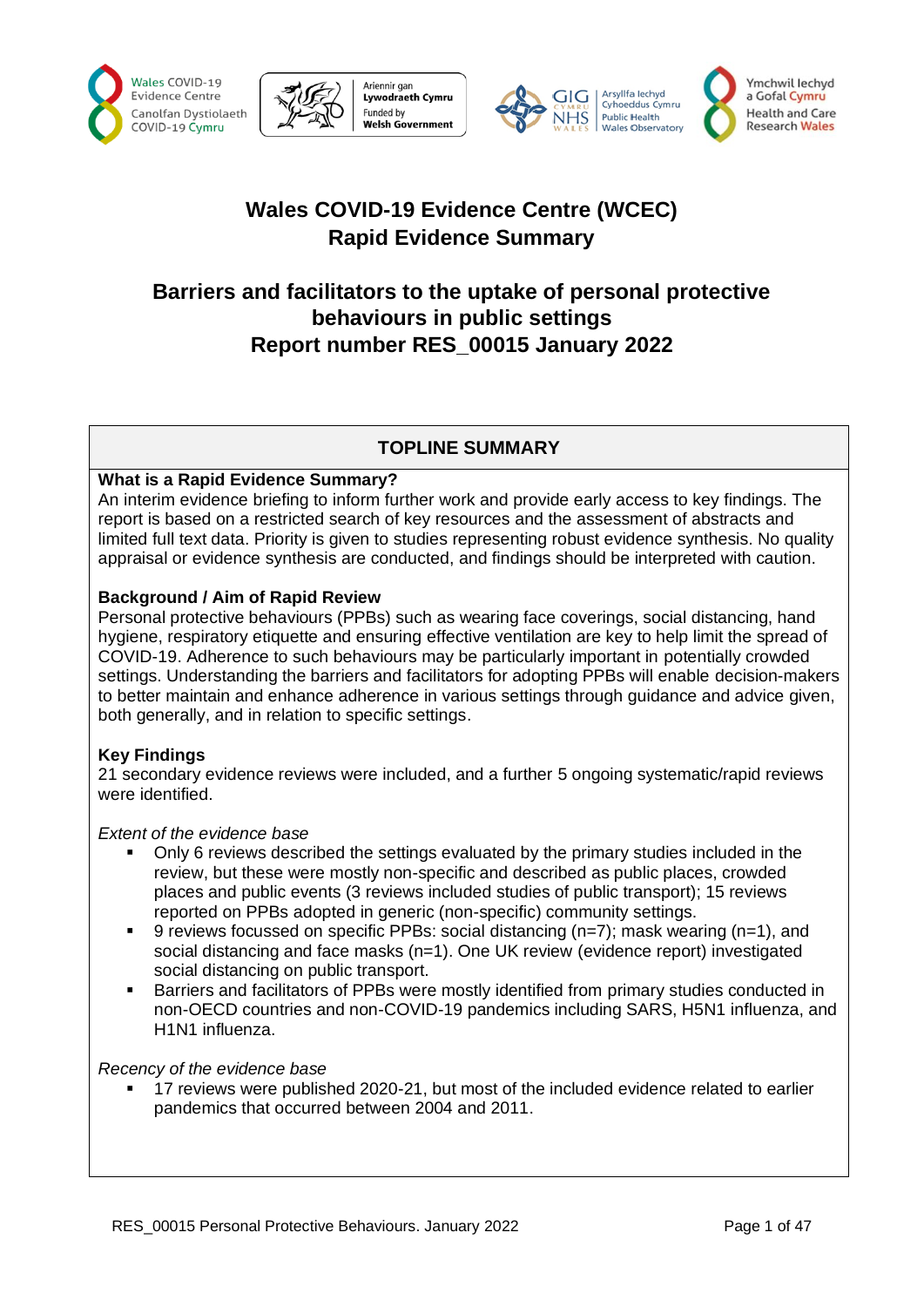*Evidence of effectiveness*

- The evidence about barriers and facilitators for adopting PPBs derives from general settings and evidence from specific settings is limited.
- **Factors associated with higher rates of adherence** to PPBs include being older, female, more educated, non-white, higher socio-economic status, increased trust in government, increased risk perception of COVID-19, informed by traditional news media, perceived susceptibility, greater belief in effectiveness of PPB and heightened levels of general anxiety.
- Use of social media and belief in conspiracy theories were associated with lower rates of adherence.
- **EXECT:** Barriers to social distancing and mask wearing include perceived adverse impact and potential to attract social stigma, lack of knowledge and comprehension of consequences, resource constraints, beliefs about infection transmission, personal vulnerability to respiratory infection, and experience or perception of personal discomfort and sense of embarrassment. Law enforcement (as a perceived deterrent) was not associated with adherence.
- It was acknowledged that adherence to some behaviours may wane over time.

#### *Best quality evidence*

■ The most robust review that reported data on setting was Hanratty et al., 2021.

#### **Policy Implications**

- The review identified specific groups that are more or less likely to adhere to PPBs, which can be used to inform and **tailor guidance and advice**.
- Most evidence is from non-COVID-19 pandemics, or the first wave of the current outbreak. There is **uncertainty around the transferability of this evidence** to the COVID-19 pandemic and its subsequent waves, and further work is needed to evaluate how and what determines any changes in adherence over the duration of a pandemic.
- Five relevant ongoing systematic/rapid reviews were identified that may be able to provide further evidence to inform practice or policy in the near future.
- **Eurther primary research** is needed on adherence PPBs in potentially crowded settings, such as public transport.

#### **Strength of Evidence**

The evidence on barriers and facilitators for adopting PPBs is derived from existing systematic reviews and mapping reviews, which are supported by updated searches and ongoing work. However, no quality assessment was conducted as part of the review, and most reviews relied on **indirect evidence from other pandemics**. The evidence regarding PPBs in different settings is less certain. None of the reviews that reported on setting were systematic (or rapid) reviews. Only one review (an evidence report) evaluated the evidence base for adopting PBBs is a specific setting, which was limited to social distancing on public transport.

#### **This rapid evidence summary should be cited as:**

A rapid evidence summary of barriers and facilitators to the uptake of personal protective behaviours in public settings. Report RES\_00015. Wales COVID-19 Evidence Centre, January 2022

[www.primecentre.wales/resources/RES/RES00015\\_ Wales\\_COVID-](http://www.primecentre.wales/resources/RES/RES00015_Wales_COVID-19_Evidence_Centre_Rapid_Evidence_Summary_of_Barriers_and_facilitators_to_uptake_of_%20Personal_protective_behaviours_in_public_places_January_2022.pdf)19 Evidence Centre Rapid Evidence Summary of Barriers and facilitators to uptake of [Personal\\_protective\\_behaviours\\_in\\_public\\_places\\_January\\_2022.pdf](http://www.primecentre.wales/resources/RES/RES00015_Wales_COVID-19_Evidence_Centre_Rapid_Evidence_Summary_of_Barriers_and_facilitators_to_uptake_of_%20Personal_protective_behaviours_in_public_places_January_2022.pdf)

**Disclaimer:** The views expressed in this publication are those of the authors, not necessarily Health and Care Research Wales. The WCEC and authors of this work declare that they have no conflict of interest.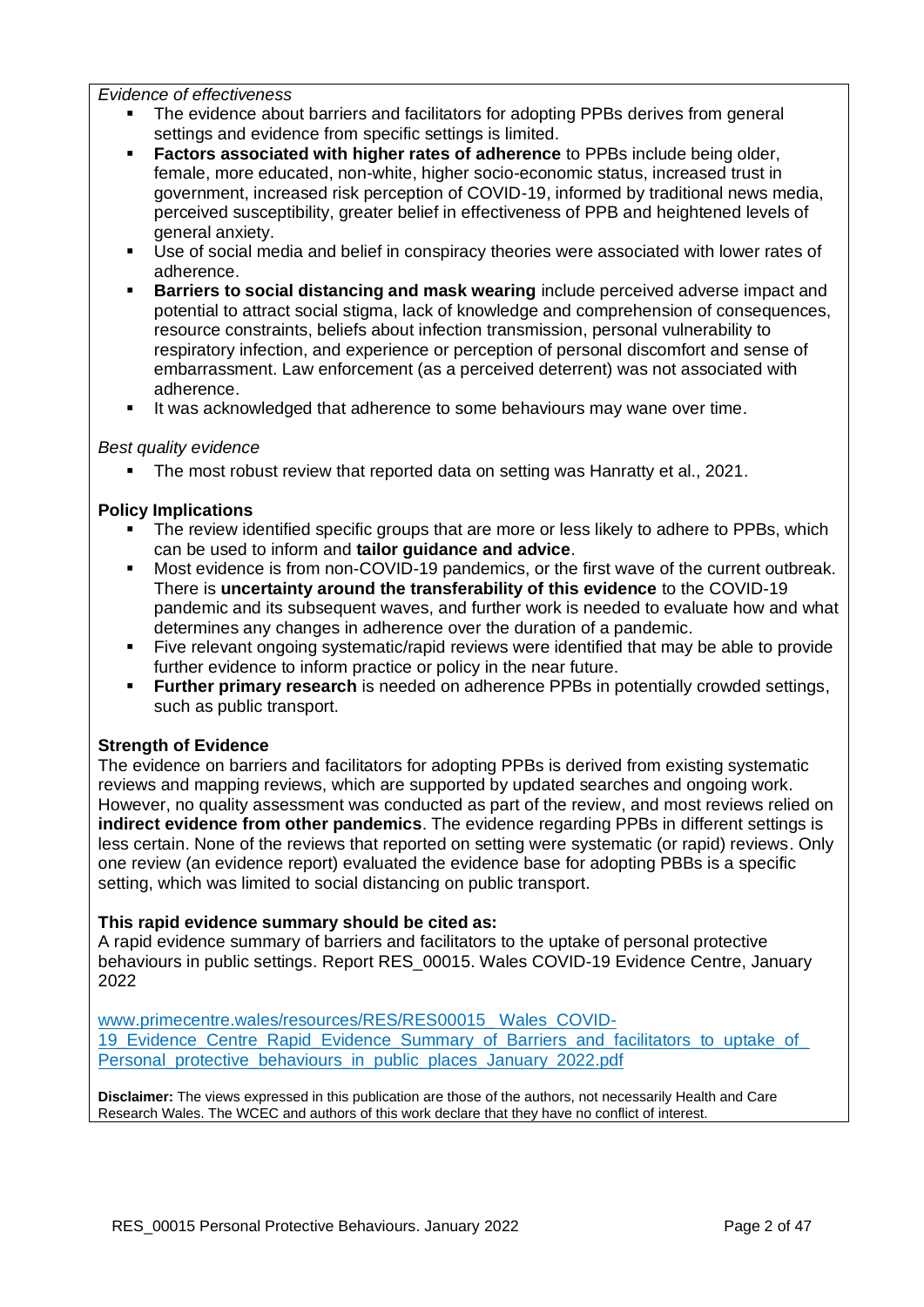# **Table of Contents**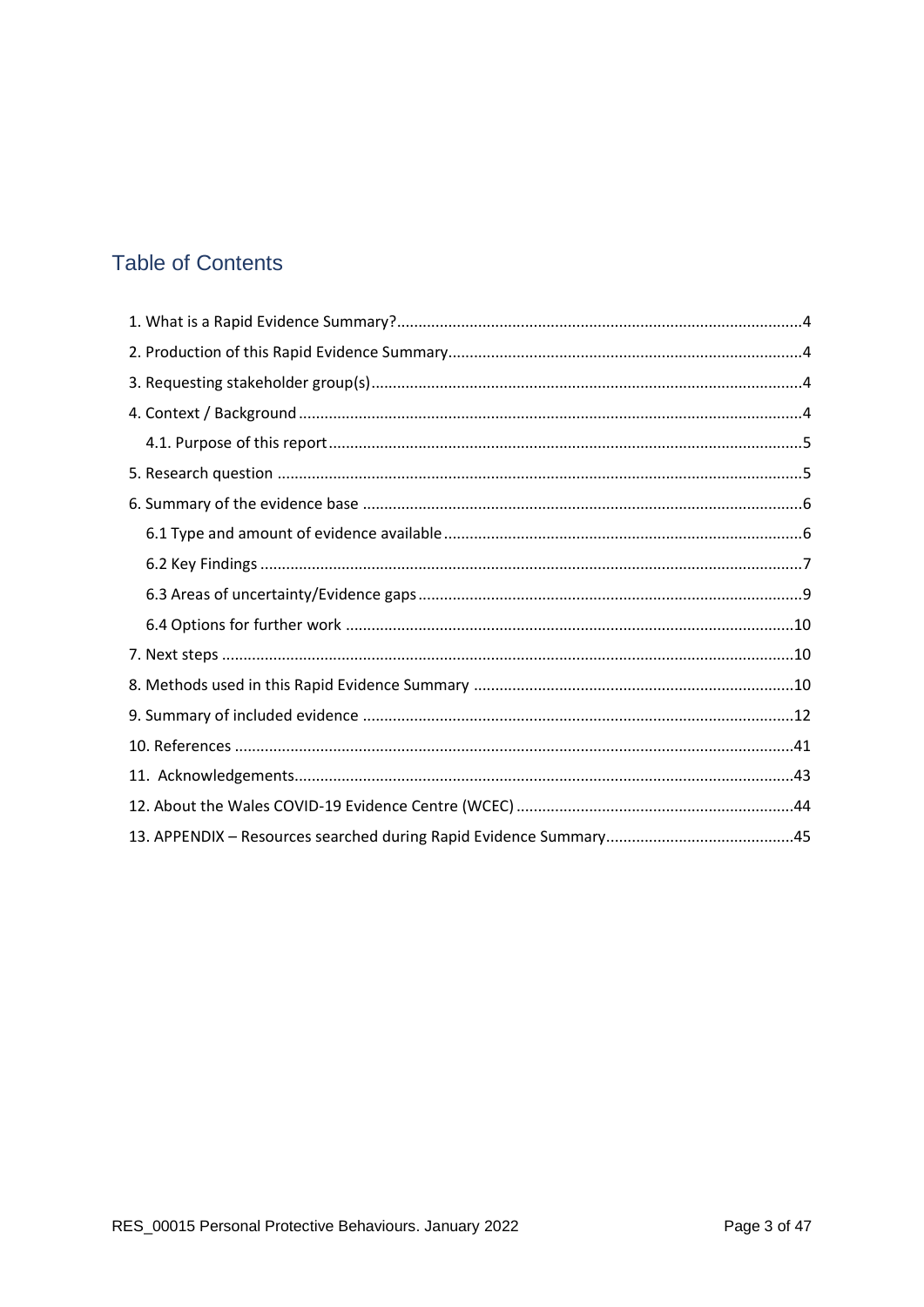# **Wales COVID-19 Evidence Centre (WC19EC) Rapid Evidence Summary**

# **Barriers and facilitators to the uptake of personal protective behaviours in public settings Report number RES\_00015 January 2022**

# **FULL REPORT**

## <span id="page-3-0"></span>**1. What is a Rapid Evidence Summary?**

Rapid Evidence Summaries are designed to provide an interim evidence briefing to inform further work and provide early access to key findings. They are based on a restricted search of key resources and the assessment of abstracts and limited full text data. Priority is given to studies representing robust evidence synthesis. No quality appraisal or evidence synthesis are conducted, and the summary should be interpreted with caution.

### <span id="page-3-1"></span>**2. Production of this Rapid Evidence Summary**

The following individuals were involved in the Rapid Evidence Summary process and production of this report:

Alesha Wale, Public Health Wales, [Alesha.Wale@wales.nhs.uk](mailto:Alesha.Wale@wales.nhs.uk) Amy Hookway, Public Health Wales, [Amy.Hookway2@wales.nhs.uk](mailto:Amy.Hookway2@wales.nhs.uk) Chukwudi Okolie, Public Health Wales, [Chukwudi.okolie@wales.nhs.uk](mailto:Chukwudi.okolie@wales.nhs.uk)  Hannah Shaw, Public Health Wales, [Hannah.shaw@wales.nhs.uk](mailto:Hannah.shaw@wales.nhs.uk) Rocio Rodriguez Lopez, Public Health Wales, [RocioRodriguez.Lopez@wales.nhs.uk](mailto:RocioRodriguez.Lopez@wales.nhs.uk)  Sian Price, Public Health Wales, [Sian.Price@wales.nhs.uk](mailto:Sian.Price@wales.nhs.uk)

#### <span id="page-3-2"></span>**3. Requesting stakeholder group(s)**

Welsh Government Technical Advisory Group (TAG): Risk Communication & Behavioural Insights Subgroup

## <span id="page-3-3"></span>**4. Context / Background**

Personal protective behaviours (PPBs) such as wearing face coverings, social distancing, hand hygiene, respiratory etiquette and ensuring proper ventilation have been an important and successful evidence-based public health intervention to help limit the spread of COVID-19 during the pandemic so far. As tighter restrictions eased, these PPBs became critical to ensure we continued to limit the impact and spread of the virus. This has now been accentuated again by the Omicron wave. Although adherence around COVID-19 guidance has generally been high, adherence to PPBs appears to vary between different sociodemographic groups and is influenced by many drivers. In addition, adherence to certain measures appear to be waning, despite more people travelling to and from work. It is acknowledged that human behaviour is driven by multiple factors, which is likely to influence these varying levels of adherence. This is evident in the disparity among people's PPBs in different environments. Understanding the barriers and facilitators to uptake of these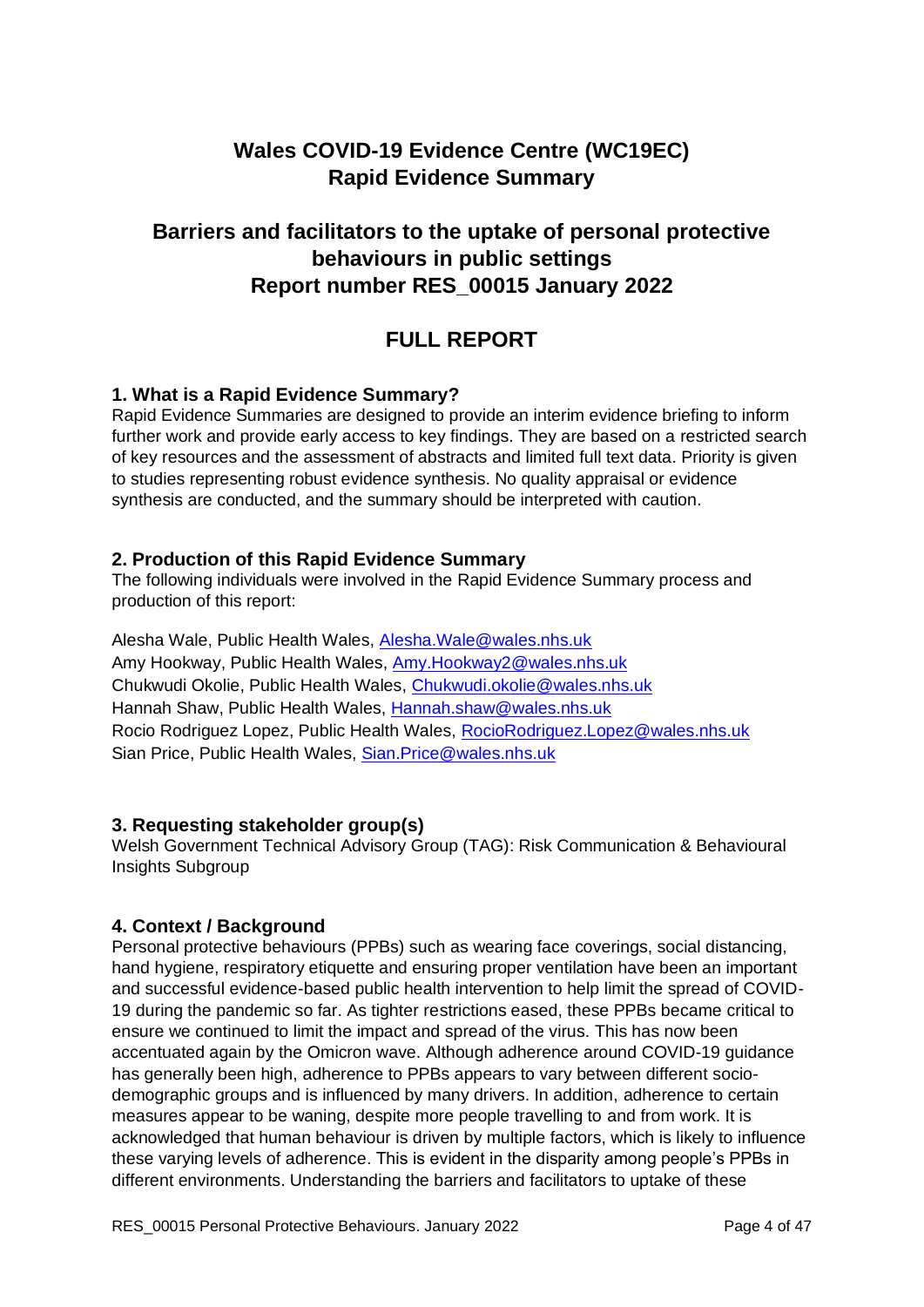behaviours will enable policymakers to better understand why some people are noncompliant in specific settings and thus better inform and tailor guidance and advice.

## <span id="page-4-0"></span>**4.1. Purpose of this report**

This RES seeks to identify barriers and facilitators to the uptake of PPBs by adults in general public settings (such as public transport, shops and crowded areas) to better understand these behaviours within different settings.

## <span id="page-4-1"></span>**5. Research question**

#### **Review question**

*What are the barriers and facilitators to facilitate uptake of personal protective behaviours (face coverings, social distancing, hand hygiene, respiratory etiquette and ventilation) by adults in different settings including public transport (buses and trains), shops and crowded areas?*

| <b>Participants</b>        | Adults in general public settings (including indoor and outdoor<br>settings)                                                                                                                                      |
|----------------------------|-------------------------------------------------------------------------------------------------------------------------------------------------------------------------------------------------------------------|
| Intervention /<br>exposure | Personal protective behaviours, specifically; face coverings, social<br>distancing, ventilation, hand hygiene, (hand sanitiser use on public<br>transport), respiratory etiquette (sneezing, coughing into elbow) |
| Comparison                 | No personal protective behaviours                                                                                                                                                                                 |
| <b>Outcomes</b>            | Barriers and facilitators of adherence to the intervention (including<br>demographic characteristics, or potential and observed<br>perceptions such as attitudes, beliefs, emotions, knoweldge etc.)              |
| <b>Study design</b>        | Secondary and tertiary evidence                                                                                                                                                                                   |
|                            |                                                                                                                                                                                                                   |

#### **Other Study Considerations**

Only evidence published in the English language were considered.

Sources that examine relevant personal protective behaviours in the context of viruses that cause severe respiratory illness and are transmitted in a similar way to COVID-19 (primarily respiratory droplets and aerosols, as well as direct and indirect contact), including seasonal influenza, influenza A (H1N1), influenza H5N1, SARS and MERS-CoV were also considered for inclusion.

Reviews conducted prior to 2010 were excluded.

Reviews that focus on the use of PPB in settings, which are not open to the general public – such as work environments, were excluded.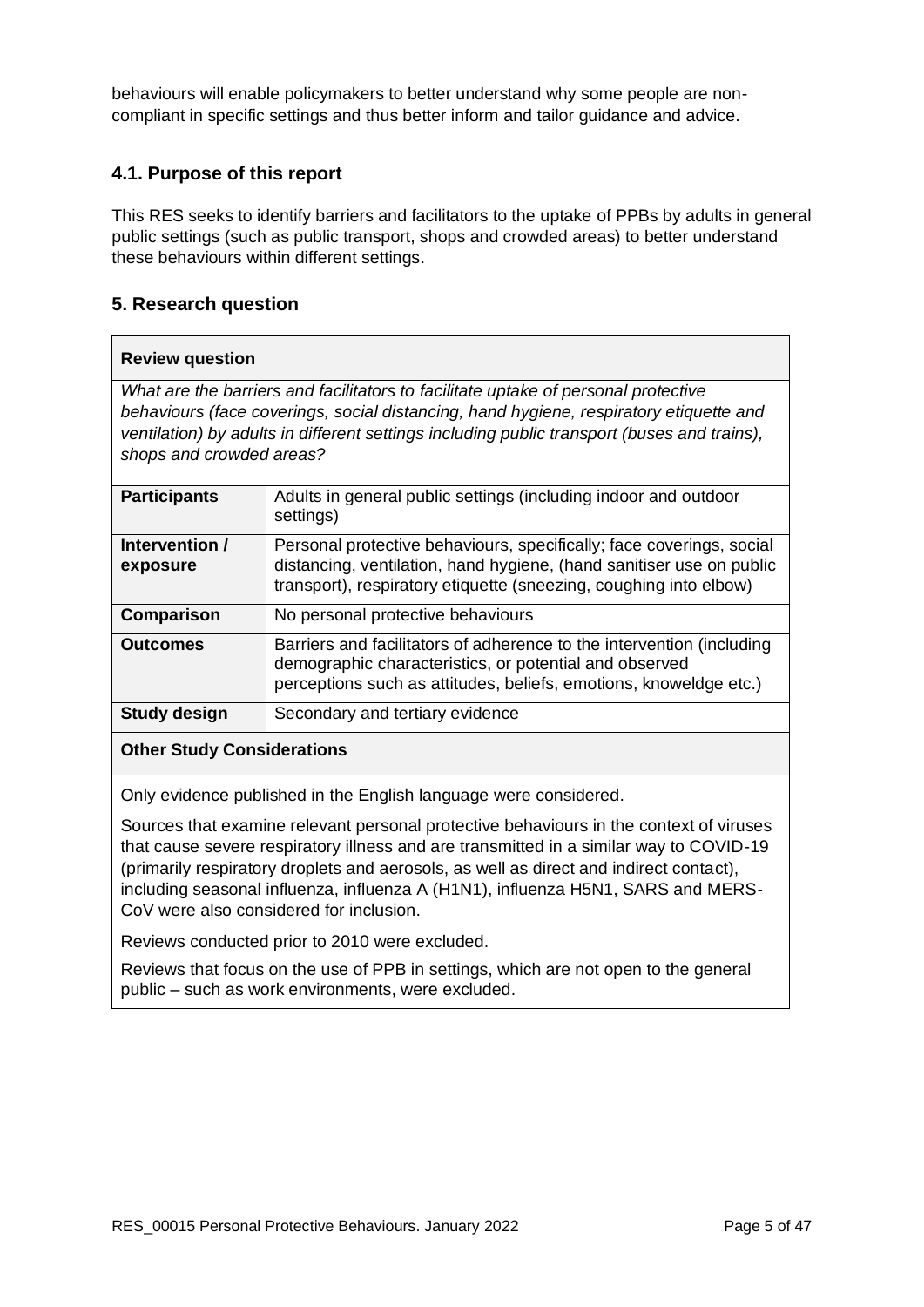## <span id="page-5-0"></span>**6. Summary of the evidence base**

## <span id="page-5-1"></span>**6.1 Type and amount of evidence available**

**Twenty-six secondary sources** were identified: eight systematic reviews, four rapid reviews, four scoping or mapping reviews, two evidence reports, two literature reviews, one evidence summary, and five ongoing reviews. Of the five ongoing reviews, three are SRs (one of which is a living SR) and two are RRs.

| <b>Evidence type</b>                                            | <b>Total identified</b> | <b>Comments</b>                                                              |
|-----------------------------------------------------------------|-------------------------|------------------------------------------------------------------------------|
| Systematic reviews (SRs)                                        | 8                       |                                                                              |
| Rapid reviews (RRs)                                             | 4                       |                                                                              |
| Scoping or mapping reviews                                      | 4                       | One living (currently being<br>updated) evidence and<br>gap map              |
| Protocols for reviews that are<br>underway (details in Table 4) | 5                       | 3 systematic reviews (1<br>living SR; due Spring<br>2022)<br>2 rapid reviews |
| Other                                                           | 5                       | 2 evidence reports<br>2 literature review<br>1 evidence summary              |

A more detailed summary of included evidence can be found in Tables 2, 3 and 4. This includes a summary of the specific settings and theoretical perspectives used in their syntheses. Secondary sources that identified barriers and facilitators for using PPBs in specific public settings in their syntheses are presented separately to secondary sources that did not specify settings within their syntheses (Tables 2 and 3, respectively). Ongoing revews are also presented separately (Table 4). Only nine secondary sources purported using a theory informed syntheses of the evidence on behaviour.

Nine secondary sources focussed on specific PPBs. **Seven** (three systematic reviews, one rapid review, one scoping review, one evidence report and one protocol) were specific to **social distancing**. **One** literature review focussed on **mask wearing**, and **one** evidence summary focussed on **social distancing and face masks**. The remaining secondary sources reported on non-pharmaceutical interventions that aimed to reduce the transmission of COVID-19 or other acute respiratory infections, including social distancing, face masks, hand hygiene, social isolation and quarantine. The majority of secondary sources appeared to focus on the general population, although this was not well reported. Of the 26 secondary sources, **most included evidence relating to earlier pandemics** that occurred between 2004 and 2011.

**Six** secondary sources extracted data from the primary studies on settings. However, these were mostly non-specific and described as **public places, crowded places and public events**. **Three** secondary sources identified studies that evaluated PPBs on **public**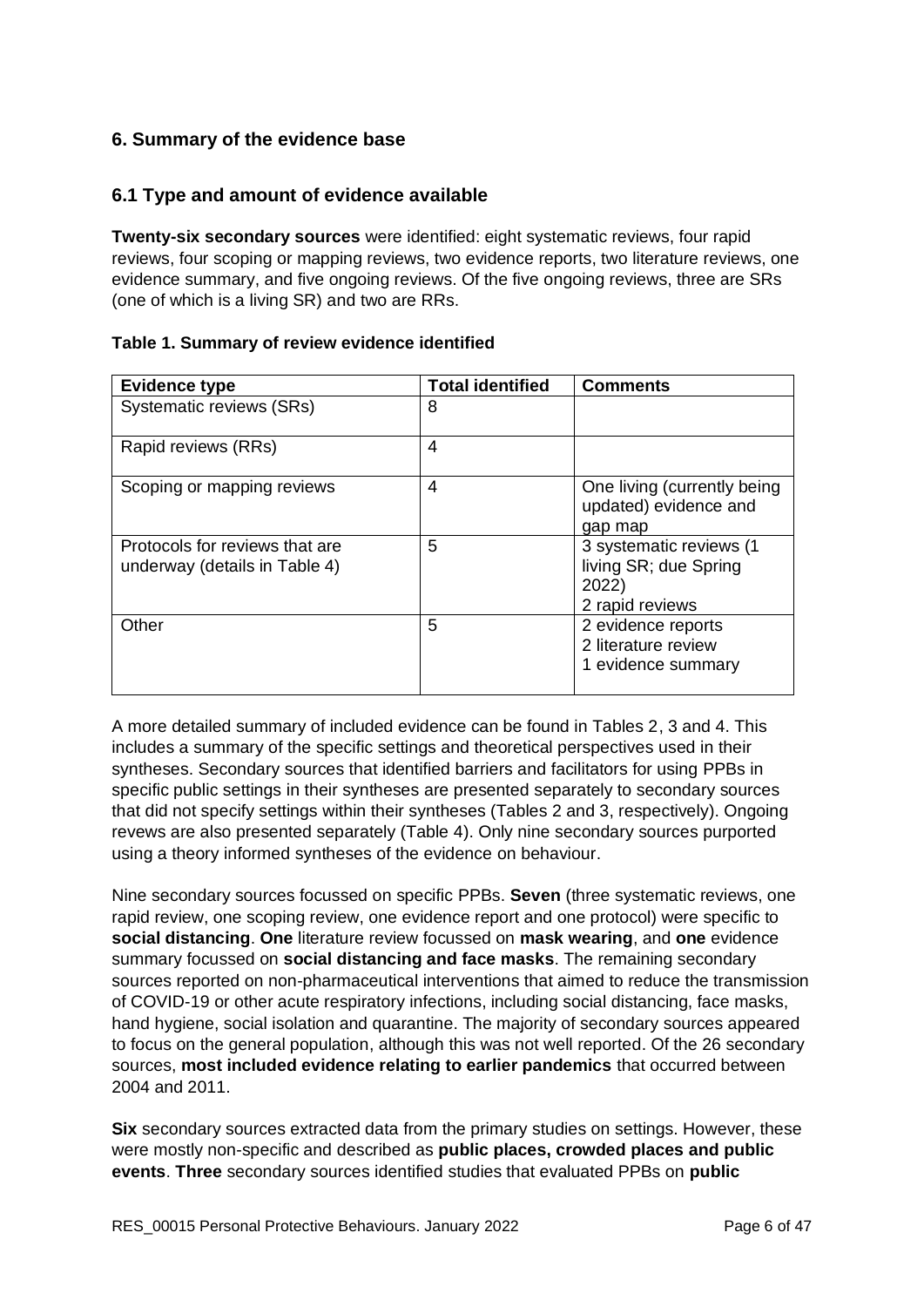**transport** (Bish and Michie, 2010; Hanratty et al., 2021; HCCBCU, 2020). However, only **one** of these secondary sources specifically aimed to evalaute PPBs (**social distancing) on public transport** (HCCBCU, 2020), and examined public perceptions and behaviours in response to the evolving COVID-19 pandemic. This was an evidence report that did not provide details about the included sources, but did acknowledge that behavioural research evidence specifically related to social distancing on public transport in England is limited. The authors, therefore, considered the application of broader research on adherence to this context.

There was some overlap of included primary studies among the six secondary sources reporting findings on any settings. Of those reporting their included primary studies, there were around **20 primary studies** included across multiple secondary sources.These were mostly duplicated across two secondary sources (n=16). One primary study, published in 2004, examining factors influencing the wearing of facemarks to prevent severe actue respiratory syndrome among Chinese in Hong Kong was included across four secondary sources. The majority of the primary studies were published between 2003 and 2011, although one cross-sectional study published in 2020 which examined the attitudes and beliefs of Australian adults towards the COVID-19 pandemic and willingness and capacity to engage with mitigtaion measures was included across two secondary sources.

Two of the six secondary sources were published prior to the COVID-19 pandemic (Bish and Michie, 2010; Sim et al., 2014), the remaining four were published in 2020 or 2021, and although published to inform the COVID-19 response, two utilised indirect evidence from prior pandemics to inform the COVID-19 response (Hanratty et al., 2021; Seale et al., 2020). Two secondary sources (Ernawati et al., 2021; HCCBCU, 2020) included primary studies directly on COVID-19. One of these (Ernawati et al., 2021) aimed to determine community knowledge, attitudes and behaviours in preventing the transmission of COVID-19. However, no quality assessment of the ten included cross-sectional studies appears to have been undertaken and the source only mentioned crowded places in terms of avoidant behaviour, rather than anything specific to barriers and facilitators of PPBs.

Our searches identified several outputs from the **COVID Health Related Behaviour Review** (COHeRe) project, funded by UK Research and Innovation. This project aims to help us understand more about the factors that influence behaviours such as washing your hands, wearing a facemask and social distancing in the general public. Outputs already published include one rapid review (Hanratty et al., 2021) and an evidence and gap map (COHeRe 2021b). Ongoing work includes a series of living systematic reviews on individual behavioural determinants. Authors have advised they hope the first systematic review will be available in spring 2022, and will be updated at least until October 2022.

## <span id="page-6-0"></span>**6.2 Key Findings**

## **6.2.1 General key findings**

- Secondary evidence related to PPBs in settings were mostly drawn from indirect evidence obtained from previous respiratory viral pandemics (such as the SARS, H5N1 influenza, and H1N1 influenza).
- Primary studies included in the secondary sources were from a number of countries including UK, USA, China, Hong Kong, Korea and Taiwan. Barriers and facilitators of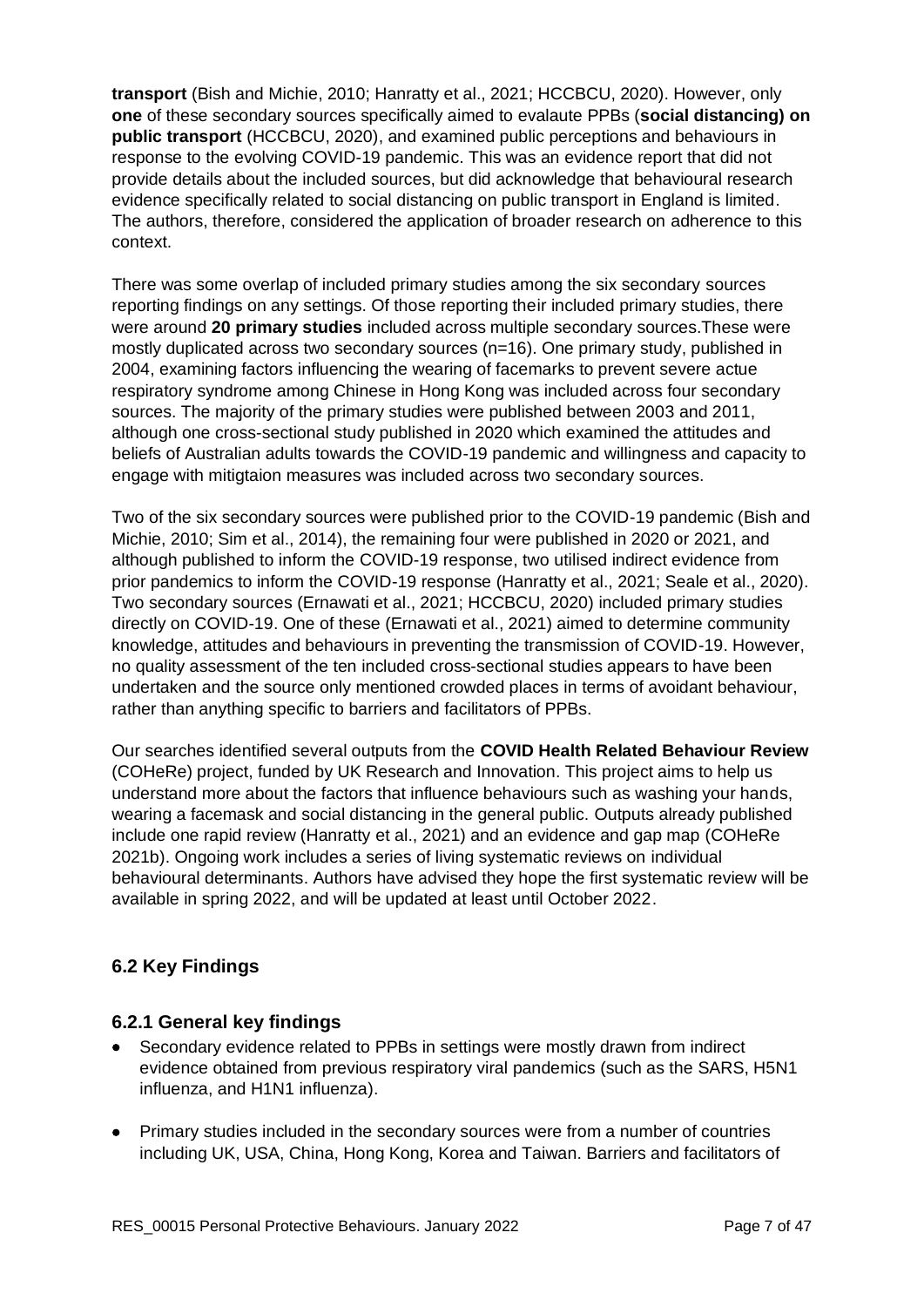PPBs were mostly identified from studies conducted in **non-OECD countries**, so may not be generalisable to Wales.

- Theoretical perspectives utilised by the secondary sources included: Behaviour Change Wheel Framework (includingCOM-B), Expected Utility Theory, Health Belief Model, the Social Cognitive Theory, Theoretical Domains Framework and Theory of Planned Behaviour.
- **Factors relating to higher rates of adherence** to mask wearing, hand hygiene and social distancing include being **older**, identifying as **female**, being more **educated**, being non-white, **higher socio-economic** status, increased **trust in government**, increased **risk perception** of COVID-19, accessing information through **traditional news media**, perceived susceptibility, greater **belief in effectiveness** of recommended protective behaviours and heightened levels of **general anxiety**.
- Barriers to PPBs including isolation and social distancing may include **perceived adverse impact and potential to attract social stigma**.
- The use of **social media as a source of infomation and belief in conspiracy theories** was associated with less adherence to PPBs including hand hygiene, wearing of face coverings, and physical distancing, compared to those who used traditional news media.
- **Potential barriers to social distancing and masking** include **lack of knowledge** and comprehension about a behaviour and its consequences, and being uncomfortable or unsure how to ask others to remain distanced. **Opportunity barriers** include **time** and **resource constraints** that make a desired behaviour more difficult or costly to carry out. **Motivation barriers** include emotional reactions and **inaccurate beliefs** that create obstacles for carrying out a behaviour. Other barriers include beliefs about infection transmission, personal vulnerability to respiratory infection, and **experience or perception of personal discomfort and sense of embarrassment**. Law enforcement (as a perceived deterrent) was not associated with adherence in two secondary sources.
- The COHeRe project is currently ongoing and will comprise a series of living systematic reviews and an evidence and gap map on individual behavioural determinants, to reduce the spread of COVID-19. A rapid review has already been completed (Hanratty et al,. 2021, Table 2) and the evidence and gap map outlining the sources identified in the rapid review is published online. The map will be updated with the evidence identified from the systematic reviews which are currently being undertaken. Authors advised they aim to publish these systematic reviews in spring 2022.

## **6.2.2 Key findings related to specific settings**

• Secondary evidence relating to understanding the barriers and facilitators of PPBs in specific settings is limited. We identified six secondary sources that reported on settings in their findings (Table 2). These were mostly non-specific settings such as public places and crowded places. Two sources used indirect evidence from earlier pandemics to inform COVID-19 practice (Seale et al., 2020; Hanratty et al,. 2021), and two utilised primary studies directly from the early phases of the COVID-19 pandemic (Ernawati et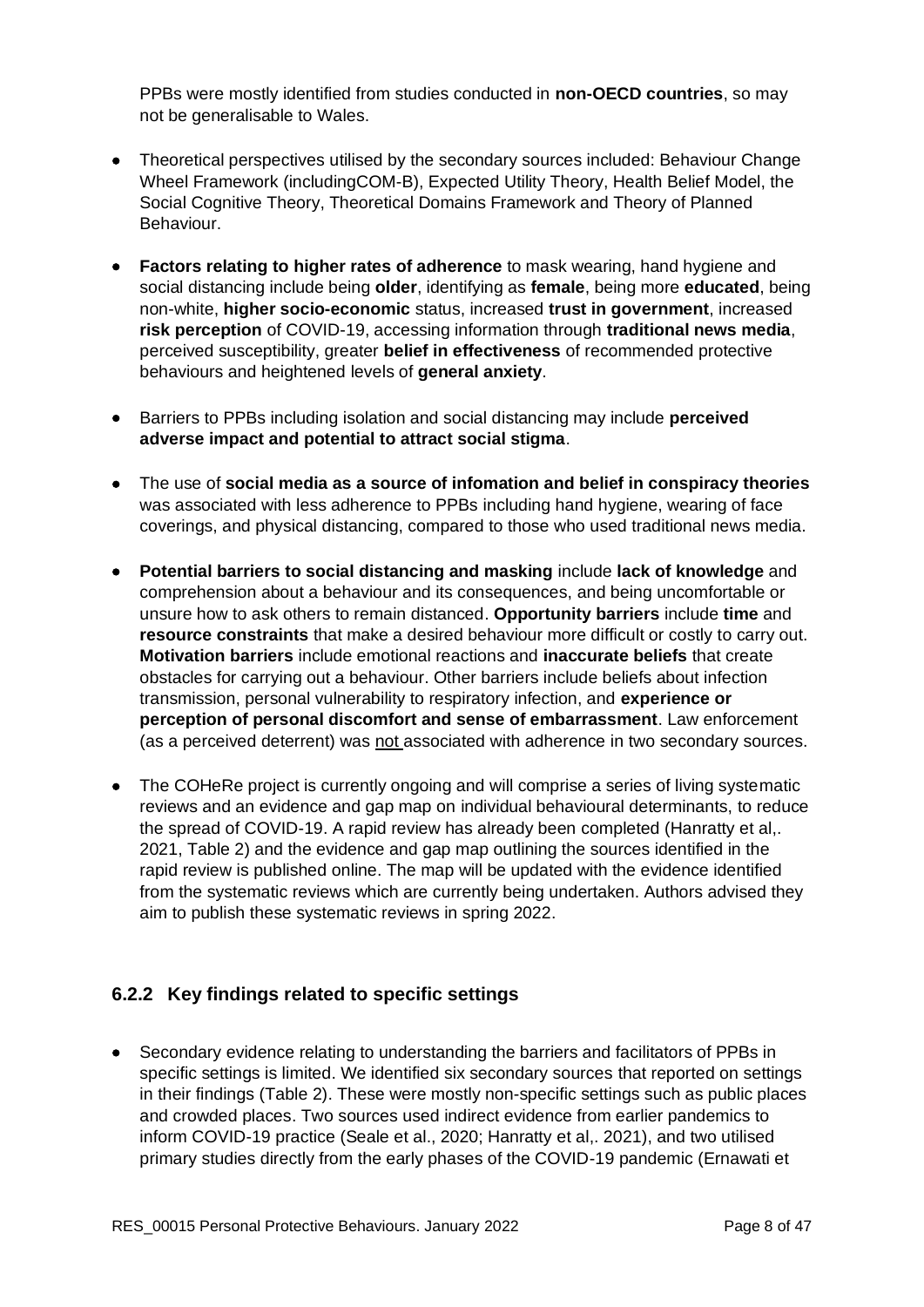al., 2021; HCCBCU, 2020). Two studies were published prior to the COVID-19 pandemic (Bish and Michie, 2010; Sim et al., 2014).

- Of the six secondary sources reporting data on settings, only one of these specifically set out to look for evidence relating to various modes of public transport settings (HCCBCU, 2020). The remaining five aimed to identify key demographic determinants of protective health behaviours among the general population with no particular emphasis on settings.
- **Social distancing on public transport** may be increased by **reducing the perceived costs** of performing a behaviour and creating a **sense of a shared identity** or common fate. The Hertfordshire County Council Behaviour Change Unit (HCCBCU, 2020) acknowledged adherence to social distancing was likely to wane over time, particularly when end dates for adherence were uncertain. Fear of the virus, police or law were not significant factors. This work (HCCBCU, 2020) was conducted to inform practice during the COVID-19 pandemic, but noted that behavioural research evidence specifically related to social distancing on public transport in England is limited, and therefore considered the application of broader research on adherence to this context.
- Sociodemographic factors associated with (risk) **avoidant behaviours** in settings such as public transport and crowded places include being female, older age, and being of non-White ethnic background (Bish and Michie, 2010; Hanratty et al,. 2021). Findings were from other respiratory pandemics and mostly drawn from primary studies set in non-OECD countries, and may not be generalisable to the current pandemic or the Welsh context. Knowledge about the H1N1 virus was found to be positively related to avoiding crowds (Hanratty et al., 2021).
- Evidence from the H1N1 influenza outbreak suggests that individuals who perceived mask wearing to be an effective self-protection measure and those who perceived H1N1 infection to have a very high fatality rate, were significantly more likely to wear facemasks in public areas (Sim et al., 2014).

## <span id="page-8-0"></span>**6.3 Areas of uncertainty/Evidence gaps**

Remaining uncertainties include:

- Many of the secondary sources identified included primary evidence from non-COVID-19 pandemics or the first wave of the current outbreak. Sources did acknowledge adherence to some behaviours may wane over time.
- There is **uncertainty around the transferability of this evidence** to the COVID-19 pandemic and its subsequent waves, and further work is needed to evaluate how and what determines any changes in adherence over the duration of a pandemic.
- It is possible that some drivers of PPBs are COVID-19 specific, and the reviews included will not have identified these.
- Our inclusion criteria focussed on individual barriers and facilitators around PPBs. However, we did identify a number of sources looking at **behaviour change interventions** that may increase adherence to PPBs. These were not included but may be relevant if considering implementing interventions to increase adherence.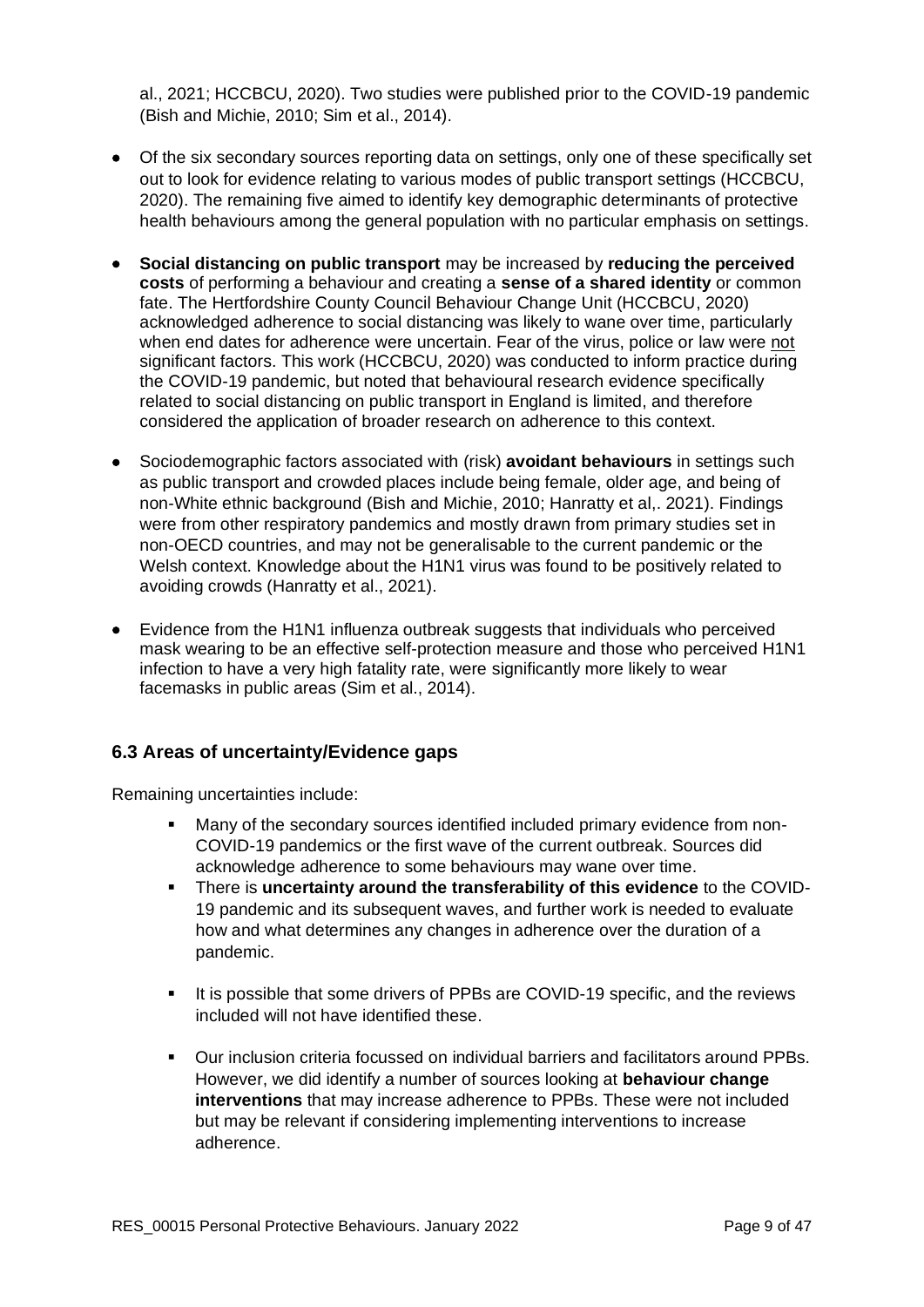- Limited evidence was identified for **public transport**, but no other specific settings, such as **night clubs** were identified However, settings were not well defined among the secondary sources identified and it is unclear if findings would be transferable across all types of settings. It may be possible we did not identify all the evidence relating to specific settings as we only looked for secondary sources.
- Five protocols outlining ongoing systematic and rapid reviews were identified (Table 4). Although we are unsure of publication dates at present, they may be relevant to this review topic and are likely to contribute to the current body of evidence. None of the protocols identified stated that they intend to investigate specific settings as part of their analyses.
- It is uncertain if or how any **new variants of concern, the current vaccination programme and the duration and longevity of the pandemic** may impact individual PPBs.

## <span id="page-9-0"></span>**6.4 Options for further work**

We identified some ongoing systematic reviews including a Cochrane systematic review (Ryan et al., 2021a) which builds on an already published rapid review (Ryan et al., 2021b), and the COHeRe project (COHeRe, 2021a/2021b). The living systematic reviews and evidence and gap map being undertaken by the COHeRe project appear highly relevant to our revew question, but these are not due to be published until spring 2022, at the earliest. There appears to be a lack of primary evidence relating barriers and facilitators to PPBs in specific settings. Therefore it may be useful to consider **commissioning primary research** on this topic in specific settings. It would also be pertinent to revisit the ongoing systematic reviews.

## <span id="page-9-1"></span>**7. Next steps**

In view of the limited available evidence regarding barriers and facilitators of PPBs within different public settings, it was decided, in consultation with the stakeholders, **not to proceed to a (more detailed) rapid review**. It is anticipated that ongoing reviews, inparticular those conducted as part of the COHeRe project and the Cochrane revew, will be able to provide further evidence to inform practice or policy in the near future.

## <span id="page-9-2"></span>**8. Methods used in this Rapid Evidence Summary**

COVID-19 specific and general repositories of evidence reviews noted in our resource list were searched between 11<sup>th</sup> and 12<sup>th</sup> November, 2021. An audit trail of the search process is provided within the resource list (Appendix). Searches were limited to English-language publications and did not include searches for primary studies as secondary research relevant to the question was found. Search hits were screened for relevance by a single reviewer.

Our initial assessment of secondary sources was based on the abstracts, as is usual practice for a RES. However, as information regarding specific settings was very limited in the abstracts, it was agreed with stakeholders to retrieve secondary sources at full text to investigate this further. Information regarding the settings, findings and theoretical perspectives from the full text of all secondary sources were obtained and used to populate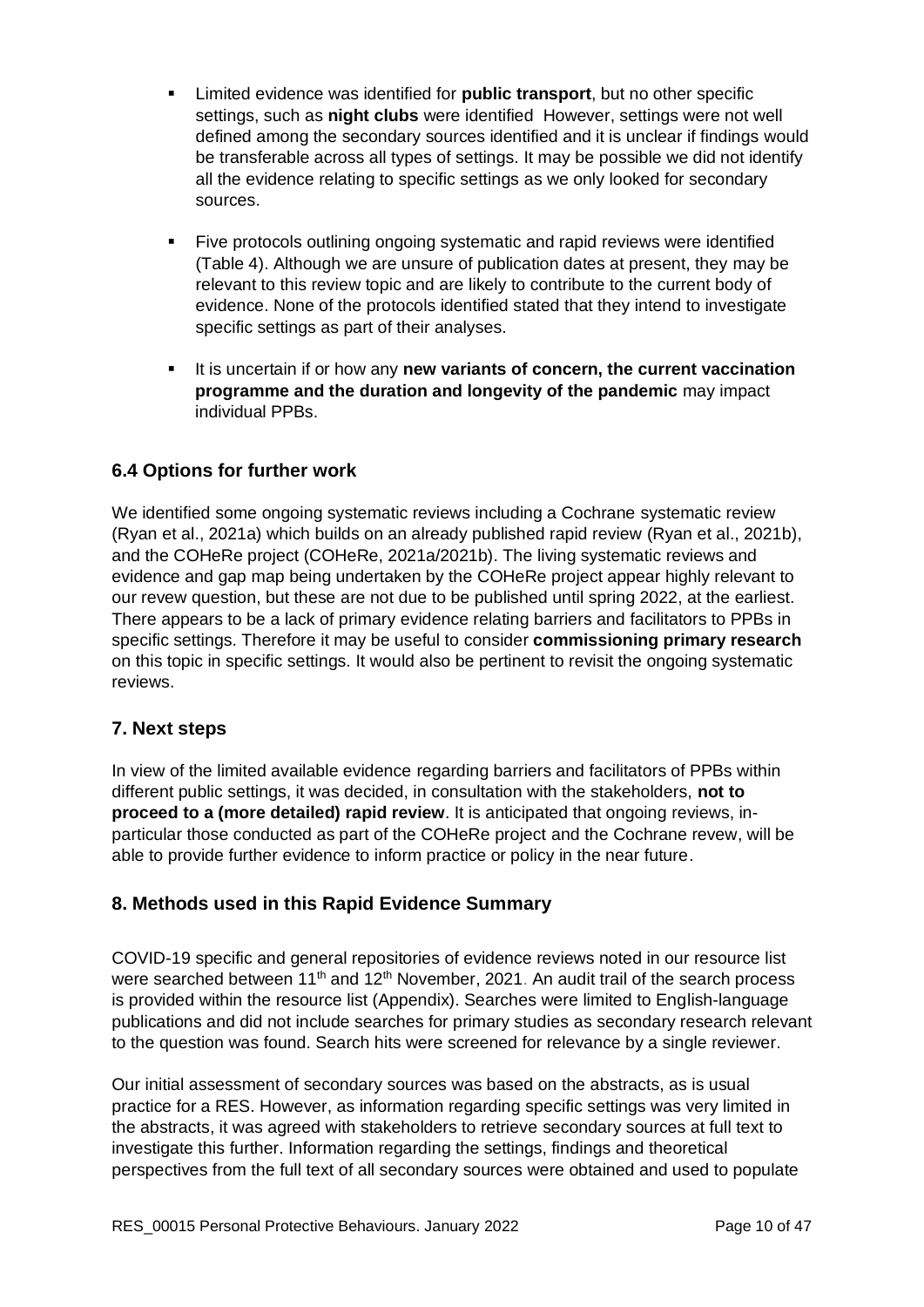the tables in this report. However, we only scrutinised the six secondary sources that extracted data on settings in detail. Priority was given to robust evidence synthesis using minimum standards (systematic search, study selection, quality assessment, appropriate synthesis). However, no secondary research was formally quality assessed. The included secondary research varies considerably in quality, and the degree of such variation was not investigated in-depth. Citation, recency, evidence type, document status, PPE behaviour, setting and key findings were tabulated for all relevant secondary research identified in this process. We have also included comments about quality assessment of primary studies in the 'reviewers comments' column in Tables 2 and 3 for each secondary source.

| Date of Search              | November, 2021                                                                 |
|-----------------------------|--------------------------------------------------------------------------------|
| <b>Search Concepts Used</b> | COVID-19, personal protective behaviours, barriers and<br>facilitators         |
| <b>Search Completed by</b>  | Rocio Rodriguez Lopez, Public Health Wales<br>Alesha Wale, Public Health Wales |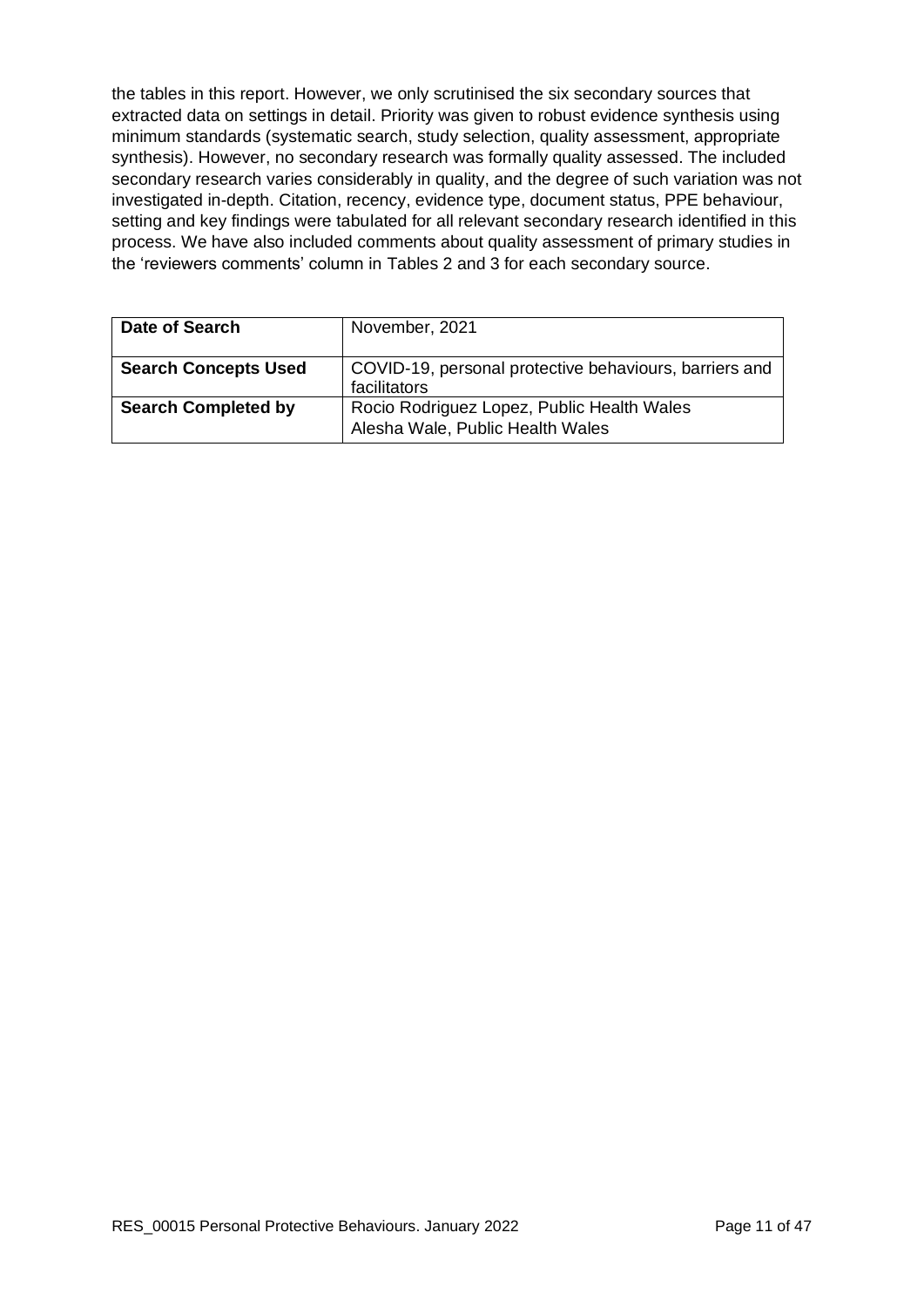# **9. Summary of included evidence**

<span id="page-11-0"></span>

| <b>Citation &amp;</b><br>Overview<br>Inclusion/exclusion criteria<br>Key findings (highlighting<br>evidence type<br>settings)<br>Inclusion criteria:<br>Twenty-six papers of variable quality<br>Bish A, Michie S.<br>Question/Aim:<br>To identify key demographic and<br>were included in the review. Most<br>Demographic                                                                                                                                                                                                                                                                                                                                                                                                                                                                                                                                                                                                                                                                                                                                                                                                                                                                                                                                                                                                                                                                                                                                                                                                                                                                                                                                                                                                                                                                                                                                                                                                                                                                                                                                                                                                                                                                                                                                                                                                                                                                                                                                                                                                                                                                                                                                                                                                                                                                                                                      | <b>Reviewer comments</b><br>Non COVID-19 specific                                                                                                                                                                                                                                                                                                                                                                                                                    |
|-------------------------------------------------------------------------------------------------------------------------------------------------------------------------------------------------------------------------------------------------------------------------------------------------------------------------------------------------------------------------------------------------------------------------------------------------------------------------------------------------------------------------------------------------------------------------------------------------------------------------------------------------------------------------------------------------------------------------------------------------------------------------------------------------------------------------------------------------------------------------------------------------------------------------------------------------------------------------------------------------------------------------------------------------------------------------------------------------------------------------------------------------------------------------------------------------------------------------------------------------------------------------------------------------------------------------------------------------------------------------------------------------------------------------------------------------------------------------------------------------------------------------------------------------------------------------------------------------------------------------------------------------------------------------------------------------------------------------------------------------------------------------------------------------------------------------------------------------------------------------------------------------------------------------------------------------------------------------------------------------------------------------------------------------------------------------------------------------------------------------------------------------------------------------------------------------------------------------------------------------------------------------------------------------------------------------------------------------------------------------------------------------------------------------------------------------------------------------------------------------------------------------------------------------------------------------------------------------------------------------------------------------------------------------------------------------------------------------------------------------------------------------------------------------------------------------------------------------|----------------------------------------------------------------------------------------------------------------------------------------------------------------------------------------------------------------------------------------------------------------------------------------------------------------------------------------------------------------------------------------------------------------------------------------------------------------------|
|                                                                                                                                                                                                                                                                                                                                                                                                                                                                                                                                                                                                                                                                                                                                                                                                                                                                                                                                                                                                                                                                                                                                                                                                                                                                                                                                                                                                                                                                                                                                                                                                                                                                                                                                                                                                                                                                                                                                                                                                                                                                                                                                                                                                                                                                                                                                                                                                                                                                                                                                                                                                                                                                                                                                                                                                                                                 |                                                                                                                                                                                                                                                                                                                                                                                                                                                                      |
| and attitudinal<br>attitudinal determinants of three<br><b>Population:</b> General population<br>were cross-sectional design.<br>determinants of<br>types of protective behaviour<br>(excluding patient groups, healthcare<br>protective<br>during a pandemic: preventive,<br>workers).<br>Two Hong Kong studies found that<br>behaviours<br>avoidant, and management of<br>older people were more likely to<br>avoid public places during the<br>illness behaviours.<br>Behaviour: Preventive, avoidant, or<br>during a<br><b>SARS outbreak and to report that</b><br>pandemic: a<br>management of pandemic disease<br>they would avoid crowds in the<br>Recency (search dates):<br>behaviours. Studies about avian<br>review. British<br>event of an Avian flu outbreak.<br>journal of health<br>Not given.<br>influenza risk which focus solely on<br>the handling of chickens or food<br>psychology.<br>2010; 15(4):797-<br>Databases searched for papers<br>consumption are not included, as<br>An internet survey carried out at the<br>they are less relevant to the hygiene<br>beginning of the Swine flu outbreak<br>824; doi:<br>published since 2002.<br>10.1348/135910<br>and avoidance behaviour for<br>also found that older age was<br>710X485826<br><b>Specific settings stated:</b><br>associated with more avoidant<br>protection against other pandemic<br>Public places, large crowds and<br>influenzas. Studies of uptake of<br>behaviours, such as avoiding<br>gatherings and public transport.<br>influenza vaccinations were excluded<br>large gatherings, infected people,<br><b>SR</b><br>if they were not carried out in the<br>and public transport.<br><b>Theoretical perspective:</b><br>context of a pandemic outbreak.<br>SR authors did not appear to<br>A UK study found that participants<br>from non-White ethnic<br>utilise a theoretical perspective in<br>Psychological variables and<br>demographic characteristics had<br>backgrounds were more likely<br>their review.<br>to be included and associations<br>than White participants to take<br>However, reviewers described<br>protective action and to adopt<br>between these and behaviours<br>conceptual frameworks used in<br>avoidant behaviours (e.g., avoiding<br>(reported, intended, or actual<br>included studies, to better<br>large crowds or public transport). The<br>behaviour) reported.<br>understand predictors of<br>same UK study also reported that<br>protective behaviour. Three of the<br>Date: Published after 2002 (when<br>women were no more likely than<br>SARS emerged as a pandemic).<br>included studies used a<br>men to avoid crowds and public<br>psychological theory, including<br>places.<br>the expected utility theory,<br>Language: published in the English<br>health belief model, theory of<br>language. | sources were included.<br>This SR was published in<br>2010 during the H1N1<br>influenza (Swine flu)<br>pandemic, and focuses<br>only on SARS,<br>Avian influenza/flu H5N1,<br>and Swine influenza/flu<br>H1N1.<br>It is unclear from the full<br>text if critical appraisal of<br>included studies was<br>undertaken.<br>Some studies that included<br>specific settings were<br>conducted outside of<br>OECD countries, so may<br>not be generalisable to<br>Wales. |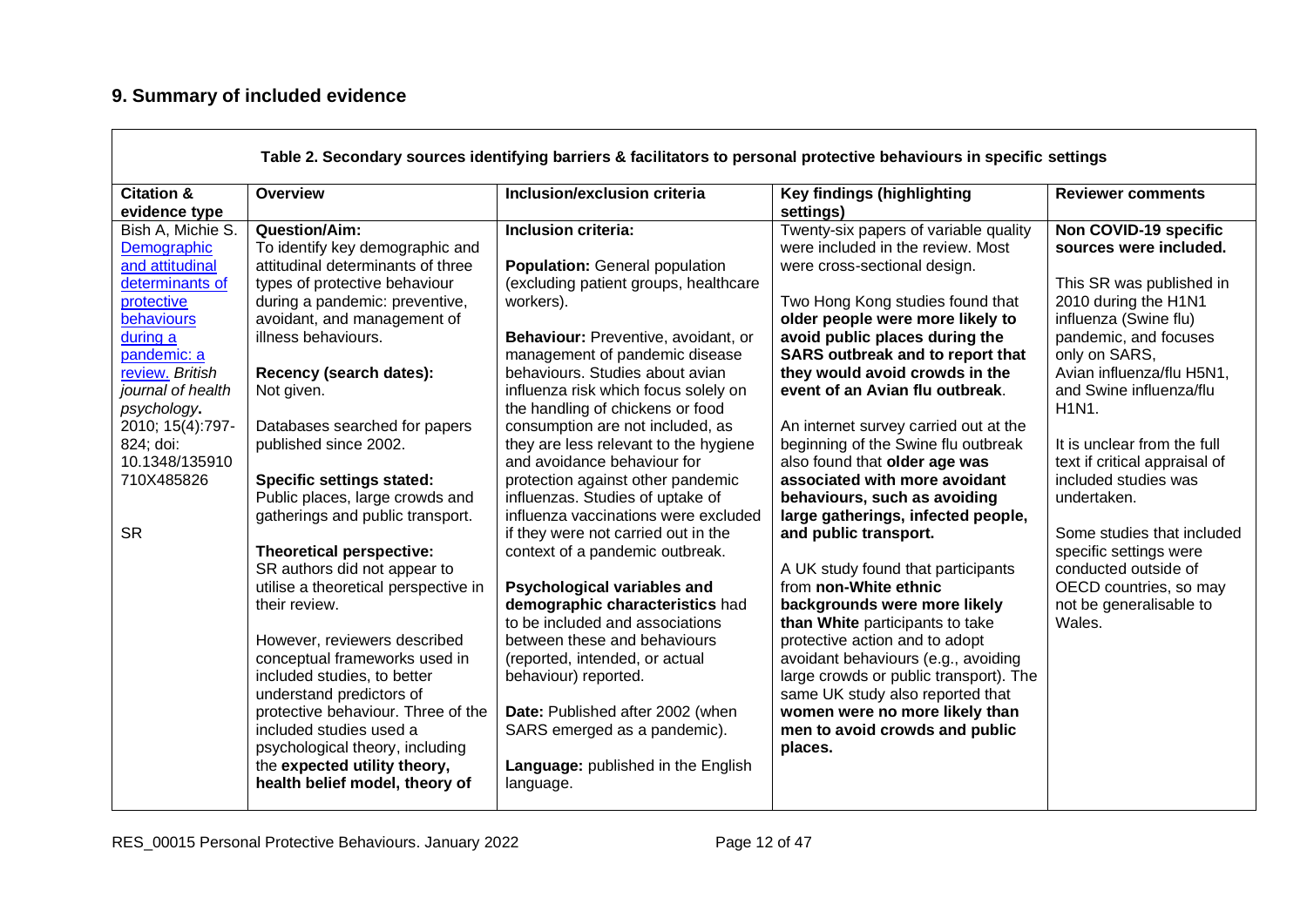| <b>Citation &amp;</b><br>evidence type                                                                                                                                                                                                                                                                                      | Overview<br>planned behaviour and the<br>social cognitive theory.                                                                                                                                                                                                                                                                                                                                              | Inclusion/exclusion criteria                                                                                                                                                                                                                                                                                                                                                                                                                           | Key findings (highlighting<br>settings)                                                                                                                                                                                                                                                                                                                                                                                                                                                                                       | <b>Reviewer comments</b>                                                                                                                                                                                                                                                                                                                                                                                                                                               |
|-----------------------------------------------------------------------------------------------------------------------------------------------------------------------------------------------------------------------------------------------------------------------------------------------------------------------------|----------------------------------------------------------------------------------------------------------------------------------------------------------------------------------------------------------------------------------------------------------------------------------------------------------------------------------------------------------------------------------------------------------------|--------------------------------------------------------------------------------------------------------------------------------------------------------------------------------------------------------------------------------------------------------------------------------------------------------------------------------------------------------------------------------------------------------------------------------------------------------|-------------------------------------------------------------------------------------------------------------------------------------------------------------------------------------------------------------------------------------------------------------------------------------------------------------------------------------------------------------------------------------------------------------------------------------------------------------------------------------------------------------------------------|------------------------------------------------------------------------------------------------------------------------------------------------------------------------------------------------------------------------------------------------------------------------------------------------------------------------------------------------------------------------------------------------------------------------------------------------------------------------|
| Ernawati K, et al.<br><b>Community</b><br>knowledge,<br>attitudes and<br>behaviors in<br>prevention of<br>COVID-19<br>transmission: A<br>systematic<br>review.<br>International<br>Journal of Public<br>Health Science.<br>2021; 10(1):16-<br>26. Doi:<br>10.11591/ijphs.v<br>10i1.20664<br><b>SR</b><br>Hanratty J. et al. | Question/Aim:<br>To examine the community's<br>participation in the prevention of<br>COVID-19 transmission with a<br>systemic review approach.<br>Recency (search dates):<br>Not given. However, papers<br>published between January and<br>July 2020 were eligible for<br>inclusion.<br><b>Specific settings stated:</b><br>Crowded places.<br>Theoretical perspective:<br>Not given.<br><b>Question/Aim:</b> | Inclusion criteria:<br>Quantitative research, primary data,<br>publication date (Jan-July 2020),<br>English language, open access<br>article, peer-reviewed article, full text<br>articles and discussion on community<br>participation on prevention of COVID-<br>19 transmission.<br><b>Exclusion criteria:</b><br>Qualitative research, literature other<br>than articles, literature reviews, and<br>health worker samples.<br>Inclusion criteria: | Ten articles were included in the<br>review.<br>Maintaining distance, doing social<br>distancing, and avoiding crowded<br>places showed significant results in<br>6 out of 8 articles. In one Ethiopian<br>study, 33.2% of respondents<br>reported avoiding crowded places,<br>although the knowledge of this<br>behaviour was high (90.3%).<br>Using a mask when going out and<br>doing self-isolation gave statistically<br>significant results in 2 out of 8 articles<br>$(25%)$ .<br>Fifty-eight studies were included in | No theoretical<br>perspectives were stated.<br>Sources specific to<br><b>COVID-19 were included</b><br>The SR appears well<br>conducted and in line with<br>PRISMA principles.<br>However, it is unclear from<br>the full text if critical<br>appraisal of included<br>studies was undertaken.<br>Some studies that included<br>specific settings were<br>conducted outside of<br>OECD countries, so may<br>not be generalisable to<br>Wales.<br>Non COVID-19 specific |
| Determinants of<br>health<br>behaviours<br>intended to<br>prevent spread<br>of respiratory<br>pathogens that<br>have pandemic<br>potential: A rapid                                                                                                                                                                         | 1. What factors determine uptake<br>and adherence to the<br>recommended health<br>behaviours?<br>2. What factors do not determine<br>uptake and adherence to the<br>recommended health<br>behaviours?                                                                                                                                                                                                          | Types of studies: Any that quantify<br>the relationship between a potential<br>determinant and the extent to which<br>an individual engages with one or<br>more of the behaviours of interest.<br>This includes cross-sectional and<br>longitudinal studies.                                                                                                                                                                                           | the review. Most studies were<br>conducted during the H1N1 influenza<br>pandemic in 2009. Most examined<br>the determinants of wearing a face<br>covering, handwashing and social or<br>physical distancing.<br>In relation to specific settings authors<br>found a small association between                                                                                                                                                                                                                                 | sources were included<br>(most notably the 2009<br>H1N1 influenza pandemic).<br>Methodological quality and<br>potential for bias was<br>assessed using the                                                                                                                                                                                                                                                                                                             |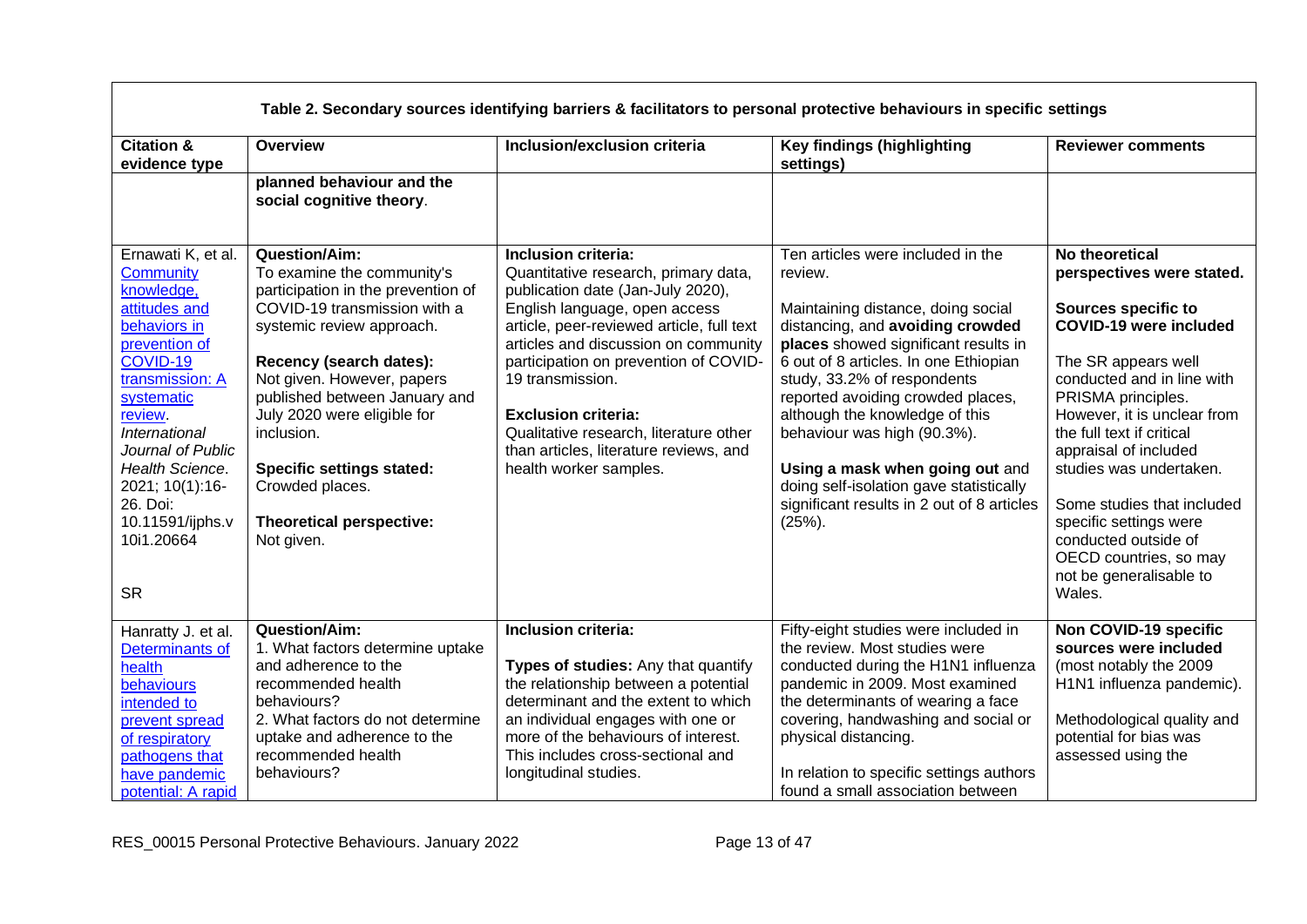|                                                                                                |                                                                                                                                                                                     | Table 2. Secondary sources identifying barriers & facilitators to personal protective behaviours in specific settings                                                                                                                                                                                                                                                                                                                                                                                                                                                                                                                                                                                                      |                                                                                                                                                                                                                                                             |                                                                                                                                                                                                                                                                                                                                                                                                                                                                                                                           |
|------------------------------------------------------------------------------------------------|-------------------------------------------------------------------------------------------------------------------------------------------------------------------------------------|----------------------------------------------------------------------------------------------------------------------------------------------------------------------------------------------------------------------------------------------------------------------------------------------------------------------------------------------------------------------------------------------------------------------------------------------------------------------------------------------------------------------------------------------------------------------------------------------------------------------------------------------------------------------------------------------------------------------------|-------------------------------------------------------------------------------------------------------------------------------------------------------------------------------------------------------------------------------------------------------------|---------------------------------------------------------------------------------------------------------------------------------------------------------------------------------------------------------------------------------------------------------------------------------------------------------------------------------------------------------------------------------------------------------------------------------------------------------------------------------------------------------------------------|
| <b>Citation &amp;</b><br>evidence type                                                         | Overview                                                                                                                                                                            | Inclusion/exclusion criteria                                                                                                                                                                                                                                                                                                                                                                                                                                                                                                                                                                                                                                                                                               | Key findings (highlighting<br>settings)                                                                                                                                                                                                                     | <b>Reviewer comments</b>                                                                                                                                                                                                                                                                                                                                                                                                                                                                                                  |
| review. Acta<br>psychologica.<br>2021;<br>220:103423; doi:<br>10.1016/j.actpsy.<br>2021.103423 | 3. How largely do identified<br>factors relate to uptake and<br>adherence to the recommended<br>health behaviours? What is the<br>quality of this evidence?                         | Population: General public, any age,<br>specific groups at risk.<br><b>Behaviours of interest: Commonly</b><br>recommended behaviours to mitigate<br>spread of COVID-19.                                                                                                                                                                                                                                                                                                                                                                                                                                                                                                                                                   | being female and avoiding public<br>transport (3 studies, $1 =$ Hong Kong,<br>$1 =$ Korea, $1 = UK$ ). Associations<br>between age and avoiding crowded<br>places, education level and<br>avoiding crowded places were<br>small and inconsistent. Knowledge | Joanna Briggs Institute<br>(JBI) tools for longitudinal<br>and cross-sectional<br>studies.<br>No theoretical<br>perspective was stated.                                                                                                                                                                                                                                                                                                                                                                                   |
| <b>RR</b>                                                                                      | Recency (search dates):<br>August 3th to 5 <sup>th</sup> , 2020.<br><b>Specific settings stated:</b><br>Crowded places, public transport.<br>Theoretical perspective:<br>Not given. | <b>Condition: Viruses that are</b><br>transmitted in similar ways to COVID-<br>19, e.g., influenza, SARS MERS-<br>CoV. Not other infectious diseases<br>that are not respiratory e.g., HIV,<br>Ebola, measles.<br><b>Determinants: Published studies</b><br>that examined any variable<br>presented as a potential determinant<br>of one or more of the behaviours of<br>interest described above. These<br>determinants were limited to<br>variables that 'resided' with the<br>individual. For example, demographic<br>characteristics, attitudes, personality<br>characteristics, emotions, beliefs, but<br>not variables such as length of time<br>since the beginning of the outbreak<br>or number of cases reported. | about the virus is positively related<br>to avoiding crowds $(3 \text{ studies}, 1 =$<br>Hong Kong, $2 = USA$ ).                                                                                                                                            | Some studies that included<br>specific settings were<br>conducted outside of<br>OECD countries, so may<br>not be generalisable to<br>Wales.<br>This RR is phase one of the<br><b>COVID Health Related</b><br><b>Behaviour Review</b><br>(COHeRe) project - a<br>series of living systematic<br>reviews and evidence and<br>gap maps on determinants<br>of COVID-19 health related<br>behaviours.<br>https://www.qub.ac.uk/scho<br>ols/psy/Research/OurRese<br>archThemes/HealthWelfare<br>ClinicalPsychology/COHeR<br>$e$ |
| Hertfordshire<br><b>County Council</b><br>Behaviour<br>Change Unit.                            | <b>Question/Aim:</b><br>To Identify the most appropriate<br>behavioural science insights,<br>theories, tools and techniques                                                         | Not given.<br>Due to the limited body of direct<br>behavioural science evidence on                                                                                                                                                                                                                                                                                                                                                                                                                                                                                                                                                                                                                                         | A number of factors were found to<br>increase/ decrease compliance with<br>social distancing:                                                                                                                                                               | <b>COVID-19 specific</b><br>sources were included.                                                                                                                                                                                                                                                                                                                                                                                                                                                                        |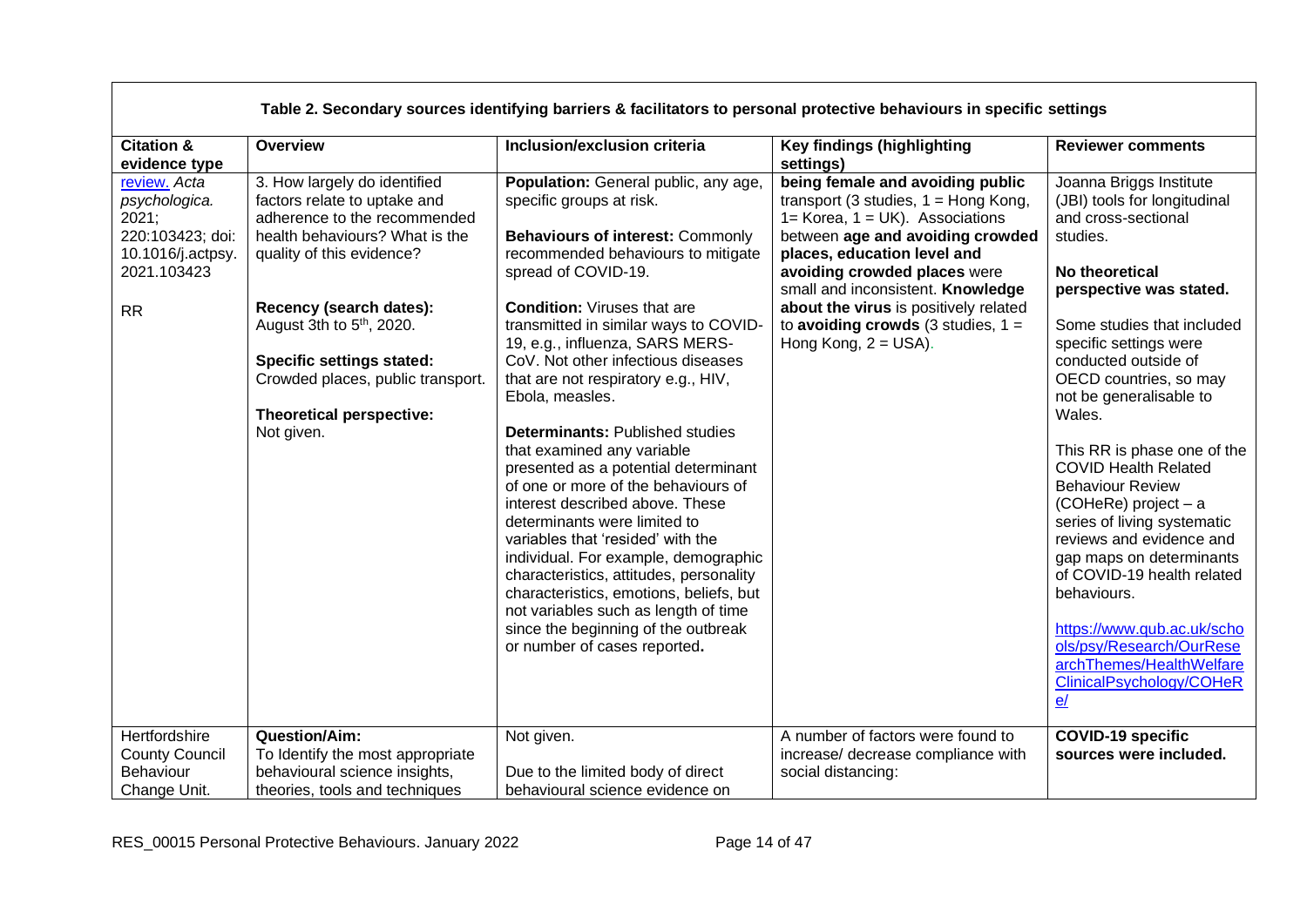| Table 2. Secondary sources identifying barriers & facilitators to personal protective behaviours in specific settings                                   |                                                                                                                                                                                                                                                                                                                                                                                                                                                                                                                                                                                                                                                           |                                                                                                                                                                                                                                                                                                                                                                                    |                                                                                                                                                                                                                                                                                                                                                                                                                                                                                                                                                                                                                                                                                                                                                                                            |                                                                                                                                                                                                                                                                                                                                                                                                                                                                                                                                                                                                                               |
|---------------------------------------------------------------------------------------------------------------------------------------------------------|-----------------------------------------------------------------------------------------------------------------------------------------------------------------------------------------------------------------------------------------------------------------------------------------------------------------------------------------------------------------------------------------------------------------------------------------------------------------------------------------------------------------------------------------------------------------------------------------------------------------------------------------------------------|------------------------------------------------------------------------------------------------------------------------------------------------------------------------------------------------------------------------------------------------------------------------------------------------------------------------------------------------------------------------------------|--------------------------------------------------------------------------------------------------------------------------------------------------------------------------------------------------------------------------------------------------------------------------------------------------------------------------------------------------------------------------------------------------------------------------------------------------------------------------------------------------------------------------------------------------------------------------------------------------------------------------------------------------------------------------------------------------------------------------------------------------------------------------------------------|-------------------------------------------------------------------------------------------------------------------------------------------------------------------------------------------------------------------------------------------------------------------------------------------------------------------------------------------------------------------------------------------------------------------------------------------------------------------------------------------------------------------------------------------------------------------------------------------------------------------------------|
| <b>Citation &amp;</b><br>evidence type                                                                                                                  | Overview                                                                                                                                                                                                                                                                                                                                                                                                                                                                                                                                                                                                                                                  | Inclusion/exclusion criteria                                                                                                                                                                                                                                                                                                                                                       | <b>Key findings (highlighting</b><br>settings)                                                                                                                                                                                                                                                                                                                                                                                                                                                                                                                                                                                                                                                                                                                                             | <b>Reviewer comments</b>                                                                                                                                                                                                                                                                                                                                                                                                                                                                                                                                                                                                      |
| <b>Public Health</b><br><b>Compliance to</b><br>social distancing<br>on Public<br>Transport. 2020.<br>[Last accessed<br>19/11/2021].<br>Evidence report | that can be used to support<br>compliance to social distancing<br>on public transport; Provide<br>evidence-based behavioural<br>science recommendations to<br>enable public transport operators<br>to make decisions to support<br>social distancing. The focus will<br>be on practical measures that<br>can be implemented with the<br>least amount of disruption to<br>services.<br>Recency (search dates):<br>Not given.<br><b>Specific settings stated:</b><br>Public transport.<br>Theoretical perspective:<br>Recommendations were<br>developed using the Behaviour<br><b>Change Wheel framework and</b><br>the COM-B model of behaviour<br>change. | social distancing on public transport<br>in England, authors researched and<br>reviewed interventions that were<br>implemented in other countries.<br>Authors also noted that evidence<br>specifically related to social<br>distancing in the context of public<br>transport was limited, therefore<br>considered broader research on<br>compliance and applied to the<br>context. | - Reducing the perceived costs of<br>performing a behaviour can boost<br>compliance<br>- Compliance to social distancing is<br>likely to reduce over time,<br>particularly where end dates for<br>specific measures are uncertain<br>- A survey of 1,200 people across 10<br>cities in the UK found that the "most<br>important factor to self-reported<br>lockdown compliance was the belief<br>that 'we are all in it together and<br>we all need to come out of it<br>together". Highlighting that the<br>importance of creating/<br>communicating a shared identity, a<br>common fate, and acting for the<br>common/ social good can support<br>compliance.<br>- Fear of the virus, police or law were<br>not significant factors, neither was<br>the legitimacy of the police or law. | Authors report that<br>evidence relating to social<br>distancing in the context of<br>public transport was limited,<br>so applied broader<br>research on compliance in<br>this context.<br>No methods are described<br>in the report so we cannot<br>comment on the<br>methodological quality, or<br>the generalisability of<br>included studies.<br>No characteristics of<br>included studies were<br>reported.<br>It is unclear from the full<br>text if critical appraisal of<br>included studies was<br>undertaken.<br>Authors note the reviewed<br>interventions were<br>implemented in countries<br>outside of England. |
| Seale H, et al.<br>Improving the<br>impact of non-<br>pharmaceutical<br>interventions<br>during COVID-                                                  | <b>Question/Aim:</b><br>To identify the key determinants<br>impacting on engagement with<br>individual protective behaviours<br>and non-pharmaceutical<br>interventions (NPIs) but to also                                                                                                                                                                                                                                                                                                                                                                                                                                                                | Inclusion criteria:<br>Quantitative observational and<br>qualitative published peer-reviewed<br>articles                                                                                                                                                                                                                                                                           | This review explored strategies and<br>factors/characteristics that impact on<br>the effective implementation of NPIs.<br>In relation to specific settings, one<br>study (Hong Kong) found 95% of                                                                                                                                                                                                                                                                                                                                                                                                                                                                                                                                                                                          | Non COVID-19 specific<br>sources were included<br>(SARS, MERS, and 2009<br>H <sub>1</sub> N <sub>1</sub> /A influenza<br>pandemic) as well as<br>studies published on                                                                                                                                                                                                                                                                                                                                                                                                                                                         |

 $\Gamma$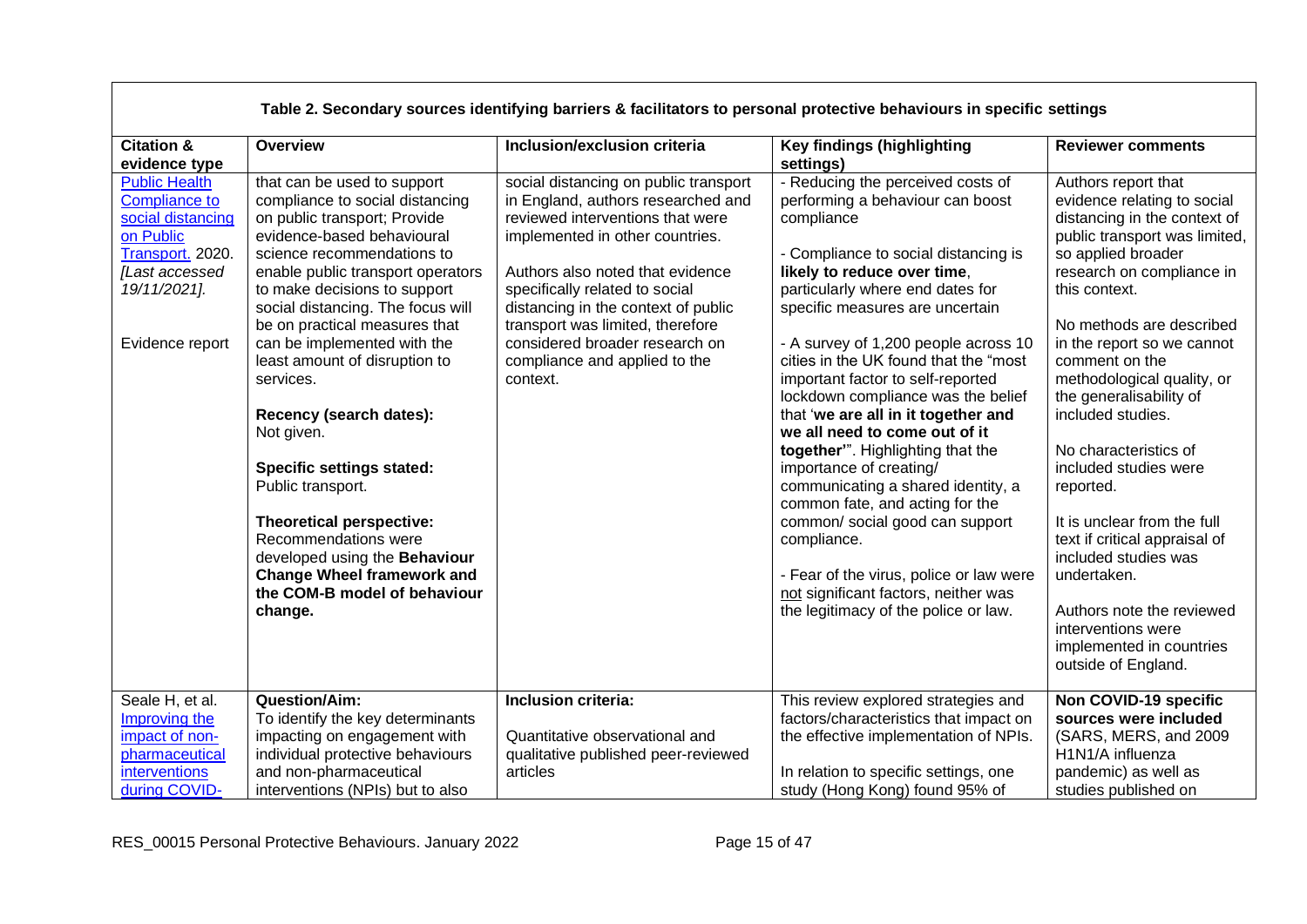|                                                                                                                                                                                                                                                 |                                                                                                                                                                                                                                                                                                                                                                                                                  |                                                                                                                                                                                                                                                                                                  | Table 2. Secondary sources identifying barriers & facilitators to personal protective behaviours in specific settings                                                                                                                                                                                                                                                                                                                                                                                        |                                                                                                                                                                                                                                                                                                                                |
|-------------------------------------------------------------------------------------------------------------------------------------------------------------------------------------------------------------------------------------------------|------------------------------------------------------------------------------------------------------------------------------------------------------------------------------------------------------------------------------------------------------------------------------------------------------------------------------------------------------------------------------------------------------------------|--------------------------------------------------------------------------------------------------------------------------------------------------------------------------------------------------------------------------------------------------------------------------------------------------|--------------------------------------------------------------------------------------------------------------------------------------------------------------------------------------------------------------------------------------------------------------------------------------------------------------------------------------------------------------------------------------------------------------------------------------------------------------------------------------------------------------|--------------------------------------------------------------------------------------------------------------------------------------------------------------------------------------------------------------------------------------------------------------------------------------------------------------------------------|
| <b>Citation &amp;</b><br>evidence type                                                                                                                                                                                                          | <b>Overview</b>                                                                                                                                                                                                                                                                                                                                                                                                  | Inclusion/exclusion criteria                                                                                                                                                                                                                                                                     | Key findings (highlighting<br>settings)                                                                                                                                                                                                                                                                                                                                                                                                                                                                      | <b>Reviewer comments</b>                                                                                                                                                                                                                                                                                                       |
| 19: examining<br>the factors that<br><i>influence</i><br>engagement and<br>the impact on<br>individuals. BMC<br><b>Infectious</b><br>Diseases.<br>2020;20(1):1-13;<br>doi:<br>10.1186/s12879-                                                   | explore the impact of these<br>strategies on the individual.<br>Recency (search dates):<br>March 2020 (Update search July<br>2020).<br><b>Specific settings stated:</b><br>Public places and educational<br>settings (not relevant to this<br>work).                                                                                                                                                             | Undertaken in response to the<br>emergence of infectious disease<br>events (SARS, MERS, and 2009<br>H1N1/A pandemic influenza) as well<br>as studies published on COVID-19<br>(as of July 2020) and hypothetical<br>pandemics (pre-2009).<br>General community (excluding<br>healthcare workers) | participants refer to a 'civic<br>responsibility' in relation to mask<br>wearing in public places.                                                                                                                                                                                                                                                                                                                                                                                                           | COVID-19 (as of July 2020)<br>and hypothetical<br>pandemics (pre-2009).<br>It is unclear from the full<br>text if critical appraisal of<br>included studies was<br>undertaken.<br>No characteristics of<br>studies included have been                                                                                          |
| 020-05340-9<br>Literature review                                                                                                                                                                                                                | <b>Theoretical perspective:</b><br>The key issues identified were<br>mapped using a behaviour<br>change framework.                                                                                                                                                                                                                                                                                               | Strategies (both preventative and<br>avoidance focussed) and<br>factors/characteristics (social,<br>physical, psychological capacity,<br>economic, motivation and<br>demographic) that impact on<br>effective implementation.                                                                    |                                                                                                                                                                                                                                                                                                                                                                                                                                                                                                              | provided.<br>Some studies that included<br>specific settings were<br>conducted outside of<br>OECD countries, so may<br>not be generalisable to<br>Wales.                                                                                                                                                                       |
| Sim SW, Moey<br>KSP, Tan NC.<br>The use of<br>facemasks to<br>prevent<br>respiratory<br>infection: a<br>literature review<br>in the context of<br>the Health Belief<br>Model.<br>Singapore<br>medical journal.<br>2014; 55(3):160-<br>$7;$ doi: | <b>Question/Aim:</b><br>To conduct a literature review to<br>determine the factors that<br>influence the use of facemasks<br>as a primary preventive health<br>measure in the community and<br>provide a framework for future<br>interventions directed at<br>increasing facemask usage as an<br>effective public health measure to<br>curb airborne infectious disease<br>outbreaks.<br>Recency (search dates): | Inclusion criteria:<br>Published studies and reviews that<br>explored reasons for adherence<br>and/or non-adherence with mask-<br>wearing, and literature covering<br>factors affecting facemask use in the<br>community and hospital settings.                                                  | Fifty-one studies were included in<br>this review.<br>A study (Hong Kong) found during<br>the H1N1 outbreak, those who<br>perceived wearing facemasks in<br>public areas to be a very effective<br>self-protection measure were more<br>likely to wear facemasks (OR 1.90, p<br>< 0.001). The same study also found<br>that over the duration of the H1N1<br>outbreak, those who perceived that<br>H1N1 infection had a very high<br>fatality rate were more likely to<br>wear facemasks regularly in public | This literature review was<br>conducted in 2014 and non<br><b>COVID-19 specific</b><br>sources were included<br>(mostly about H1N1<br>pandemic).<br>Some studies that included<br>specific settings were<br>conducted outside of<br>OECD countries, so may<br>not be generalisable to<br>Wales.<br>It is unclear from the full |
|                                                                                                                                                                                                                                                 |                                                                                                                                                                                                                                                                                                                                                                                                                  |                                                                                                                                                                                                                                                                                                  | areas (OR 1.64, $p < 0.01$ ).                                                                                                                                                                                                                                                                                                                                                                                                                                                                                | text if critical appraisal of                                                                                                                                                                                                                                                                                                  |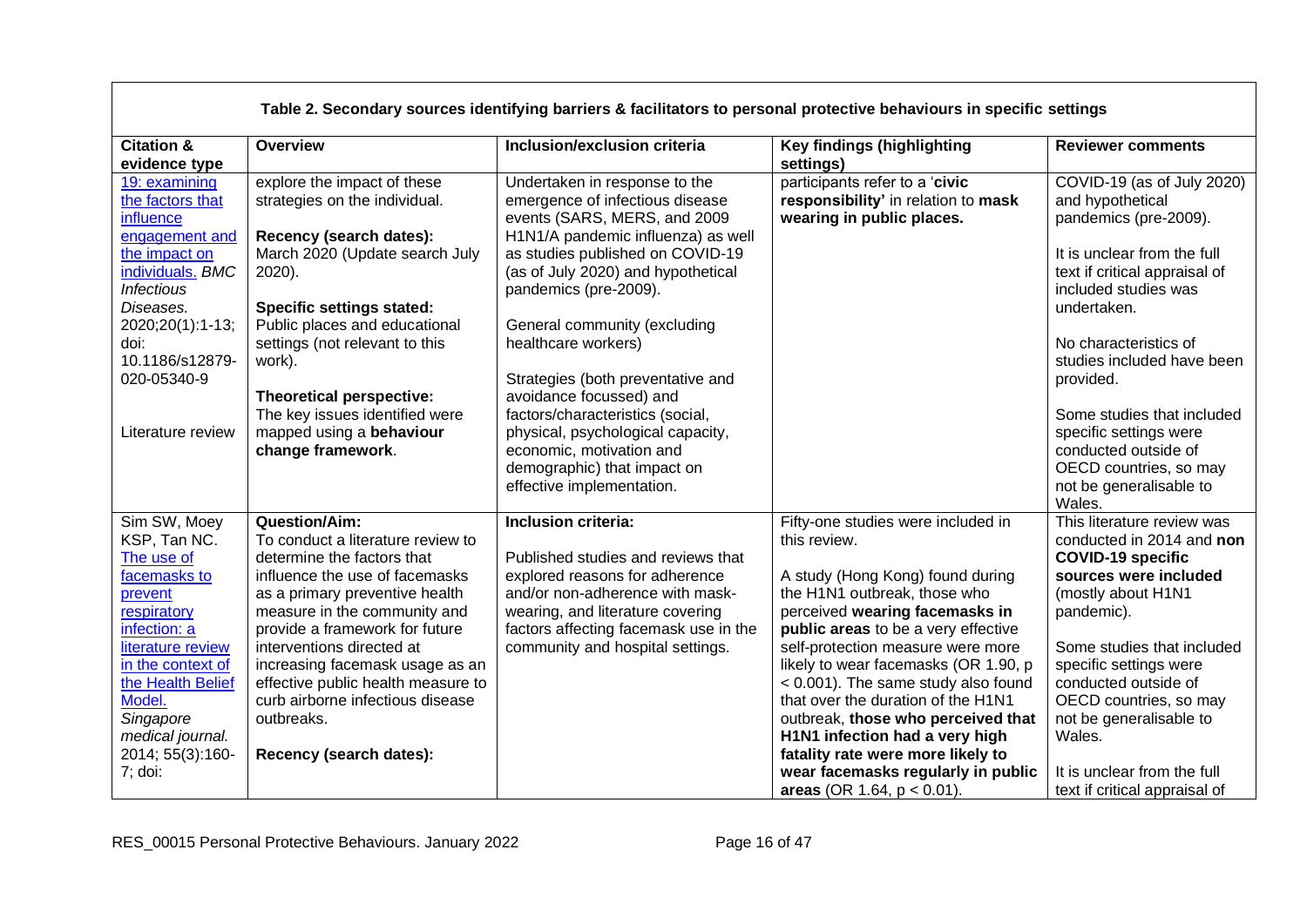|                                        |                                                                                                                                                                               |                              | Table 2. Secondary sources identifying barriers & facilitators to personal protective behaviours in specific settings |                                     |
|----------------------------------------|-------------------------------------------------------------------------------------------------------------------------------------------------------------------------------|------------------------------|-----------------------------------------------------------------------------------------------------------------------|-------------------------------------|
| <b>Citation &amp;</b><br>evidence type | Overview                                                                                                                                                                      | Inclusion/exclusion criteria | <b>Key findings (highlighting</b><br>settings)                                                                        | <b>Reviewer comments</b>            |
| 10.11622/smedj.<br>2014037             | Not given. Studies retrieved were<br>published between November<br>2003 and December 2012.                                                                                    |                              |                                                                                                                       | included studies was<br>undertaken. |
| Literature review                      | <b>Specific settings stated:</b><br>Public areas.                                                                                                                             |                              |                                                                                                                       |                                     |
|                                        | <b>Theoretical perspective:</b><br>A modified version of the Health<br><b>Behaviour model</b> was used to<br>present the results, by classifying<br>the determinants of mask- |                              |                                                                                                                       |                                     |
|                                        | wearing behaviour.                                                                                                                                                            |                              |                                                                                                                       |                                     |

| Table 3: Secondary sources identifying barriers and faciliators to personal protective behaviours (non-specific settings)* |                                                                                                                      |                                                                                                                                           |                                                                                                                                                   |                                                                                                |  |
|----------------------------------------------------------------------------------------------------------------------------|----------------------------------------------------------------------------------------------------------------------|-------------------------------------------------------------------------------------------------------------------------------------------|---------------------------------------------------------------------------------------------------------------------------------------------------|------------------------------------------------------------------------------------------------|--|
| <b>Citation &amp;</b><br>evidence type                                                                                     | Overview                                                                                                             | Inclusion/exclusion criteria                                                                                                              | Key findings (highlighting settings)                                                                                                              | <b>Reviewer comments</b>                                                                       |  |
| COVID-19<br><b>Scientific</b><br>Advisory Group.<br><b>Attitudes and</b><br>Adherence to                                   | Question/Aim:<br>1. What factors impact<br>attitudes toward or<br>adherence to COVID-19<br>public health guidelines, | Inclusion criteria:<br>Academic and grey literature<br>sources on attitudes toward<br>following or adherence to<br>COVID-19 public health | Thirty articles, mostly using convenience<br>samples were included in this rapid evidence<br>report.<br><b>Higher adherence rates to COVID-19</b> | No particular settings or<br>theoretical perspectives<br>were stated in the<br>synthesis.      |  |
| COVID-19<br>Guidelines.<br>Alberta: Alberta                                                                                | including hand hygiene,<br>wearing of face coverings,<br>and physical distancing?                                    | guidelines. Studies of<br>interventions intended to<br>improve attitudes toward or                                                        | guidelines were consistently reported<br>among those who trust the government,<br>those who perceive COVID-19 to be a                             | Only COVID-19 specific<br>sources were included                                                |  |
| <b>Health Services.</b><br>2021 [Last<br>accessed<br>19/11/2021].                                                          | 2. What interventions can<br>create more positive<br>attitudes toward following                                      | adherence to COVID-19 public<br>health guidance.<br><b>Exclusion criteria:</b>                                                            | greater threat, those who are older, or<br>identify as a woman as well as those who<br>have a greater knowledge of the pandemic.                  | The report included 30<br>studies from North<br>America, Europe, Australia<br>and New Zealand. |  |
| Evidence report                                                                                                            | public health guidelines with<br>the goal of increasing<br>quideline adherence?                                      | Articles from a region other than<br>North America, Europe,<br>Australia or New Zealand.                                                  | The use of social media to access information<br>was associated with less adherence and a<br>higher chance of holding conspiracy beliefs          | A critical evaluation of<br>evidence from included                                             |  |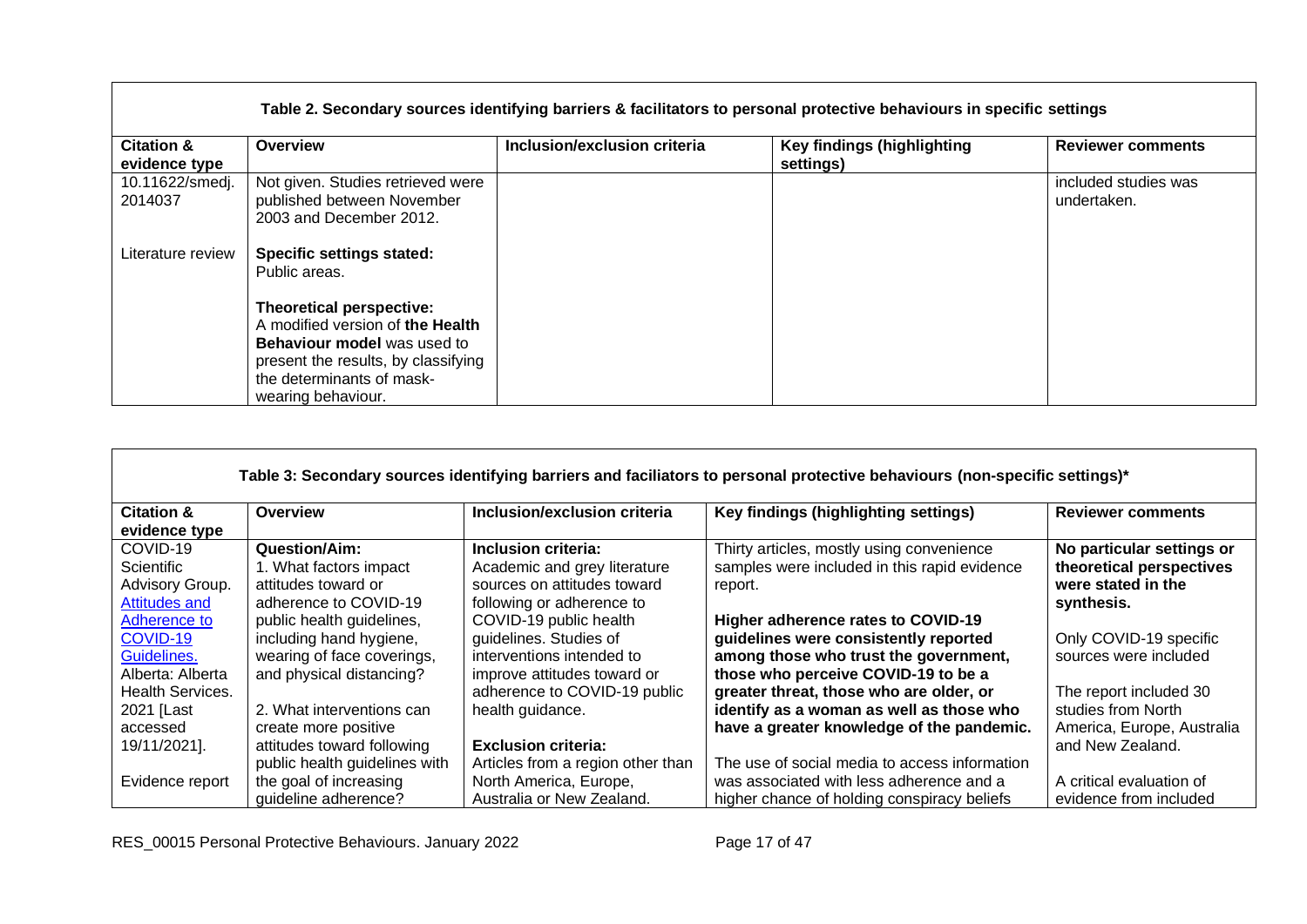|                                                                                                                                                                                                                                                                                   | Table 3: Secondary sources identifying barriers and faciliators to personal protective behaviours (non-specific settings)*                                                                                                                                                                                                                                                                                       |                                                                                                                                                                                                                                                                                                                                                                                                                                                                                                                                                                    |                                                                                                                                                                          |                                                                                                                                                                                                                                                                                                                                                                                                                                                             |  |
|-----------------------------------------------------------------------------------------------------------------------------------------------------------------------------------------------------------------------------------------------------------------------------------|------------------------------------------------------------------------------------------------------------------------------------------------------------------------------------------------------------------------------------------------------------------------------------------------------------------------------------------------------------------------------------------------------------------|--------------------------------------------------------------------------------------------------------------------------------------------------------------------------------------------------------------------------------------------------------------------------------------------------------------------------------------------------------------------------------------------------------------------------------------------------------------------------------------------------------------------------------------------------------------------|--------------------------------------------------------------------------------------------------------------------------------------------------------------------------|-------------------------------------------------------------------------------------------------------------------------------------------------------------------------------------------------------------------------------------------------------------------------------------------------------------------------------------------------------------------------------------------------------------------------------------------------------------|--|
| <b>Citation &amp;</b><br>evidence type                                                                                                                                                                                                                                            | Overview                                                                                                                                                                                                                                                                                                                                                                                                         | Inclusion/exclusion criteria                                                                                                                                                                                                                                                                                                                                                                                                                                                                                                                                       | Key findings (highlighting settings)                                                                                                                                     | <b>Reviewer comments</b>                                                                                                                                                                                                                                                                                                                                                                                                                                    |  |
|                                                                                                                                                                                                                                                                                   | Recency (search dates):<br>Search dates not specified.<br>(Most recent included<br>studies were published in<br>2020).<br><b>Specific settings stated:</b><br>Specific settings are not<br>mentioned in the context of<br>barriers and facilitators in the<br>synthesis.<br>Theoretical perspective:<br>Not given.                                                                                               | Except where these studies are<br>international in scope. Articles<br>not available in English. Articles<br>measuring adherence to<br>guidelines but not commenting<br>on factors that impact attitudes<br>or adherence. Study protocols.<br>Opinion pieces. Review articles.<br>Purely descriptive studies.<br>Studies relying on convenience<br>samples of <1,000 where<br>weighting or resampling was not<br>done. (The 1,000 participant<br>threshold is arbitrary. Excluding<br>all convenience sample studies<br>would have resulted in an empty<br>review). | compared to those who used traditional news<br>media.                                                                                                                    | articles was conducted<br>using three criteria: 1) Peer<br>reviewed or from a<br>reputable source; 2) Clear<br>research question or issue;<br>3) Whether the presented<br>data/evidence is<br>appropriate to address the<br>research question.<br>However, no valid critical<br>appraisal tools were used<br>and the process does not<br>appear robust.<br>The results of this evidence<br>report were also reported in<br>Moran et al., 2021 (Table<br>3). |  |
| (COVID Health<br>Related<br>Behaviour<br><b>Review Project</b><br>(COHeRe),<br>Determinants of<br>COVID-19<br><b>Health Related</b><br><b>Behaviours: An</b><br>evidence and<br>gap map<br>developed and<br>maintained as<br>part of the<br><b>COHeRe project.</b><br>2021b [Last | <b>Question/Aim:</b><br>Authors have published an<br>open access 'evidence and<br>gap map' (EGM) that<br>contains information on all of<br>the studies they have<br>already found (see Hanratty<br>et al., 2021). It will also<br>include information on all<br>studies included in the<br>phase 2 series of SRs<br>looking at determinants of<br>behaviours recommended to<br>reduce the spread of<br>COVID-19. | Inclusion criteria:<br>Presumed to be the same as<br>rapid review (see Hanratty et al.,<br>2021; table 2) and ongoing<br>review (see COVID Health<br>Related Behaviour Project,<br>2021; table 4).                                                                                                                                                                                                                                                                                                                                                                 | The evidence and gap map displays evidence<br>on a range of PPBs in relation to a number of<br>determinants, highlighting key areas where<br>further research is needed. | No theoretical<br>perspectives were stated.<br>This evidence and gap map<br>forms phase three of the<br>COHeRe project. Phase 1<br>is reported below (Hanratty<br>2021; Table 2).<br>Phase two will be focused<br>solely on existing and<br>emerging COVID-19<br>research.                                                                                                                                                                                  |  |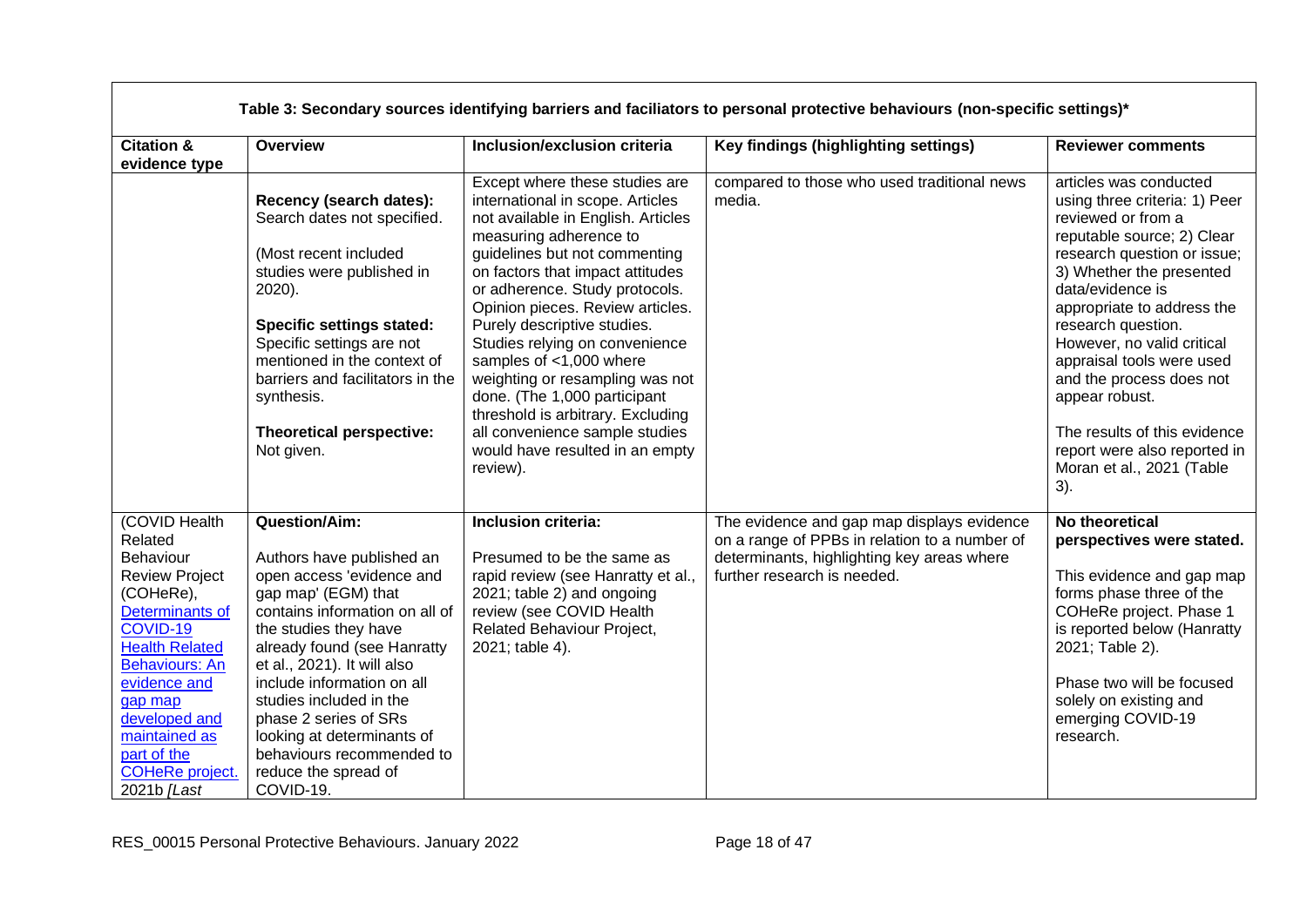| Table 3: Secondary sources identifying barriers and faciliators to personal protective behaviours (non-specific settings)*                                                                                                        |                                                                                                                                                                                                                                                                                                                                                                                                                                                                                             |                              |                                                                                                                                                                                                                                                                                                                                                                                                                                                                                                                                                                                                     |                                                                                                                                                        |
|-----------------------------------------------------------------------------------------------------------------------------------------------------------------------------------------------------------------------------------|---------------------------------------------------------------------------------------------------------------------------------------------------------------------------------------------------------------------------------------------------------------------------------------------------------------------------------------------------------------------------------------------------------------------------------------------------------------------------------------------|------------------------------|-----------------------------------------------------------------------------------------------------------------------------------------------------------------------------------------------------------------------------------------------------------------------------------------------------------------------------------------------------------------------------------------------------------------------------------------------------------------------------------------------------------------------------------------------------------------------------------------------------|--------------------------------------------------------------------------------------------------------------------------------------------------------|
| <b>Citation &amp;</b><br>evidence type                                                                                                                                                                                            | Overview                                                                                                                                                                                                                                                                                                                                                                                                                                                                                    | Inclusion/exclusion criteria | Key findings (highlighting settings)                                                                                                                                                                                                                                                                                                                                                                                                                                                                                                                                                                | <b>Reviewer comments</b>                                                                                                                               |
| Accessed<br>19/11/2021]<br>Evidence and<br>gap map -<br>published and<br>currently being<br>updated                                                                                                                               | Recency (search dates):<br>Last search date given July,<br>20 20 21.<br><b>Specific settings stated:</b><br>None stated in relation to the<br>EGM, but data extraction for<br>the SRs in phase 2 will<br>include whether participants<br>were asked about<br>preventative behaviours in<br>the following sectors:<br>Work<br>$\bullet$<br>Retail<br>$\bullet$<br>Education<br>$\bullet$<br>Travel<br>$\bullet$<br>Family and community<br>$\bullet$<br>Sport, culture, leisure<br>$\bullet$ |                              |                                                                                                                                                                                                                                                                                                                                                                                                                                                                                                                                                                                                     |                                                                                                                                                        |
| Desveaux L,<br>Mosher R,<br>Buchan J.<br><b>Behavioural</b><br>science<br>principles for<br>enhancing<br>adherence to<br>public health<br>measures.<br>Science Briefs of<br>the Ontario<br>COVID-19<br>Science<br>Advisory Table. | <b>Question/Aim:</b><br>1. What behaviour change<br>strategies can support<br>maintaining already<br>established behaviours?<br>2. What behaviour change<br>strategies can support<br>enhanced adherence to<br>public health measures<br>among those who don't<br>realize they aren't<br>complying?                                                                                                                                                                                         | Not given.                   | This evidence summary focusses on strategies<br>to enhance existing protective behaviours in<br>Canada, in light of current fatigue in following<br>COVID-19 public health measures due to the<br>ongoing pandemic. Its focus on two key public<br>health measures; physical distancing and<br>masking. Methodology was not reported, so<br>we are unsure of the number of included<br>studies.<br><b>Barriers to physical distancing include:</b><br>- All or nothing attitude<br>- Hard to ask or uncomfortable to ask others to<br>respect your space or remain distanced<br>- Space too crowded | No particular settings<br>were stated in the<br>synthesis.<br>No methods were reported<br>so we are unable to<br>comment on<br>methodological quality. |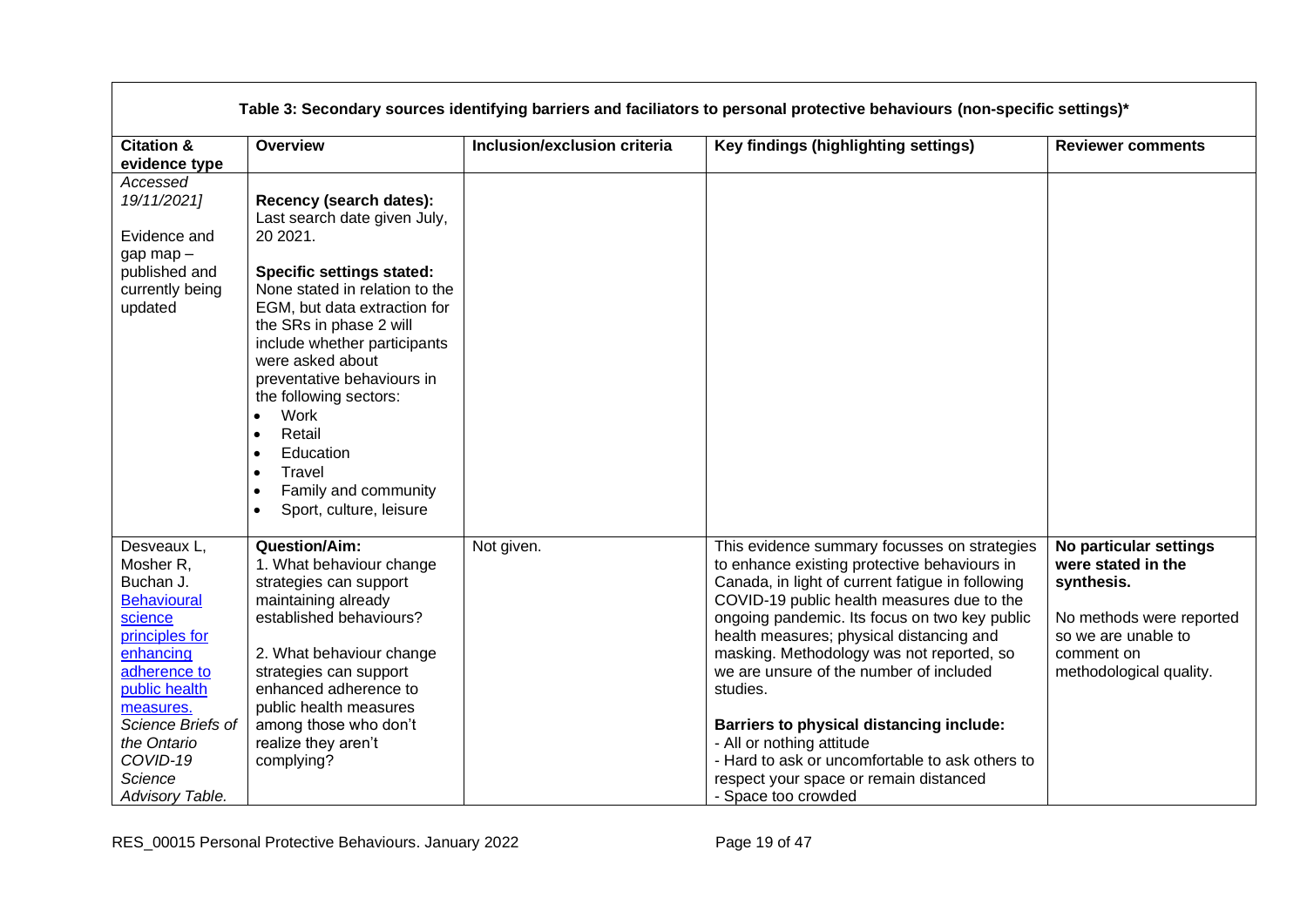| Table 3: Secondary sources identifying barriers and faciliators to personal protective behaviours (non-specific settings)* |                                                                                                                                                                                                                                                                                                                                                                           |                                                                           |                                                                                                                                                                                                                                                                                                                                                                                                                                                                                                                                                                                                                                                                                                                                                                                                                                                                                                                                                                                                                                                                                      |                                                       |
|----------------------------------------------------------------------------------------------------------------------------|---------------------------------------------------------------------------------------------------------------------------------------------------------------------------------------------------------------------------------------------------------------------------------------------------------------------------------------------------------------------------|---------------------------------------------------------------------------|--------------------------------------------------------------------------------------------------------------------------------------------------------------------------------------------------------------------------------------------------------------------------------------------------------------------------------------------------------------------------------------------------------------------------------------------------------------------------------------------------------------------------------------------------------------------------------------------------------------------------------------------------------------------------------------------------------------------------------------------------------------------------------------------------------------------------------------------------------------------------------------------------------------------------------------------------------------------------------------------------------------------------------------------------------------------------------------|-------------------------------------------------------|
| <b>Citation &amp;</b>                                                                                                      | Overview                                                                                                                                                                                                                                                                                                                                                                  | Inclusion/exclusion criteria                                              | Key findings (highlighting settings)                                                                                                                                                                                                                                                                                                                                                                                                                                                                                                                                                                                                                                                                                                                                                                                                                                                                                                                                                                                                                                                 | <b>Reviewer comments</b>                              |
| evidence type<br>2021; 2(24); doi:<br>10.47326/ocsat.<br>2021.02.24.1.0<br>Evidence<br>summary                             | 3. Who is in a position to act<br>on renewed strategies?<br>Recency (search dates):<br>Not given.<br><b>Specific settings stated:</b><br>Specific settings are not<br>mentioned in the context of<br>barriers and facilitators in the<br>synthesis.<br>Theoretical perspective:<br>The advice on this evidence<br>summary has been<br>developed using the COM-B<br>model. |                                                                           | - Lack of motivation<br>- Not adhering to the 2 metre requirement<br>- Accommodation to existing signage.<br>Barriers specific to outdoors highlighted:<br>- Conflicting messaging re: distancing while<br>outdoors.<br>Barriers to wearing a mask include:<br>- Not motivated to adhere<br>- Unsure what to do in atypical settings<br>- Seeing others unmasked<br>- Wearing masks incorrectly<br>- Assumptions that one is wearing a mask<br>properly<br>- Inconsistent use of masks across settings<br>- Positive outcomes or progress is unclear<br>- Forgetting to bring or wear a mask.<br>In terms of the COM-B model:<br>Capability barriers include lack of<br>knowledge and comprehension about a<br>behaviour and its consequences, and lack of<br>skill necessary to carry out a behaviour.<br>Opportunity barriers include time and<br>resource constraints that make a desired<br>behaviour more difficult or costly to carry out.<br>Motivation barriers include emotional<br>reactions and inaccurate beliefs that create<br>obstacles for carrying out a behaviour. |                                                       |
| Kooistra EB, Van<br>Rooij B.<br>Pandemic                                                                                   | <b>Question/Aim:</b><br>This SR sought to<br>understand what variables                                                                                                                                                                                                                                                                                                    | Inclusion criteria:<br>Studies were included that<br>reported a number of | The review identified 45 studies with data<br>about compliance behaviour during the first<br>wave.                                                                                                                                                                                                                                                                                                                                                                                                                                                                                                                                                                                                                                                                                                                                                                                                                                                                                                                                                                                   | No particular settings or<br>theoretical perspectives |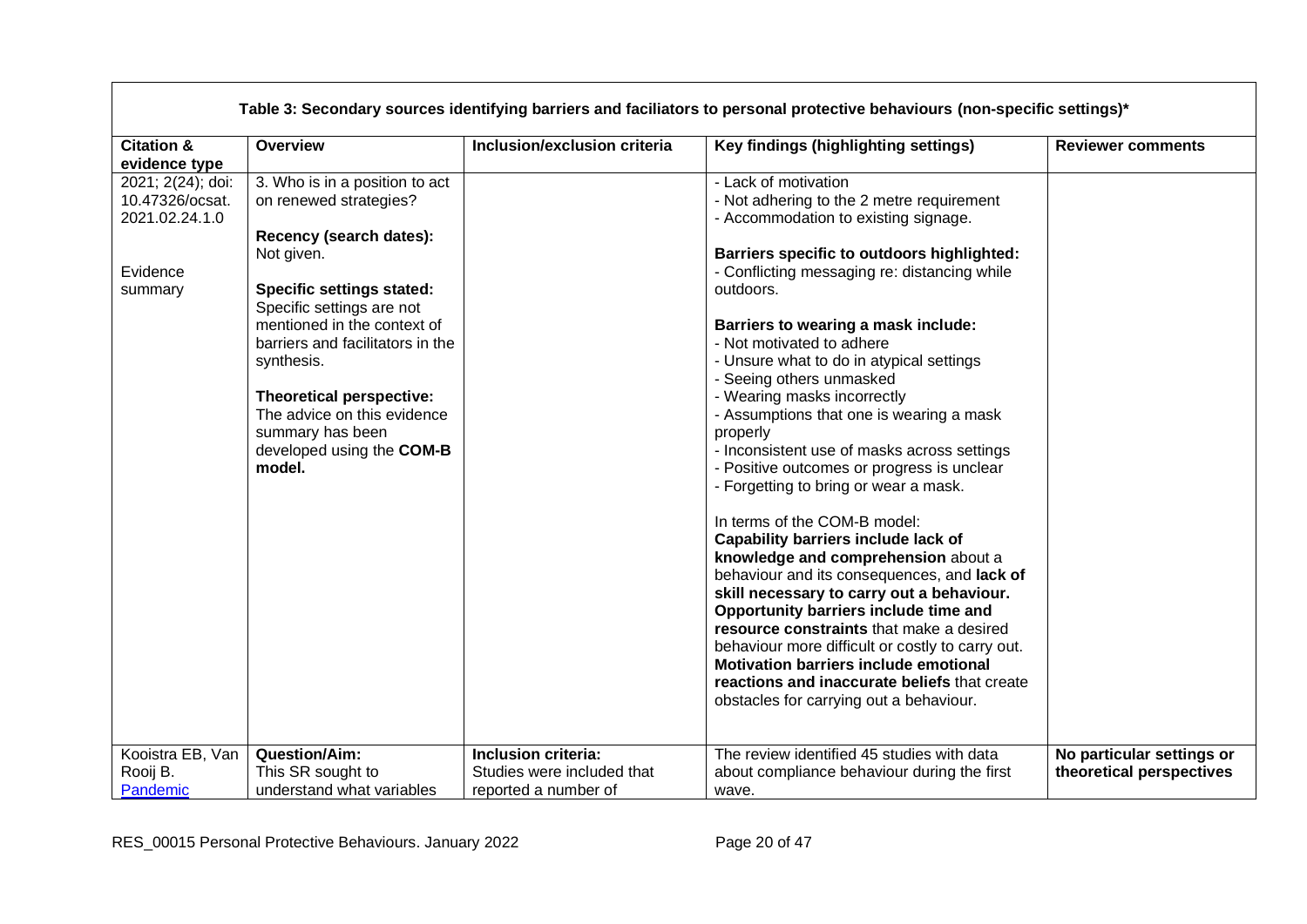| Table 3: Secondary sources identifying barriers and faciliators to personal protective behaviours (non-specific settings)*                                                                                                              |                               |  |  |  |
|-----------------------------------------------------------------------------------------------------------------------------------------------------------------------------------------------------------------------------------------|-------------------------------|--|--|--|
| <b>Citation &amp;</b><br><b>Overview</b><br>Inclusion/exclusion criteria<br>Key findings (highlighting settings)                                                                                                                        | <b>Reviewer comments</b>      |  |  |  |
| evidence type                                                                                                                                                                                                                           |                               |  |  |  |
| made people comply with<br>independent variables that affect<br><b>Compliance: A</b>                                                                                                                                                    | were stated in the            |  |  |  |
| <b>Systematic</b><br>social distancing (including<br>The review found that a combination of<br>self-reported, individual-level,                                                                                                         | synthesis.                    |  |  |  |
| <b>Review of</b><br>physical distancing and stay-<br>past compliance with COVID-19<br>variables shaped compliance behaviour,                                                                                                            |                               |  |  |  |
| at-home measures), and<br>social distancing measures.<br>including people's fear of the virus,<br>Influences on                                                                                                                         | This paper is a preprint and  |  |  |  |
| <b>Social</b><br>To be included studies must<br>psychosocial factors (including impulsivity,<br>hygiene practices (only if                                                                                                              | has not yet been peer-        |  |  |  |
| combined with social<br><b>Distancing</b><br>present results from statistical<br>negative emotions, self-efficacy, and social                                                                                                           | reviewed.                     |  |  |  |
| <b>Behaviour during</b><br>norms), institutional variables (including<br>distancing measures), during<br>analyses that can show how an                                                                                                  |                               |  |  |  |
| the first wave of the COVID-<br>the First Wave of<br>independent variable predicts<br>attitudes towards the mitigation measures,                                                                                                        | Only COVID-19 specific        |  |  |  |
| the COVID-19<br>19 outbreak.<br>compliance.<br>belief in conspiracy theories and knowledge<br>Outbreak.                                                                                                                                 | sources were included         |  |  |  |
| of the virus), and situational variables<br>SSRN. NOV 25<br>(capacity to obey and opportunity to violate the<br>Recency (search dates):<br><b>Exclusion criteria:</b>                                                                   | It is unclear is a critical   |  |  |  |
| 2020. doi:<br>March 1 - June 30 2020.<br>rules). The review did not find a significant<br>Studies were excluded if they 1)                                                                                                              | appraisal of included         |  |  |  |
| 10.2139/ssrn.37.<br>only reported objective data on<br>association between law enforcement                                                                                                                                              | studies was undertaken        |  |  |  |
| 38047<br><b>Specific settings stated:</b><br>compliance at an aggregated<br>(perceived deterrence) and compliance.                                                                                                                      |                               |  |  |  |
| Not given.<br>level                                                                                                                                                                                                                     |                               |  |  |  |
| 2) only reported behavioural                                                                                                                                                                                                            |                               |  |  |  |
| <b>SR Preprint</b><br>Theoretical perspective:<br>intentions                                                                                                                                                                            |                               |  |  |  |
| 3) only described descriptive<br>Not given.                                                                                                                                                                                             |                               |  |  |  |
| statistics or correlates of                                                                                                                                                                                                             |                               |  |  |  |
| compliance or                                                                                                                                                                                                                           |                               |  |  |  |
| 4) assessed compliance as an                                                                                                                                                                                                            |                               |  |  |  |
| independent variable, rather                                                                                                                                                                                                            |                               |  |  |  |
| than the main outcome variable                                                                                                                                                                                                          |                               |  |  |  |
| of interest.                                                                                                                                                                                                                            |                               |  |  |  |
| Majid U et al.<br>Question/Aim:<br>Inclusion criteria:<br>149 studies from five major pandemics or                                                                                                                                      | No particular settings or     |  |  |  |
| Knowledge,<br>This scoping review was<br>outbreaks of the twenty-first century were<br>Primary quantitative, qualitative,                                                                                                               | theoretical perspectives      |  |  |  |
| $(mis-)$<br>analysed (SARS, influenza A/H1N1, MERS,<br>conducted to examine how<br>and mixed-methods studies                                                                                                                            | were stated in the            |  |  |  |
| conceptions, risk<br>Ebola, and COVID-19). Results commented on<br>knowledge, awareness, and<br>pertaining to how communities,                                                                                                          | synthesis.                    |  |  |  |
| perception, and<br>misconceptions influence<br>individuals, groups, and<br>participant knowledge about pandemic or                                                                                                                      |                               |  |  |  |
| behavior change<br>risk perceptions and the<br>societies respond to outbreaks,<br>disease, hygiene behaviours, social distancing,                                                                                                       | Non COVID-19 specific         |  |  |  |
| adoption of hygiene (e.g.<br>epidemics, and pandemics,<br>social pressures, knowledge risk perception<br>during<br>pandemics: A                                                                                                         | sources were included.        |  |  |  |
| hand washing) and physical<br>including articles that conducted<br>and behaviour, misconceptions about the<br>scoping review<br>distancing (e.g. avoiding<br>social media analyses.<br>infection and treatment and origin of infection, | Authors report the            |  |  |  |
| of 149 studies.<br>crowded places) behaviours.<br>how misconceptions spreads, and the impact                                                                                                                                            | <b>STROBE</b> checklist was   |  |  |  |
| Public<br>of misconception on behaviour.                                                                                                                                                                                                | used for quality appraisal of |  |  |  |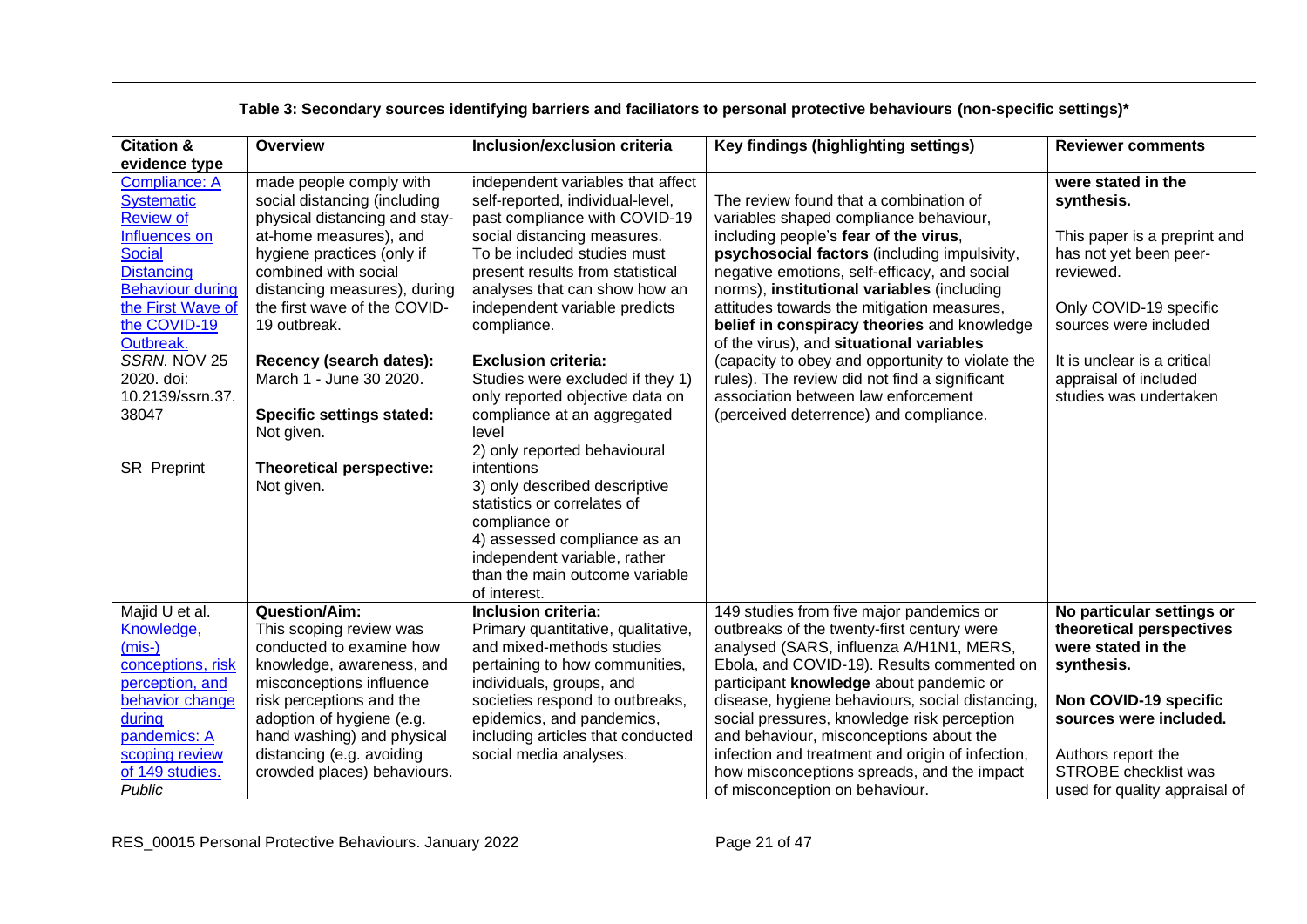|                                                                                                                                                                                                                                                                  | Table 3: Secondary sources identifying barriers and faciliators to personal protective behaviours (non-specific settings)*                                                                                                                                                                                                                                                                                             |                                                                                                                                                                                                                                                                                                                                                                                                                                                                                                                                              |                                                                                                                                                                                                                                                                                                                                                                                                                                                                                                                                                                                                                                                                                               |                                                                                                                                                                                                                                                                       |  |
|------------------------------------------------------------------------------------------------------------------------------------------------------------------------------------------------------------------------------------------------------------------|------------------------------------------------------------------------------------------------------------------------------------------------------------------------------------------------------------------------------------------------------------------------------------------------------------------------------------------------------------------------------------------------------------------------|----------------------------------------------------------------------------------------------------------------------------------------------------------------------------------------------------------------------------------------------------------------------------------------------------------------------------------------------------------------------------------------------------------------------------------------------------------------------------------------------------------------------------------------------|-----------------------------------------------------------------------------------------------------------------------------------------------------------------------------------------------------------------------------------------------------------------------------------------------------------------------------------------------------------------------------------------------------------------------------------------------------------------------------------------------------------------------------------------------------------------------------------------------------------------------------------------------------------------------------------------------|-----------------------------------------------------------------------------------------------------------------------------------------------------------------------------------------------------------------------------------------------------------------------|--|
| <b>Citation &amp;</b><br>evidence type                                                                                                                                                                                                                           | Overview                                                                                                                                                                                                                                                                                                                                                                                                               | Inclusion/exclusion criteria                                                                                                                                                                                                                                                                                                                                                                                                                                                                                                                 | Key findings (highlighting settings)                                                                                                                                                                                                                                                                                                                                                                                                                                                                                                                                                                                                                                                          | <b>Reviewer comments</b>                                                                                                                                                                                                                                              |  |
| understanding of<br>science (Bristol,<br>England), 2020;<br>29(8):777-799;<br>Doi:<br>10.1177/096366<br>2520963365<br>Scoping review                                                                                                                             | Recency (search dates):<br>Searches conducted on 7<br>March 2020.<br><b>Specific settings stated:</b><br>Not given.<br><b>Theoretical perspective:</b><br>Not given.                                                                                                                                                                                                                                                   | Included articles had to focus on<br>any of the five pandemics and<br>global outbreaks of the twenty<br>first century: severe acute<br>respiratory syndrome (SARS),<br>influenza A/H1N1, Middle East<br>respiratory syndrome (MERS),<br>Ebola virus disease (EVD), and<br>coronavirus disease 2019<br>(COVID-19).<br><b>Exclusion criteria:</b><br>Articles on mass media<br>communication strategies - such<br>as newspapers and television,<br>abstracts, theses, dissertations<br>and published papers without<br>empirical primary data. |                                                                                                                                                                                                                                                                                                                                                                                                                                                                                                                                                                                                                                                                                               | included studies. However,<br>this is a reporting guideline<br>and not a critical appraisal<br>tool.                                                                                                                                                                  |  |
| Mills M, Rahal C,<br>Akimova E. Face<br>masks and<br>coverings for the<br>general public:<br><b>Behavioural</b><br>knowledge,<br>effectiveness of<br>cloth coverings<br>and public<br>messaging. The<br>Royal Society.<br>2020. [last<br>accessed<br>19/11/2021] | <b>Question/Aim:</b><br>The aim of this RR was to<br>focus on behavioural<br>factors related to adherence,<br>with five central themes that<br>emerged: i) public<br>understanding of the virus, ii)<br>risk perception, iii) previous<br>national experience with<br>pandemics, socio-political<br>systems, and trust in<br>government and science,<br>iv) individual characteristics;<br>and, v) perceived barriers. | Not given.                                                                                                                                                                                                                                                                                                                                                                                                                                                                                                                                   | Using GRADE, authors deemed the level of<br>evidence as high quality regarding behavioural<br>literature but note limited evidence regarding<br>perceived barriers in the general public.<br>Authors identified a systematic review that<br>isolated key socio-behavioural factors to<br>understand public adherence to wearing face<br>marks and coverings, including:<br>Public understanding of virus<br>$\bullet$<br>transmission, including efficacy of source<br>versus wearer protection, diagnostic<br>uncertainty and inability to self-diagnose<br>Risk perception, individuals'<br>$\bullet$<br>underestimation of health risks and<br>perception that protection is only relevant | No particular settings or<br>theoretical perspectives<br>were stated in the<br>synthesis.<br>Non COVID-19 specific<br>sources were included.<br>This RR is a preprint and<br>has not been peer-<br>reviewed.<br>The review was conducted<br>early in the pandemic, so |  |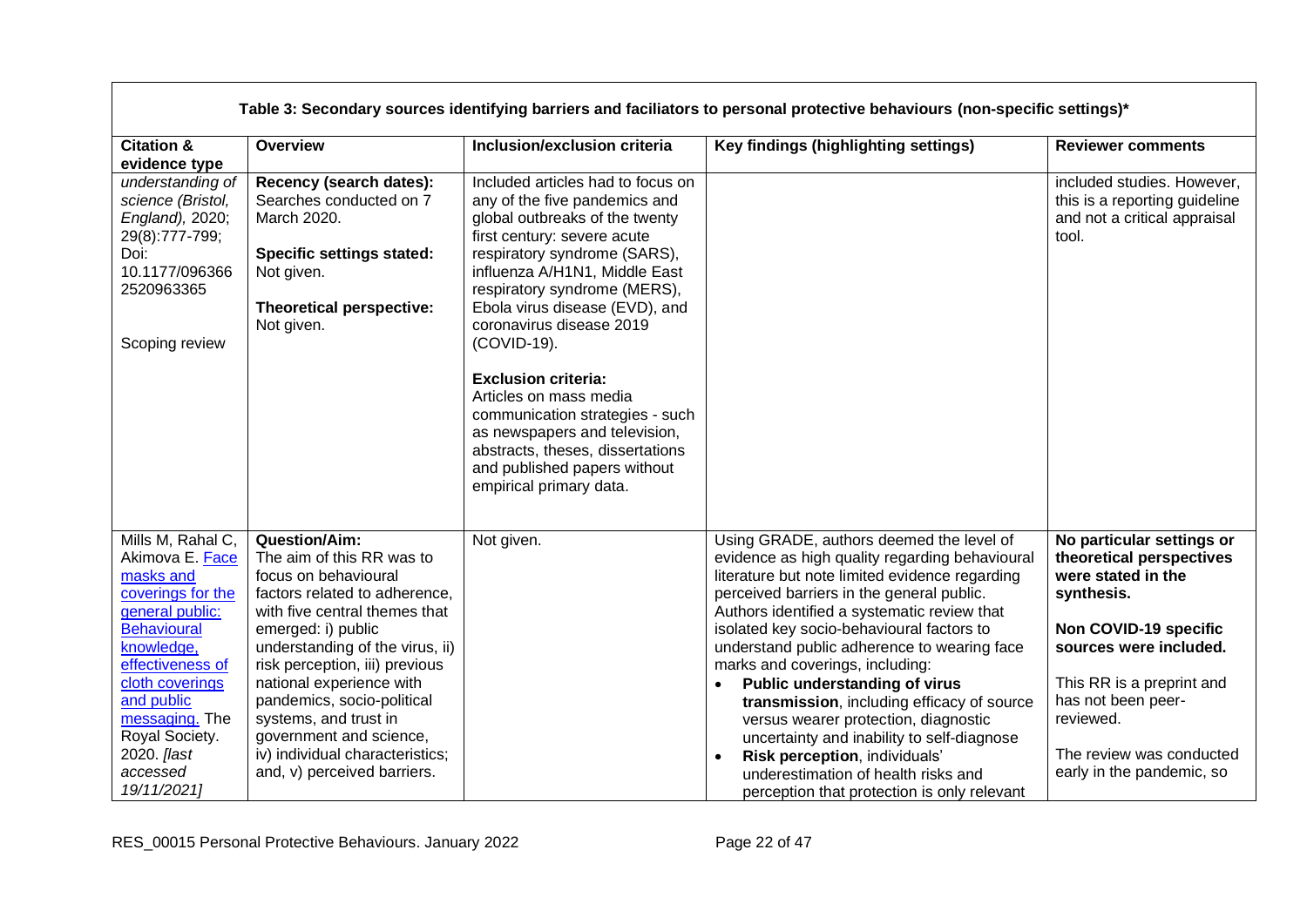|                                                                                             | Table 3: Secondary sources identifying barriers and faciliators to personal protective behaviours (non-specific settings)*        |                                                                                                                                   |                                                                                                                                                                                                                                                                                                                                                                                                                                                                                                                                                                          |                                                                                                                                                                                                                                                                                                                                      |  |
|---------------------------------------------------------------------------------------------|-----------------------------------------------------------------------------------------------------------------------------------|-----------------------------------------------------------------------------------------------------------------------------------|--------------------------------------------------------------------------------------------------------------------------------------------------------------------------------------------------------------------------------------------------------------------------------------------------------------------------------------------------------------------------------------------------------------------------------------------------------------------------------------------------------------------------------------------------------------------------|--------------------------------------------------------------------------------------------------------------------------------------------------------------------------------------------------------------------------------------------------------------------------------------------------------------------------------------|--|
| <b>Citation &amp;</b><br>evidence type                                                      | Overview                                                                                                                          | Inclusion/exclusion criteria                                                                                                      | Key findings (highlighting settings)                                                                                                                                                                                                                                                                                                                                                                                                                                                                                                                                     | <b>Reviewer comments</b>                                                                                                                                                                                                                                                                                                             |  |
| <b>RR</b> Preprint                                                                          | Recency (search dates):<br>Not given.<br><b>Specific settings stated:</b><br>Healthcare<br>Theoretical perspective:<br>Not given. |                                                                                                                                   | for vulnerable groups, or outside of their<br>proximity<br>Previous national pandemic experience<br>resulting in rapid response and socio-<br>political systems, allowing for more or less<br>coordinated action and public trust<br>Individual characteristics, such as<br>$\bullet$<br>younger people and men having a lower<br>threat perception and adherence with<br>interventions<br>Perceived barriers, lack of supply of<br>surgical masks and perceived<br>competition with medical resources,<br>resource constraints to obtain coverings,<br>comfort and fit. | may not be generalisable to<br>the current context.<br>Authors emphasise the<br>majority of studies were<br>conducted in healthcare<br>settings and there are<br>therefore caveats in the<br>ability to transfer<br>results directly to<br>community settings.<br>We are unable to ascertain<br>if this review is well<br>conducted. |  |
|                                                                                             |                                                                                                                                   |                                                                                                                                   |                                                                                                                                                                                                                                                                                                                                                                                                                                                                                                                                                                          | GRADE was used to<br>assess strength of the<br>evidence.                                                                                                                                                                                                                                                                             |  |
| Moran C, et al.<br><b>Predictors of</b><br>attitudes and<br>adherence to<br>COVID-19 public | <b>Question/Aim:</b><br>1) What factors impact<br>attitudes toward COVID-19<br>public health guidelines,<br>including physical    | <b>Inclusion criteria</b><br>Population: Adults (≥18 years)<br>(adults residing outside of North<br>America, Europe, Australia or | This RR sought to identify predictors of<br>attitudes toward and adherence to COVID-19<br>public health guidelines, and to identify<br>interventions aiming to improve adherence.                                                                                                                                                                                                                                                                                                                                                                                        | No particular settings or<br>theoretical perspectives<br>were stated in the<br>synthesis.                                                                                                                                                                                                                                            |  |
| health guidelines<br>in Western<br>countries: a                                             | distancing, wearing<br>facemasks and hand<br>hygiene?                                                                             | New Zealand were excluded).<br>Intervention: Intended to                                                                          | The RR included 29 studies.<br>The review findings suggest that people who                                                                                                                                                                                                                                                                                                                                                                                                                                                                                               | Only COVID-19 specific<br>sources were included.                                                                                                                                                                                                                                                                                     |  |
| rapid review of<br>the emerging<br>literature.<br>Journal of Public                         | 2) What factors impact<br>adherence to COVID-19<br>public health guidelines,                                                      | improve attitude towards or<br>adherence to COVID-19 public<br>health guidelines of any kind.                                     | are older, identify as female, trust<br>governments, view COVID-19 as a threat<br>and access information through traditional<br>news media are more likely to adhere to                                                                                                                                                                                                                                                                                                                                                                                                  | The results of this RR were<br>also reported in the COVID-<br>19 Scientific Advisory<br><b>Group Rapid Evidence</b>                                                                                                                                                                                                                  |  |
| Health. 2021;<br>fdab070; doi:<br>10.1093/pubmed                                            | including physical<br>distancing, wearing<br>facemasks and hand                                                                   | <b>Predictors:</b> Any factor that may<br>be related to individual-level<br>behaviour and could be used to                        | COVID-19 public health guidance.                                                                                                                                                                                                                                                                                                                                                                                                                                                                                                                                         | Report (Table 3).<br>The RR included primary                                                                                                                                                                                                                                                                                         |  |
| /fdab070                                                                                    | hygiene?                                                                                                                          | either inform or act as targets of                                                                                                |                                                                                                                                                                                                                                                                                                                                                                                                                                                                                                                                                                          | studies, only included                                                                                                                                                                                                                                                                                                               |  |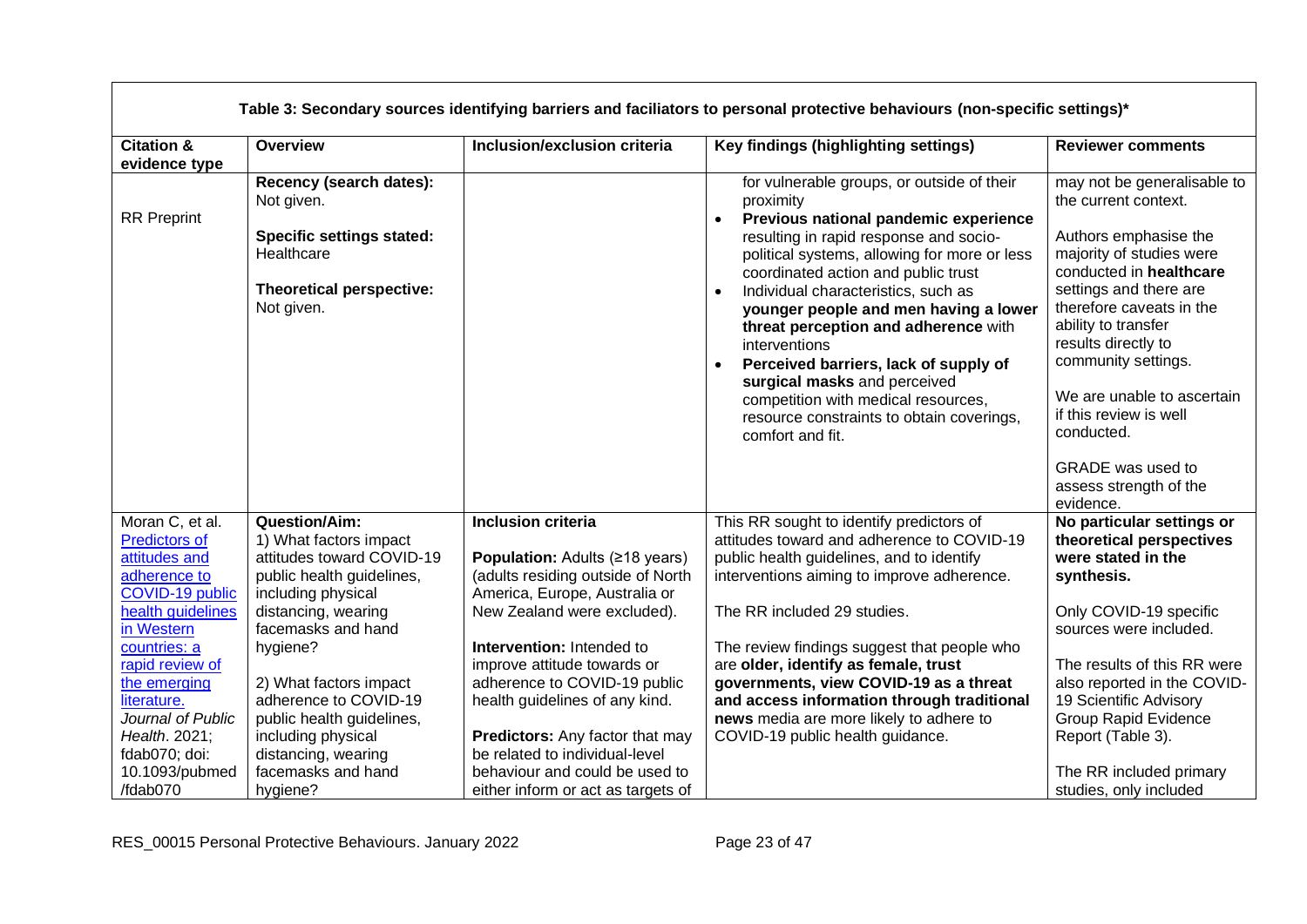| <b>Citation &amp;</b><br>evidence type                                                                                                                                                                                                  | Overview                                                                                                                                                                                                                                                                                                                                                                                                                          | Inclusion/exclusion criteria                                                                                                                                                                                                                                                                                                                                                                                                                    | Key findings (highlighting settings)                                                                                                                                                                                                                                                                                                                                                                                                                                       | <b>Reviewer comments</b>                                                                                                                                                                                                                                                                                                                                                 |
|-----------------------------------------------------------------------------------------------------------------------------------------------------------------------------------------------------------------------------------------|-----------------------------------------------------------------------------------------------------------------------------------------------------------------------------------------------------------------------------------------------------------------------------------------------------------------------------------------------------------------------------------------------------------------------------------|-------------------------------------------------------------------------------------------------------------------------------------------------------------------------------------------------------------------------------------------------------------------------------------------------------------------------------------------------------------------------------------------------------------------------------------------------|----------------------------------------------------------------------------------------------------------------------------------------------------------------------------------------------------------------------------------------------------------------------------------------------------------------------------------------------------------------------------------------------------------------------------------------------------------------------------|--------------------------------------------------------------------------------------------------------------------------------------------------------------------------------------------------------------------------------------------------------------------------------------------------------------------------------------------------------------------------|
| <b>RR</b>                                                                                                                                                                                                                               | 3) What interventions can<br>create more positive<br>attitudes toward following<br>public health guidelines with<br>the goal of increasing<br>guideline adherence?<br>Recency (search dates):<br>Search conducted 6th<br>August 2020.<br><b>Specific settings stated:</b><br>Specific settings are not<br>mentioned in the context of<br>barriers and facilitators in the<br>synthesis.<br>Theoretical perspective:<br>Not given. | public health response to<br>promote adherence to COVID-<br>19 behaviours.<br><b>Outcome:</b> Attitudes towards<br>following or adhering to COVID-<br>19 public health guidelines<br>(hand hygiene, physical<br>distancing and wearing of face<br>coverings).<br><b>Study design: Primary studies,</b><br>in English, published in peer-<br>reviewed journals, grey literature<br>or preprints.                                                 |                                                                                                                                                                                                                                                                                                                                                                                                                                                                            | adults and highlights<br>specific PPBs such as<br>mask wearing, hand<br>hygiene and social<br>distancing.<br>This review included<br>studies conducted in North<br>America, Europe, Mexico,<br>Australia or New Zealand<br>or with international scope<br>including any of these<br>countries.<br>No formal quality<br>assessment of included<br>studies was undertaken. |
| Noone C et al. A<br>scoping review<br>of research on<br>the determinants<br>of adherence to<br>social distancing<br>measures during<br>the COVID-19<br>pandemic.<br>Health<br>psychology<br>review. 2021; 1-<br>21:<br>doi: 10.1080/174 | Question/Aim:<br>1) In what ways have social<br>distancing measures been<br>defined and how has<br>adherence to these<br>measures been<br>operationalised?<br>2) What determinants of<br>adherence to social<br>distancing measures have<br>been studied?<br>3) How do the determinants<br>of adherence to social<br>distancing measures that                                                                                     | Inclusion criteria:<br>Studies had to focus on human<br>participants, but no further<br>exclusions on the basis of<br>participant characteristics were<br>made. Included studies had to<br>evaluate adherence to social<br>distancing measures<br>(e.g., quarantine, lockdown, and<br>physical distancing) and include<br>potential determinants of<br>adherence to these measures<br>as independent variables. They<br>could be written in any | 84 studies were included in the review. The<br>most commonly coded domains of the<br>Theoretical Domains Framework (TDF) in the<br>included studies were:<br><b>Environmental Context and Resources'</b><br>(388 codes across 76 studies)<br>Beliefs about Consequences' (34 codes<br>$\bullet$<br>across 21 studies)<br>Emotion' (28 codes across 12 studies)<br>Social Influences (26 codes across 16<br>studies)<br>The least frequently coded TDF domains<br>included: | No particular settings<br>were stated in the<br>synthesis.<br>Only COVID-19 specific<br>sources were included.<br>Authors note that the<br>quality of the included<br>studies was variable and<br>their generalisability was<br>threatened by their reliance<br>on convenience samples.                                                                                  |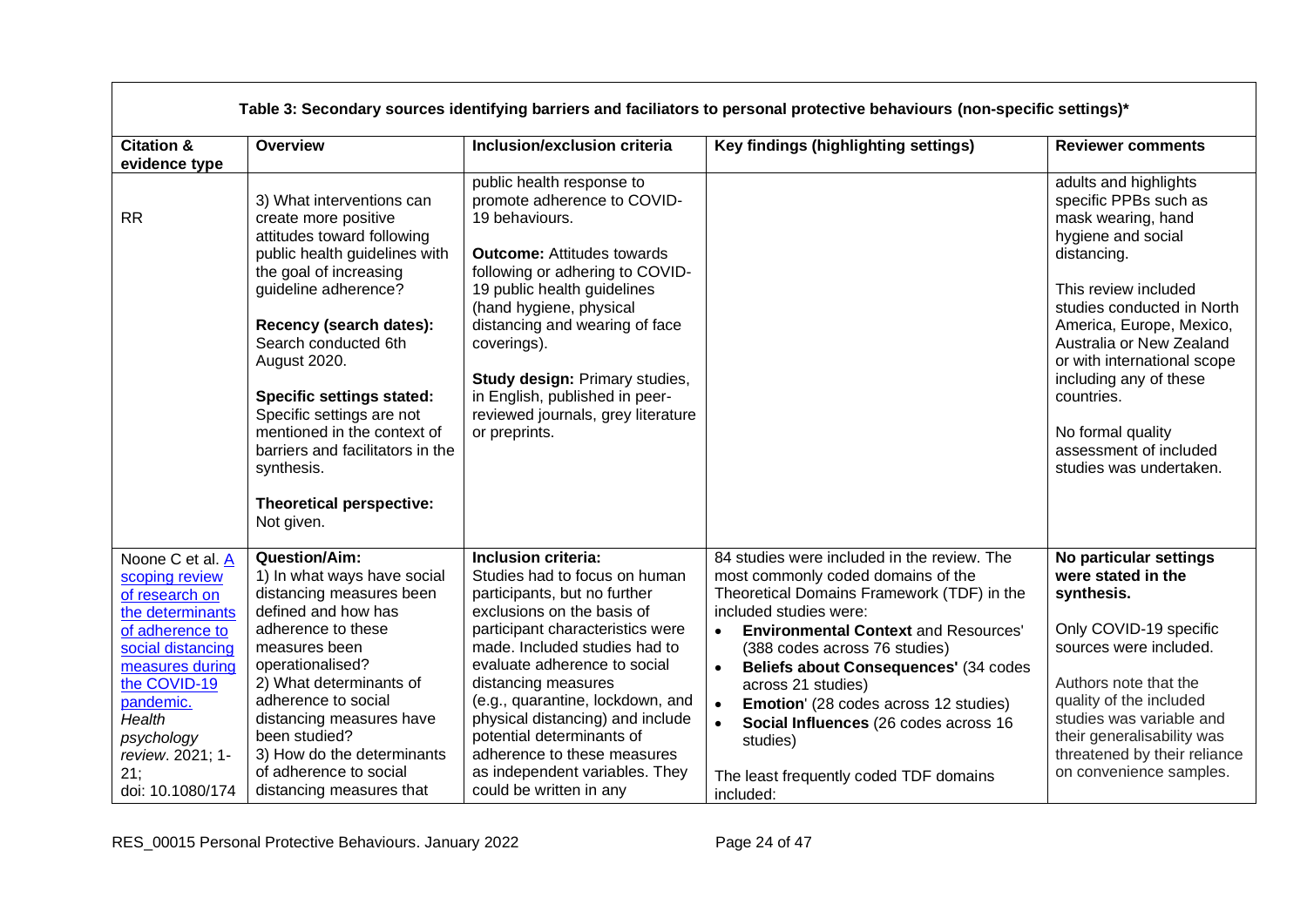|                                          | Table 3: Secondary sources identifying barriers and faciliators to personal protective behaviours (non-specific settings)*                                                                                                                                                                                                                                                                                                                                                                                                                                                          |                                                                                                                                                                                                                                                                                        |                                                                                                                                                                                                                                             |                                                                                                           |  |
|------------------------------------------|-------------------------------------------------------------------------------------------------------------------------------------------------------------------------------------------------------------------------------------------------------------------------------------------------------------------------------------------------------------------------------------------------------------------------------------------------------------------------------------------------------------------------------------------------------------------------------------|----------------------------------------------------------------------------------------------------------------------------------------------------------------------------------------------------------------------------------------------------------------------------------------|---------------------------------------------------------------------------------------------------------------------------------------------------------------------------------------------------------------------------------------------|-----------------------------------------------------------------------------------------------------------|--|
| <b>Citation &amp;</b><br>evidence type   | Overview                                                                                                                                                                                                                                                                                                                                                                                                                                                                                                                                                                            | Inclusion/exclusion criteria                                                                                                                                                                                                                                                           | Key findings (highlighting settings)                                                                                                                                                                                                        | <b>Reviewer comments</b>                                                                                  |  |
| 37199.2021.193<br>4062<br>Scoping review | have been studied map onto<br>the Theoretical Domains<br>Framework?<br>4) What is the quality of the<br>evidence?<br>5) What study designs have<br>been used?<br>6) Where has this research<br>taken place?<br>7) What gaps exist in the<br>literature that need to be<br>addressed in future research<br>on social distancing<br>measures?<br>Recency (search dates):<br>Searches were carried out<br>between July 17th and July<br>21st 2020.<br><b>Specific settings stated:</b><br>Specific settings are not<br>mentioned in the context of<br>barriers and facilitators in the | language. Studies that focused<br>only on intention to adhere to<br>social distancing measures were<br>excluded. Included studies had<br>to have collected primary data<br>using quantitative designs. The<br>included studies must have<br>been conducted in relation to<br>COVID-19. | Optimism (not coded)<br>$\bullet$<br>Intentions (coded once)<br>$\bullet$<br>Goals (2 codes across 2 studies)<br>$\bullet$<br>Reinforcement (3 codes across 2 studies)<br>$\bullet$<br>Behavioural Regulation (3 codes across 3<br>studies) | Relevant Cochrane and JBI<br>tools were used to<br>undertake quality<br>assessment of included<br>studies |  |
|                                          | synthesis.<br>Theoretical perspective:<br>One of the research                                                                                                                                                                                                                                                                                                                                                                                                                                                                                                                       |                                                                                                                                                                                                                                                                                        |                                                                                                                                                                                                                                             |                                                                                                           |  |
|                                          | questions sought to identify<br>how the determinants of<br>adherence to social<br>distancing measures that<br>have been studied mapped                                                                                                                                                                                                                                                                                                                                                                                                                                              |                                                                                                                                                                                                                                                                                        |                                                                                                                                                                                                                                             |                                                                                                           |  |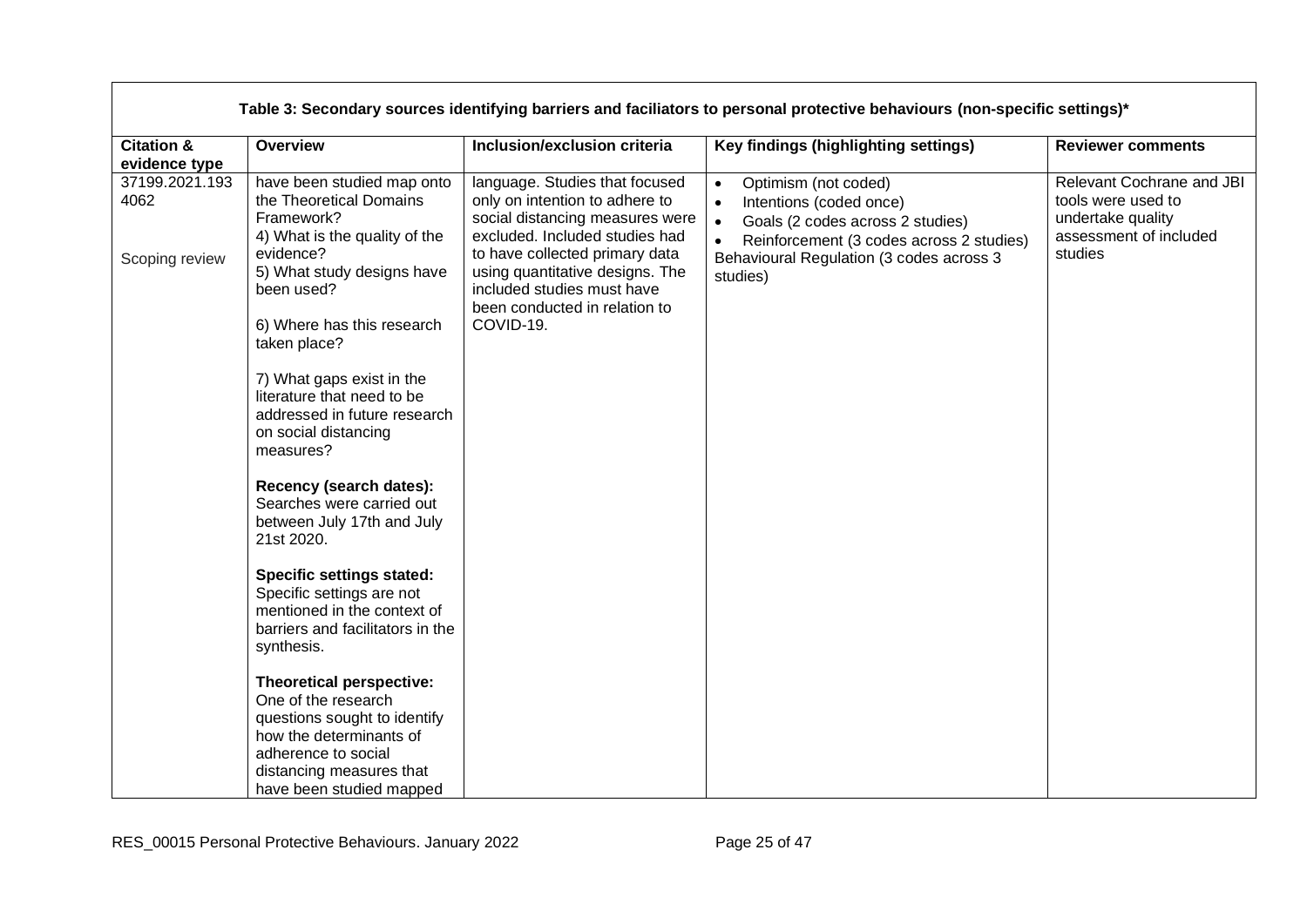|                                                                                                                                                                                                                                                                                                                                                                       | Table 3: Secondary sources identifying barriers and faciliators to personal protective behaviours (non-specific settings)*                                                                                                                                                                                                                                                                                                                                                                            |                                                                                                                                                                                                                                                                                                                                                                                                                                                                                                                                                                                                                                                                                                                                        |                                                                                                                                                                                                                                                                                                                                                                                                                                                                                                                                                                                                                                                                                                                                                                                   |                                                                                                                                                                                                                                                                                                                               |  |
|-----------------------------------------------------------------------------------------------------------------------------------------------------------------------------------------------------------------------------------------------------------------------------------------------------------------------------------------------------------------------|-------------------------------------------------------------------------------------------------------------------------------------------------------------------------------------------------------------------------------------------------------------------------------------------------------------------------------------------------------------------------------------------------------------------------------------------------------------------------------------------------------|----------------------------------------------------------------------------------------------------------------------------------------------------------------------------------------------------------------------------------------------------------------------------------------------------------------------------------------------------------------------------------------------------------------------------------------------------------------------------------------------------------------------------------------------------------------------------------------------------------------------------------------------------------------------------------------------------------------------------------------|-----------------------------------------------------------------------------------------------------------------------------------------------------------------------------------------------------------------------------------------------------------------------------------------------------------------------------------------------------------------------------------------------------------------------------------------------------------------------------------------------------------------------------------------------------------------------------------------------------------------------------------------------------------------------------------------------------------------------------------------------------------------------------------|-------------------------------------------------------------------------------------------------------------------------------------------------------------------------------------------------------------------------------------------------------------------------------------------------------------------------------|--|
| <b>Citation &amp;</b><br>evidence type                                                                                                                                                                                                                                                                                                                                | <b>Overview</b>                                                                                                                                                                                                                                                                                                                                                                                                                                                                                       | Inclusion/exclusion criteria                                                                                                                                                                                                                                                                                                                                                                                                                                                                                                                                                                                                                                                                                                           | Key findings (highlighting settings)                                                                                                                                                                                                                                                                                                                                                                                                                                                                                                                                                                                                                                                                                                                                              | <b>Reviewer comments</b>                                                                                                                                                                                                                                                                                                      |  |
|                                                                                                                                                                                                                                                                                                                                                                       | onto the Theoretical<br><b>Domains Framework.</b>                                                                                                                                                                                                                                                                                                                                                                                                                                                     |                                                                                                                                                                                                                                                                                                                                                                                                                                                                                                                                                                                                                                                                                                                                        |                                                                                                                                                                                                                                                                                                                                                                                                                                                                                                                                                                                                                                                                                                                                                                                   |                                                                                                                                                                                                                                                                                                                               |  |
| Prabarini LP,<br>Kumboyono K,<br>Yuliatun L. The<br>influence of<br>sociodemographi<br>c factors on<br>community<br>knowledge,<br>perceptions,<br>attitudes, and<br>practices<br>towards covid-19<br>prevention<br>protocols: A<br>scoping review.<br>Indian Journal of<br>Forensic<br>Medicine and<br>Toxicology.<br>2021;<br>15(4):1636-<br>1644.<br>Scoping review | <b>Question/Aim:</b><br>The aim of this scoping<br>review was to critically<br>synthesize scientific proofs<br>of sociodemographic factors<br>that affect the level of<br>knowledge, perceptions,<br>attitudes and practice of<br>community towards COVID-<br>19 prevention protocols.<br>Recency (search dates):<br>Literature search was<br>commenced in July 2020<br>and ended in October 2020.<br><b>Specific settings stated:</b><br>Not given.<br><b>Theoretical perspective:</b><br>Not given. | Inclusion criteria:<br>1) Community groups in general<br>during the COVID-19 pandemic;<br>2) Interventions took the form of<br>questionnaires related to<br>community knowledge, attitudes,<br>practices, and<br>perceptions on COVID-19 and<br>include sociodemographic<br>characteristics of the<br>respondent;<br>3) Results were in the form of<br>measurements articles on<br>sociodemographic factors that<br>affect the variables of<br>knowledge, attitude, practice,<br>and perception to the pandemic;<br>and<br>4) Studies used observational<br>research design with a cross-<br>sectional approach.<br>Articles would not be considered<br>to meet the criteria if they<br>focused on a specific group of<br>populations. | 28 articles were found to meet the inclusion<br>criteria. Several sociodemographic factors<br>were found to affect levels of knowledge,<br>attitudes, practices and perceptions of<br>respondents towards COVID-19 prevention<br>protocols. These included age, gender,<br>education, marital status, occupation,<br>socio-economic status, area of residence<br>and nationality.<br><b>Education and socio-economic</b><br>status/monthly income were found to be the<br>main factors that influenced the respondents'<br>level of knowledge. Individuals with higher<br>education tended to take health problems<br>more seriously, as shown by their better<br>scores of adherence with the COVID-19<br>prevention protocols, compared to the scores<br>shown by other groups. | This scoping review did<br>not specify any particular<br>settings or theoretical<br>perspectives.<br>The review appears to be<br>conducted in line with<br>PRISMA guidelines,<br>although it is not clear if<br>critical appraisal of included<br>studies was undertaken.<br>Only COVID-19 specific<br>sources were included. |  |
| Regmi K, Lwin<br>CM. <b>Factors</b><br><b>Associated with</b><br>the<br>Implementation                                                                                                                                                                                                                                                                                | <b>Question/Aim:</b><br>What are the factors<br>associated with the<br>implementation of non-<br>pharmaceutical interventions                                                                                                                                                                                                                                                                                                                                                                         | <b>Inclusion Criteria:</b><br>Participants: Studies involving<br>human subjects of any age or<br>gender, including ethnic (Black,                                                                                                                                                                                                                                                                                                                                                                                                                                                                                                                                                                                                      | 33 studies were included in the review. Seven<br>descriptive themes emerged on enablers and<br>barriers to NPIs: the positive impact of NPIs,<br>effective public health interventions, positive<br>change in people's behaviour and concerns                                                                                                                                                                                                                                                                                                                                                                                                                                                                                                                                     | No particular settings or<br>theoretical perspectives<br>were stated in the<br>synthesis.                                                                                                                                                                                                                                     |  |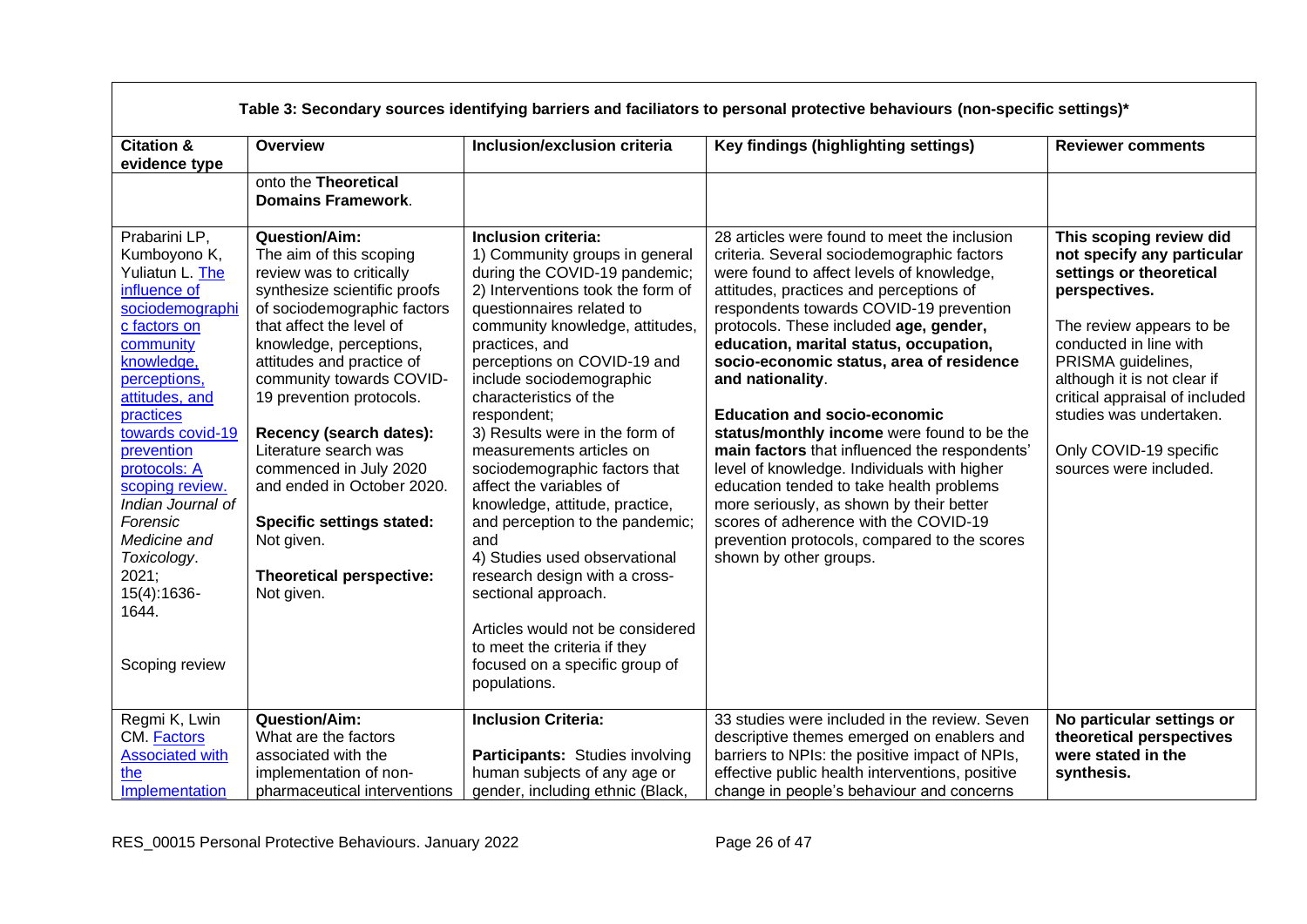| <b>Citation &amp;</b><br>Inclusion/exclusion criteria<br>Overview<br>Key findings (highlighting settings)<br><b>Reviewer comments</b><br>evidence type<br>of Non-<br>(social distancing, social<br>Asian, White) and healthcare<br>about COVID-19, the role of mass media,<br>Pharmaceutical<br>isolation and quarantine) for<br>worker (medical doctors, nurses,<br>physical and psychological impacts, and<br>conducted.<br>reducing COVID019?<br>Interventions for<br>allied healthcare professions)<br>ethnicity/age associated with COVID-19.<br>Reducing<br>Only COVID-19 specific<br>groups.<br>Coronavirus<br>sources were included.<br>Recency (search dates):<br>A scoping search of<br>Disease 2019<br><b>Intervention: Research</b><br>MEDLINE in January 2021.<br>(COVID-19): A<br>describing three major NPIs,<br>The SR appears to be<br><b>Systematic</b><br>Last search conducted on 12<br>e.g., social distance, isolation<br>looking at factors<br>Review Int J<br>March 2021.<br>and quarantine, focusing only on<br>associated with the<br>COVID-19/SARS-CoV-2.<br><b>Environ Res</b><br>implementation of NPI's,<br><b>Specific settings stated:</b><br>rather than barriers and<br>Public Health.<br>facilitators to individual<br>2021;<br>Not given.<br><b>Outcome measure: Primary</b><br>18(8):4274; doi:<br>outcomes include: COVID-19;<br>behaviour.<br>Theoretical perspective:<br>reducing the risk of<br>10.3390/ijerph18<br>084274.<br>transmission/ infection of<br>Not given.<br>healthcare workers were<br>COVID-19. Secondary<br><b>SR</b><br>included.<br>outcomes include: changes in<br>social behaviour, for example,<br>social distancing by avoiding<br>Authors used the<br>crowds, restricting movements,<br>JBIchecklists to assess<br>isolating ill patients and<br>methodological quality of<br>quarantine of exposed people.<br>included studies<br>To measure the impact of NPIs,<br>Review authors report<br>this review considered all<br>methodological<br>weaknesses of included<br>studies evaluating the<br>effectiveness of NPIs relating to<br>studies.<br>reducing the risk of<br>transmission/ infection of<br>COVID-19. Preprint servers<br>were also searched.<br>Study period: December 2019 | Table 3: Secondary sources identifying barriers and faciliators to personal protective behaviours (non-specific settings)* |  |                |  |                                                          |
|------------------------------------------------------------------------------------------------------------------------------------------------------------------------------------------------------------------------------------------------------------------------------------------------------------------------------------------------------------------------------------------------------------------------------------------------------------------------------------------------------------------------------------------------------------------------------------------------------------------------------------------------------------------------------------------------------------------------------------------------------------------------------------------------------------------------------------------------------------------------------------------------------------------------------------------------------------------------------------------------------------------------------------------------------------------------------------------------------------------------------------------------------------------------------------------------------------------------------------------------------------------------------------------------------------------------------------------------------------------------------------------------------------------------------------------------------------------------------------------------------------------------------------------------------------------------------------------------------------------------------------------------------------------------------------------------------------------------------------------------------------------------------------------------------------------------------------------------------------------------------------------------------------------------------------------------------------------------------------------------------------------------------------------------------------------------------------------------------------------------------------------------------------------------------------------------------------------------------------------------------------|----------------------------------------------------------------------------------------------------------------------------|--|----------------|--|----------------------------------------------------------|
|                                                                                                                                                                                                                                                                                                                                                                                                                                                                                                                                                                                                                                                                                                                                                                                                                                                                                                                                                                                                                                                                                                                                                                                                                                                                                                                                                                                                                                                                                                                                                                                                                                                                                                                                                                                                                                                                                                                                                                                                                                                                                                                                                                                                                                                            |                                                                                                                            |  |                |  |                                                          |
|                                                                                                                                                                                                                                                                                                                                                                                                                                                                                                                                                                                                                                                                                                                                                                                                                                                                                                                                                                                                                                                                                                                                                                                                                                                                                                                                                                                                                                                                                                                                                                                                                                                                                                                                                                                                                                                                                                                                                                                                                                                                                                                                                                                                                                                            |                                                                                                                            |  |                |  |                                                          |
|                                                                                                                                                                                                                                                                                                                                                                                                                                                                                                                                                                                                                                                                                                                                                                                                                                                                                                                                                                                                                                                                                                                                                                                                                                                                                                                                                                                                                                                                                                                                                                                                                                                                                                                                                                                                                                                                                                                                                                                                                                                                                                                                                                                                                                                            |                                                                                                                            |  | to March 2021. |  | This SR appears to be well<br>The general population and |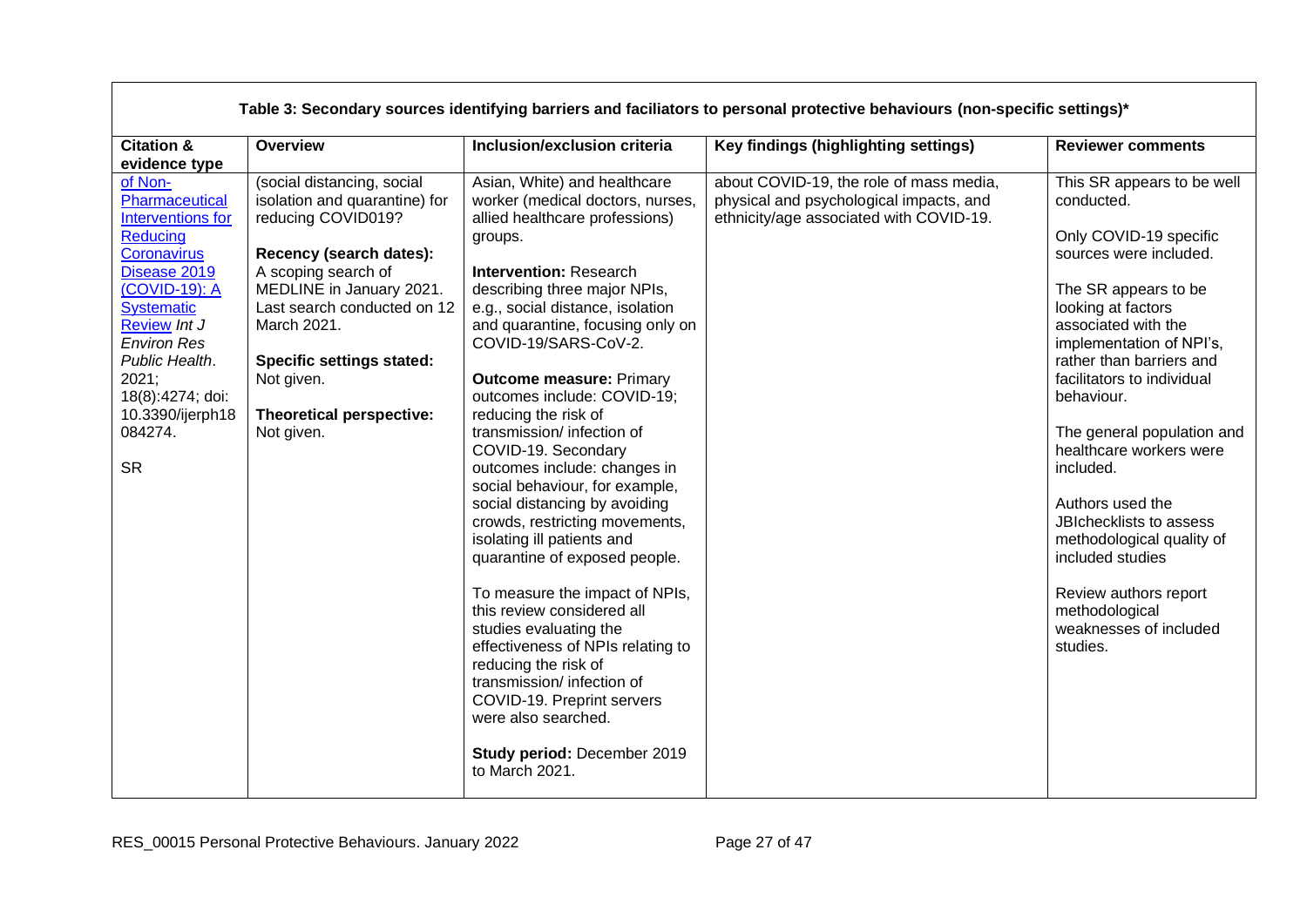| Table 3: Secondary sources identifying barriers and faciliators to personal protective behaviours (non-specific settings)*                                                                                                                                    |                                                                                                                                                                                                                                                                                                                                                                   |                                                                                                                                                                                                                                                                                                                                                                                                                                                                                                                                                                                                                                                           |                                                                                                                                                                                                                                                                                                                                                                                                                                                                                  |                                                                                                                                                                                                                                                                                                                       |
|---------------------------------------------------------------------------------------------------------------------------------------------------------------------------------------------------------------------------------------------------------------|-------------------------------------------------------------------------------------------------------------------------------------------------------------------------------------------------------------------------------------------------------------------------------------------------------------------------------------------------------------------|-----------------------------------------------------------------------------------------------------------------------------------------------------------------------------------------------------------------------------------------------------------------------------------------------------------------------------------------------------------------------------------------------------------------------------------------------------------------------------------------------------------------------------------------------------------------------------------------------------------------------------------------------------------|----------------------------------------------------------------------------------------------------------------------------------------------------------------------------------------------------------------------------------------------------------------------------------------------------------------------------------------------------------------------------------------------------------------------------------------------------------------------------------|-----------------------------------------------------------------------------------------------------------------------------------------------------------------------------------------------------------------------------------------------------------------------------------------------------------------------|
| <b>Citation &amp;</b><br>evidence type                                                                                                                                                                                                                        | Overview                                                                                                                                                                                                                                                                                                                                                          | Inclusion/exclusion criteria                                                                                                                                                                                                                                                                                                                                                                                                                                                                                                                                                                                                                              | Key findings (highlighting settings)                                                                                                                                                                                                                                                                                                                                                                                                                                             | <b>Reviewer comments</b>                                                                                                                                                                                                                                                                                              |
|                                                                                                                                                                                                                                                               |                                                                                                                                                                                                                                                                                                                                                                   | <b>Exclusion Criteria:</b><br>Articles published in narrative<br>review, modelling studies,<br>opinions, letters, news,<br>editorials, perspectives,<br>commentaries and any other<br>publications lacking primary<br>data, including grey literature.<br>Studies containing duplicate<br>datasets.                                                                                                                                                                                                                                                                                                                                                       |                                                                                                                                                                                                                                                                                                                                                                                                                                                                                  |                                                                                                                                                                                                                                                                                                                       |
| Regmi K, Lwin<br>C. Factors<br>impacting social<br>distancing<br>measures for<br>preventing<br>coronavirus<br>disease 2019<br>[COVID-19]: A<br>systematic<br>review.<br>ResearchSquare<br>. 2020; doi:<br>10.21203/rs.3.rs-<br>37498/v1<br><b>SR Preprint</b> | Question/Aim:<br>What has been the impact of<br>social distancing measures<br>(SDMs) for preventing<br>COVID-19?<br>Recency (search dates):<br>The literature search was<br>conducted during May-June<br>2020 and the last search<br>was conducted on 8 June<br>2020.<br><b>Specific settings stated:</b><br>Not given.<br>Theoretical perspective:<br>Not given. | Inclusion criteria:<br>1. Primary research describing<br>SDMs, e.g. social distance,<br>isolation and quarantine across<br>all age-sex groups.<br>2. Research reporting enablers<br>and barriers to implementing<br>SDMs, e.g. social distance by<br>avoiding crowds and restricting<br>movement, isolating ill people<br>and quarantine of exposed<br>people for preventing<br>transmission or controlling the<br>spread of COVID-19 infections<br>as outcome measures.<br>3. Published peer-reviewed<br>article using quantitative (e.g.<br>cross-sectional, randomised<br>controlled trials, cohort, case-<br>control) or qualitative<br>(ethnography, | Sixteen studies were included in the review.<br>Studies reported in two broad categories,<br>under seven separate themes:<br>Positive impact of SDMs<br>$\bullet$<br>Effective public health interventions<br>$\bullet$<br>Positive change in people's behaviour<br>$\bullet$<br>Worries and concerns about COVID-19<br>$\bullet$<br>Roles of mass media<br>$\bullet$<br>Physical and psychological impacts<br>$\bullet$<br>Ethnicity/age associated with COVID-19.<br>$\bullet$ | No particular settings or<br>theoretical perspectives<br>were stated in the<br>synthesis.<br>This paper is a preprint and<br>has not yet been peer-<br>reviewed.<br>Non COVID-19 specific<br>sources were included.<br>Authors used the JBI<br>checklists to assess<br>methodological quality of<br>included studies. |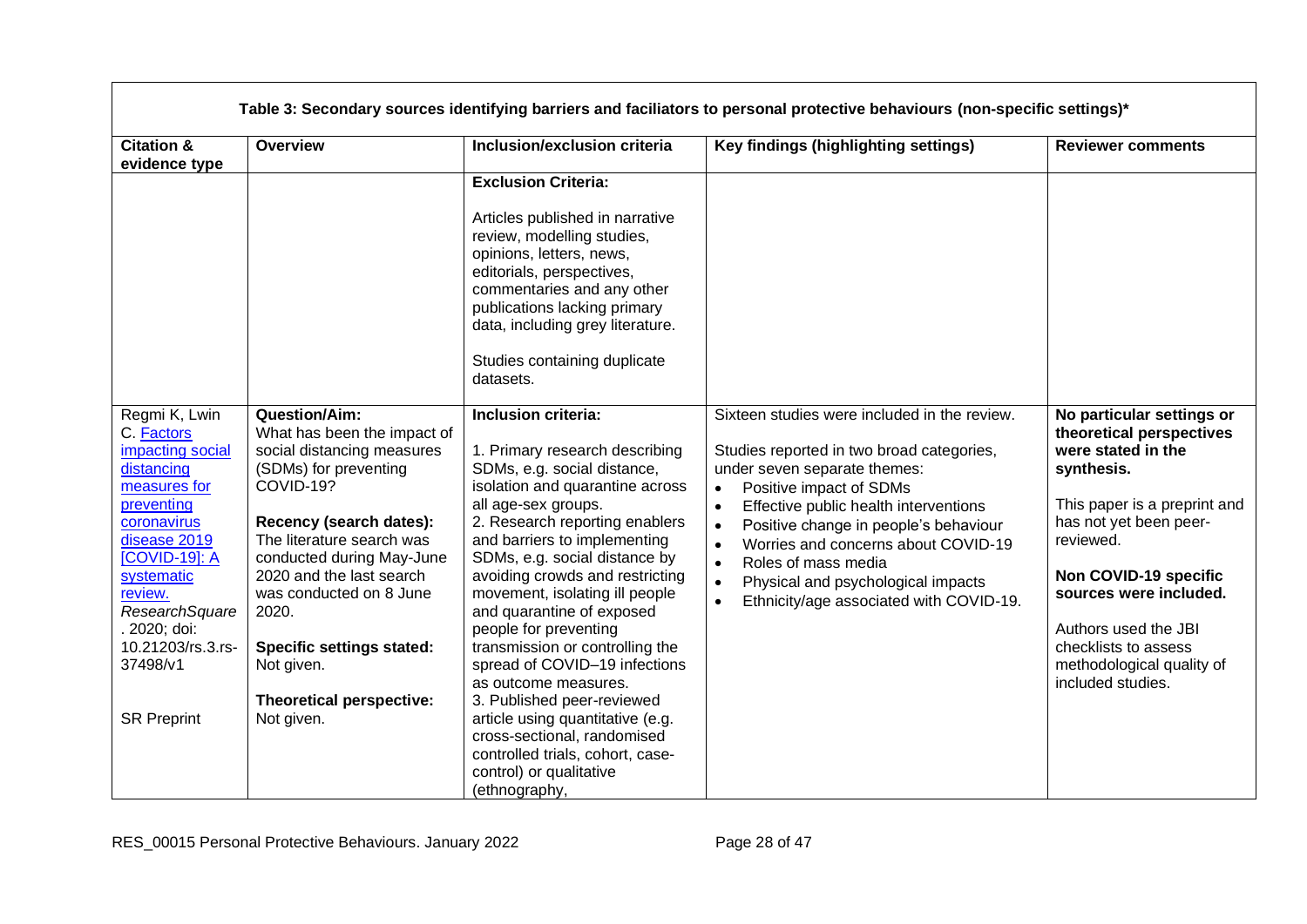|                                                                    | Table 3: Secondary sources identifying barriers and faciliators to personal protective behaviours (non-specific settings)* |                                                                                                                                                                                                                                                                                    |                                                                                                                                                                            |                                                                                          |  |
|--------------------------------------------------------------------|----------------------------------------------------------------------------------------------------------------------------|------------------------------------------------------------------------------------------------------------------------------------------------------------------------------------------------------------------------------------------------------------------------------------|----------------------------------------------------------------------------------------------------------------------------------------------------------------------------|------------------------------------------------------------------------------------------|--|
| <b>Citation &amp;</b><br>evidence type                             | Overview                                                                                                                   | Inclusion/exclusion criteria                                                                                                                                                                                                                                                       | Key findings (highlighting settings)                                                                                                                                       | <b>Reviewer comments</b>                                                                 |  |
|                                                                    |                                                                                                                            | grounded theory,<br>phenomenological studies).<br>4. Articles published in English<br>language regardless of the<br>location (or settings) of the<br>studies, up to June 2020.                                                                                                     |                                                                                                                                                                            |                                                                                          |  |
|                                                                    |                                                                                                                            | <b>Exclusion criteria:</b>                                                                                                                                                                                                                                                         |                                                                                                                                                                            |                                                                                          |  |
|                                                                    |                                                                                                                            | 1. Articles published in narrative<br>review, modelling studies,<br>opinions, letters, news,<br>editorials, perspectives,<br>commentaries and any other<br>publications lacking primary<br>data, including grey literatures.<br>2. Studies deemed to have<br>overall poor quality. |                                                                                                                                                                            |                                                                                          |  |
| Ryan RE, et al.<br>What are<br>relevant, feasible<br>and effective | <b>Question/Aim:</b><br>What are relevant, feasible<br>and effective approaches to<br>promote acceptance, uptake           | Inclusion criteria:<br><b>Population and context:</b><br>Documents with a focus on<br>physical distancing measures for                                                                                                                                                             | This RR analysed evidence around<br>communication within the socio-political<br>context of the COVID-19 pandemic to support<br>the planning and implementation of physical | This RR focuses on<br>settings within the<br>community (outside<br>healthcare settings); |  |
| approaches to<br>promote                                           | and adherence to physical<br>distancing measures for                                                                       | prevention and/or control of<br>COVID-19 or other similar                                                                                                                                                                                                                          | distancing measures. A total of 31 papers<br>were included in the review, which included                                                                                   | however no emphasis<br>was made in the analysis                                          |  |
| acceptance,<br>uptake and<br>adherence to                          | COVID-19 prevention and<br>control?                                                                                        | infectious diseases (including<br>SARS, MERS, influenza, EBV<br>and TB); promotion of physical                                                                                                                                                                                     | guidelines, systematic reviews and primary<br>studies.                                                                                                                     | on any specific settings<br>within the community.                                        |  |
| physical<br>distancing                                             | Recency (search dates):<br>Searching was conducted                                                                         | distancing measures in settings<br>outside healthcare settings (i.e.                                                                                                                                                                                                               | The report highlights features of effective<br>communication such as clear, consistent and                                                                                 | No theoretical<br>perspectives were stated.                                              |  |
| measures for                                                       | weekly from 10 April 2020 to                                                                                               | measures put in place in                                                                                                                                                                                                                                                           | actionable content, attention to timing and                                                                                                                                |                                                                                          |  |
| COVID-19<br>prevention and                                         | 1 May 2020.                                                                                                                | community settings).                                                                                                                                                                                                                                                               | consideration of the audience across<br>populations. The review also identified                                                                                            | The report includes primary<br>studies, guidance                                         |  |
| control? Health<br>Evidence                                        | <b>Specific settings stated:</b>                                                                                           | Interventions (approaches):                                                                                                                                                                                                                                                        | consistent features of communication for<br>physical distancing that could promote                                                                                         | documents and reviews.                                                                   |  |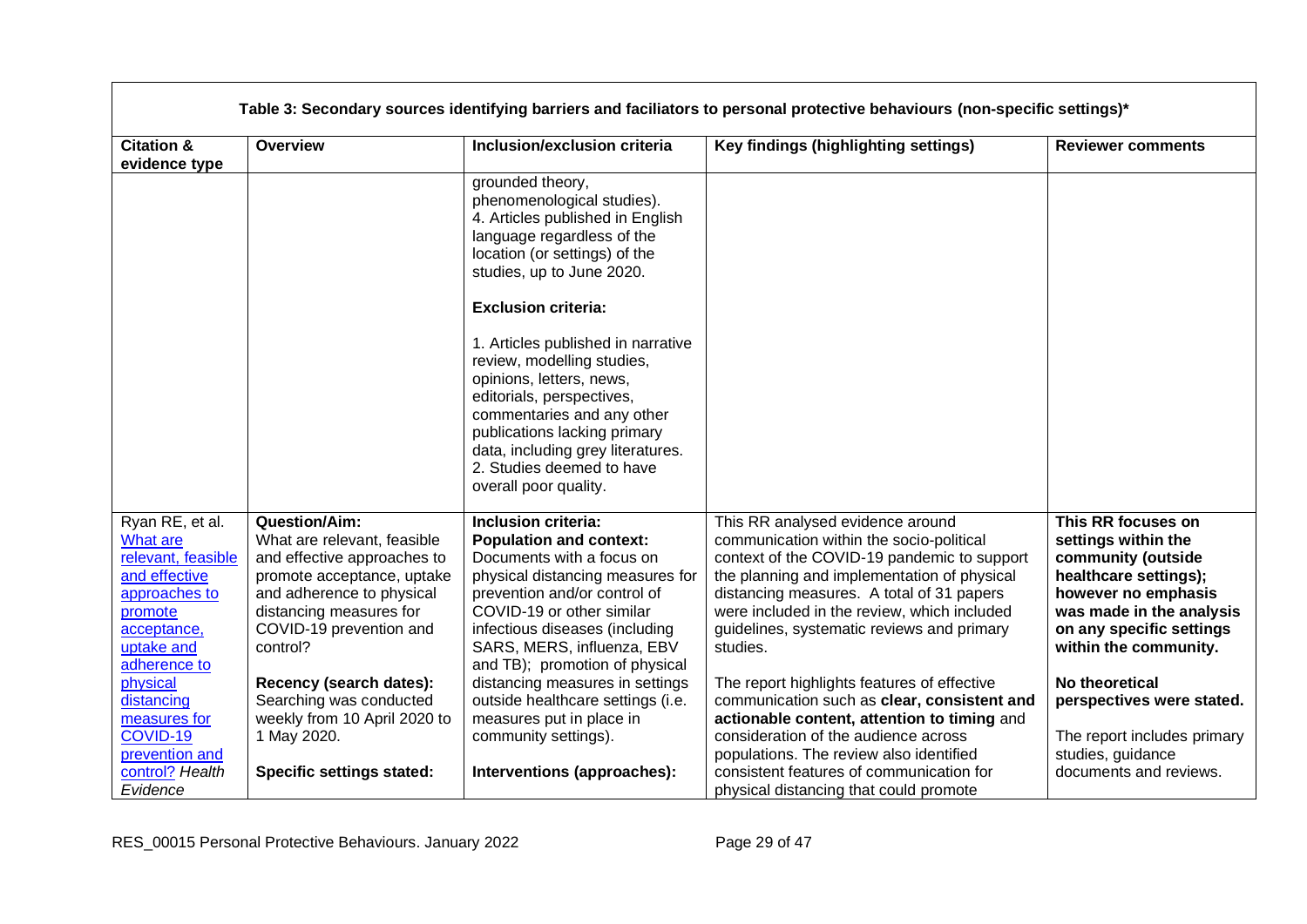|                                                                                                                                                      |                                                                                                       |                                                                                                                                                                                                                                                                                                                                                                                                                                                                                                                                                                                                                                                                                                                                                                                                                                                                                                                                                                        | Table 3: Secondary sources identifying barriers and faciliators to personal protective behaviours (non-specific settings)*                                                                                                                                                                                                                        |                                                                                                                                                                                                                                                                                                                                                                                                                                                                                                                                    |
|------------------------------------------------------------------------------------------------------------------------------------------------------|-------------------------------------------------------------------------------------------------------|------------------------------------------------------------------------------------------------------------------------------------------------------------------------------------------------------------------------------------------------------------------------------------------------------------------------------------------------------------------------------------------------------------------------------------------------------------------------------------------------------------------------------------------------------------------------------------------------------------------------------------------------------------------------------------------------------------------------------------------------------------------------------------------------------------------------------------------------------------------------------------------------------------------------------------------------------------------------|---------------------------------------------------------------------------------------------------------------------------------------------------------------------------------------------------------------------------------------------------------------------------------------------------------------------------------------------------|------------------------------------------------------------------------------------------------------------------------------------------------------------------------------------------------------------------------------------------------------------------------------------------------------------------------------------------------------------------------------------------------------------------------------------------------------------------------------------------------------------------------------------|
| <b>Citation &amp;</b>                                                                                                                                | Overview                                                                                              | Inclusion/exclusion criteria                                                                                                                                                                                                                                                                                                                                                                                                                                                                                                                                                                                                                                                                                                                                                                                                                                                                                                                                           | Key findings (highlighting settings)                                                                                                                                                                                                                                                                                                              | <b>Reviewer comments</b>                                                                                                                                                                                                                                                                                                                                                                                                                                                                                                           |
| evidence type<br><b>Network</b><br>Synthesis<br>Report, 2021,<br>No. 72.<br>Copenhagen:<br><b>WHO Regional</b><br>Office for<br>Europe.<br><b>RR</b> | Community settings (settings<br>outside healthcare).<br><b>Theoretical perspective:</b><br>Not given. | Documents were included if they<br>focused on communication with<br>individuals, organisations,<br>communities and/or systems;<br>and physical distancing<br>communication, defined as that<br>undertaken with any one or<br>more of the following purposes:<br>informing/educating, reminding,<br>facilitating communication or<br>decision-making, enabling<br>communication, acquiring skills<br>or supporting behavioural<br>change.<br><b>Exclusion criteria:</b><br>Documents were excluded if<br>they focused on disease<br>surveillance or clinical outcomes<br>related to implementation of<br>physical distancing measures;<br>health-care settings (e.g.<br>infection and disease control<br>measures in hospitals);<br>diseases for which physical<br>distancing measures are not<br>considered a primary means of<br>prevention and/or control; and<br>communication with patients/<br>family members about decision-<br>making for personal treatment in | acceptance, uptake and adherence and be<br>applied to any medium or type of<br>communication in order to have the best<br>chance of success.<br>Practical support was also highlighted such<br>as access to essential services and financial<br>support was critical in promoting acceptance<br>and adherence to physical distancing<br>measures. | Including both qualitative<br>and quantitative designs.<br>The focus is on COVID-19<br>or other similar infectious<br>diseases.<br>Practical support highlights<br>some factors that may<br>impact adherence to<br>personal protective<br>behaviours. It appears the<br>review is not solely focused<br>on barriers and facilitators.<br>Authors utilised a range of<br>tools to assess<br>methodological quality of<br>included studies.<br>This RR is currently being<br>updated by the RR protocol<br>by Ryan (2021) (Table 4). |
|                                                                                                                                                      |                                                                                                       | situations of isolation.<br>Intervention (approaches):                                                                                                                                                                                                                                                                                                                                                                                                                                                                                                                                                                                                                                                                                                                                                                                                                                                                                                                 |                                                                                                                                                                                                                                                                                                                                                   |                                                                                                                                                                                                                                                                                                                                                                                                                                                                                                                                    |
|                                                                                                                                                      |                                                                                                       | Documents were excluded if                                                                                                                                                                                                                                                                                                                                                                                                                                                                                                                                                                                                                                                                                                                                                                                                                                                                                                                                             |                                                                                                                                                                                                                                                                                                                                                   |                                                                                                                                                                                                                                                                                                                                                                                                                                                                                                                                    |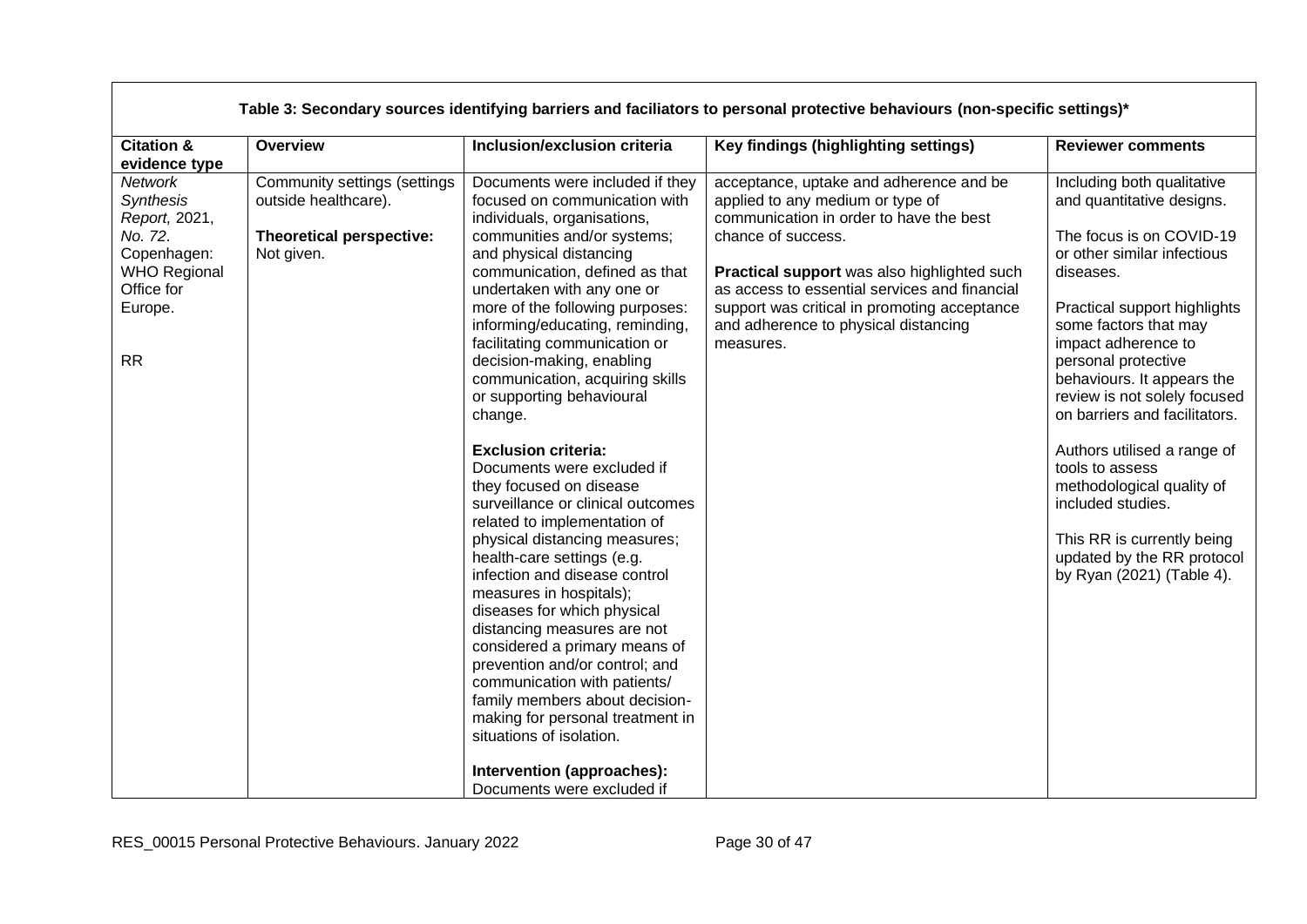| <b>Citation &amp;</b> | <b>Overview</b> | Inclusion/exclusion criteria       | Key findings (highlighting settings) | <b>Reviewer comments</b> |
|-----------------------|-----------------|------------------------------------|--------------------------------------|--------------------------|
| evidence type         |                 |                                    |                                      |                          |
|                       |                 | they focused on strategies for     |                                      |                          |
|                       |                 | enhancing community                |                                      |                          |
|                       |                 | ownership; strategies for          |                                      |                          |
|                       |                 | (personal) support, such as        |                                      |                          |
|                       |                 | psychosocial support for           |                                      |                          |
|                       |                 | individuals, as these fall outside |                                      |                          |
|                       |                 | the current scope of the review;   |                                      |                          |
|                       |                 | strategies aiming primarily to     |                                      |                          |
|                       |                 | minimize risks or harms to         |                                      |                          |
|                       |                 | individuals or to communities,     |                                      |                          |
|                       |                 | which were considered an           |                                      |                          |
|                       |                 | outcome in the context of this     |                                      |                          |
|                       |                 | review (e.g. individual risk and   |                                      |                          |
|                       |                 | population risk mitigation such    |                                      |                          |
|                       |                 | as informing individuals about     |                                      |                          |
|                       |                 | the importance of vaccination for  |                                      |                          |
|                       |                 | influenza in the context of        |                                      |                          |
|                       |                 | COVID-19 pandemic); quality-       |                                      |                          |
|                       |                 | improvement strategies looking     |                                      |                          |
|                       |                 | at implementation of physical      |                                      |                          |
|                       |                 | distancing measures, rather        |                                      |                          |
|                       |                 | than acceptance, uptake and        |                                      |                          |
|                       |                 | adherence to such measures (if     |                                      |                          |
|                       |                 | such strategies included a focus   |                                      |                          |
|                       |                 | on communication of measures       |                                      |                          |
|                       |                 | for physical distancing they were  |                                      |                          |
|                       |                 | then considered as eligible for    |                                      |                          |
|                       |                 | inclusion); strategies without a   |                                      |                          |
|                       |                 | communication element (as          |                                      |                          |
|                       |                 | listed above), for example those   |                                      |                          |
|                       |                 | assessing effectiveness of         |                                      |                          |
|                       |                 | physical distancing measures       |                                      |                          |
|                       |                 | themselves; and studies that       |                                      |                          |
|                       |                 | modelled various effectiveness     |                                      |                          |
|                       |                 | scenarios.                         |                                      |                          |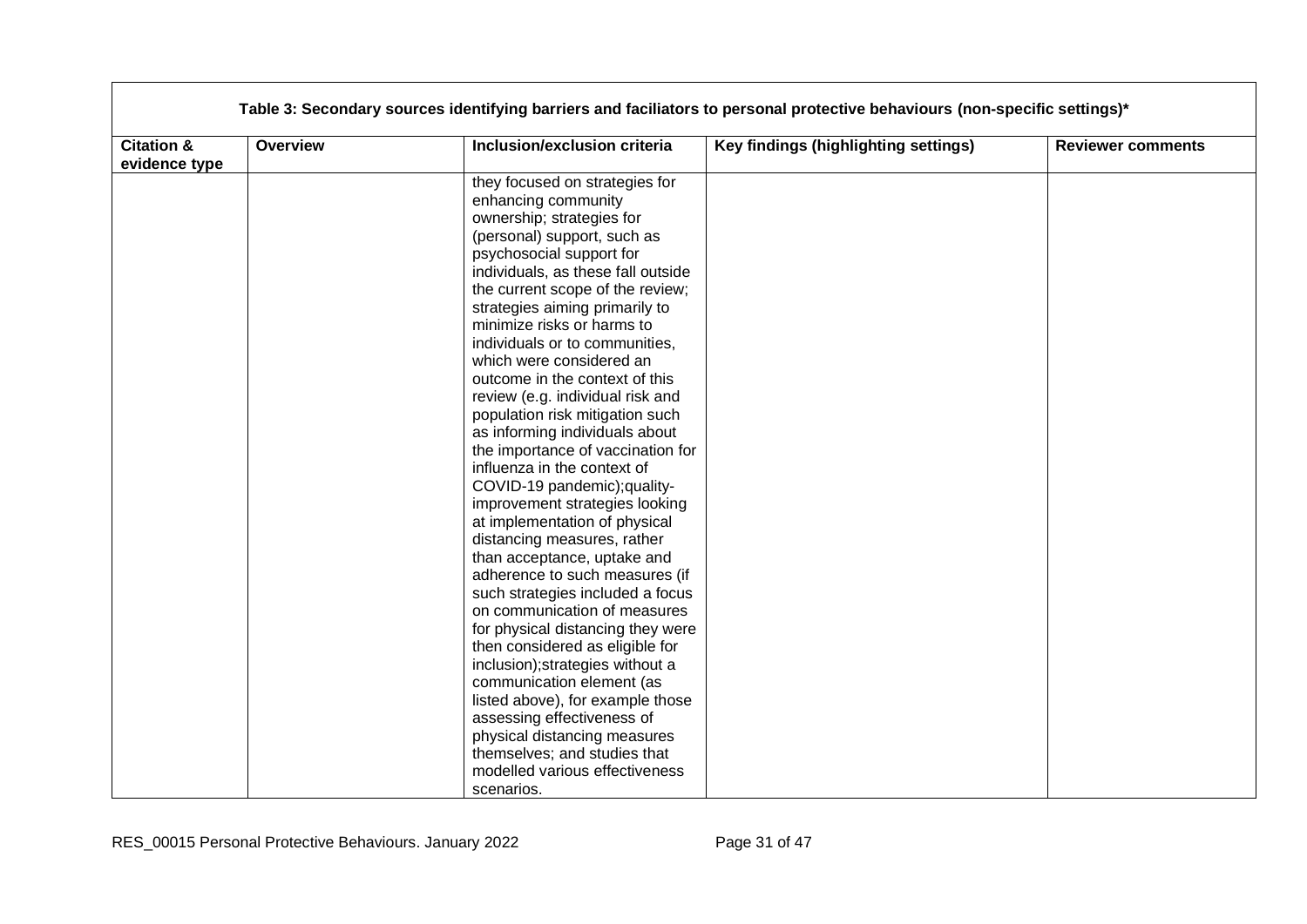|                                                                                                                                                                                                                                                                                            |                                                                                                                                                                                                                                                                                                                                                                                                                                              |                                                                                                                                                                                                                                                                                                                                                                                                              | Table 3: Secondary sources identifying barriers and faciliators to personal protective behaviours (non-specific settings)*                                                                                                                                                                                                                                                                                                                                                                                                                                                             |                                                                                                                                                                                                                                                                                                                                                                                                                                                                                                                                                    |
|--------------------------------------------------------------------------------------------------------------------------------------------------------------------------------------------------------------------------------------------------------------------------------------------|----------------------------------------------------------------------------------------------------------------------------------------------------------------------------------------------------------------------------------------------------------------------------------------------------------------------------------------------------------------------------------------------------------------------------------------------|--------------------------------------------------------------------------------------------------------------------------------------------------------------------------------------------------------------------------------------------------------------------------------------------------------------------------------------------------------------------------------------------------------------|----------------------------------------------------------------------------------------------------------------------------------------------------------------------------------------------------------------------------------------------------------------------------------------------------------------------------------------------------------------------------------------------------------------------------------------------------------------------------------------------------------------------------------------------------------------------------------------|----------------------------------------------------------------------------------------------------------------------------------------------------------------------------------------------------------------------------------------------------------------------------------------------------------------------------------------------------------------------------------------------------------------------------------------------------------------------------------------------------------------------------------------------------|
| <b>Citation &amp;</b><br>evidence type                                                                                                                                                                                                                                                     | <b>Overview</b>                                                                                                                                                                                                                                                                                                                                                                                                                              | Inclusion/exclusion criteria                                                                                                                                                                                                                                                                                                                                                                                 | Key findings (highlighting settings)                                                                                                                                                                                                                                                                                                                                                                                                                                                                                                                                                   | <b>Reviewer comments</b>                                                                                                                                                                                                                                                                                                                                                                                                                                                                                                                           |
| Sadjadi M,<br>Mörschel KS,<br>Petticrew M.<br><b>Social distancing</b><br>measures:<br>barriers to their<br>implementation<br>and how they<br>can be<br>overcome - a<br>systematic<br>review Eur J<br>Public Health.<br>2021; ckab103.<br>doi:<br>10.1093/eurpub/<br>ckab103.<br><b>SR</b> | <b>Question/Aim:</b><br>This systematic qualitative<br>review sets out to synthesize<br>the evidence relating to<br>factors that affect the<br>implementation of social<br>distancing measures.<br>Recency (search dates):<br>March 17-19, 2020.<br><b>Specific settings stated:</b><br>Specific settings are not<br>mentioned in the context of<br>barriers and facilitators in the<br>synthesis.<br>Theoretical perspective:<br>Not given. | Inclusion criteria:<br>1) Reported on qualitative<br>studies with primary data<br>generation.<br>2) Addressed infectious<br>diseases with human-to-human<br>transmission and epidemic<br>potential (Influenza, MERS,<br>SARS, Ebola).<br>3) Included information on<br>feasibility, acceptability, barriers,<br>facilitators and attitudes<br>regarding the implementation of<br>social distancing measures. | This SR drew on qualitative literature to<br>identify factors influencing the acceptability<br>and implementation of social distancing<br>measures in potentially epidemic infectious<br>diseases. Twenty-nine studies were included.<br>The review identifies two broad categories of<br>barriers to social distancing measures:<br>individual- or community-level<br>psychosocial phenomena, and<br>shortcomings in governmental action or<br>communication. Based on this, 25 themes<br>are identified that can be addressed to improve<br>the implementation of social distancing. | No particular settings or<br>theoretical perspectives<br>were stated in the<br>synthesis.<br>Non COVID-19 specific<br>sources were included.<br>This SR appears to be<br>relevant to our review topic<br>and is specific to identifying<br>barriers to implementation<br>of social distancing<br>measures.<br><b>Critical Appraisal Skills</b><br>Programme (CASP)<br>assessment tool for<br>qualitative studies was<br>used to assess included<br>studies.<br><b>GRADE-CERQual was</b><br>used to assess strength<br>and reliability of findings. |
| Teasdale E, et<br>al. Public<br>perceptions of<br>non-<br>pharmaceutical                                                                                                                                                                                                                   | <b>Question/Aim:</b><br>To synthesise the qualitative<br>literature on public<br>perceptions of non-<br>pharmaceutical public health                                                                                                                                                                                                                                                                                                         | Inclusion criteria:<br>Population: Adults ≥17years<br>old (healthcare professional and<br>children excluded).                                                                                                                                                                                                                                                                                                | 17 articles from 16 studies in nine countries<br>were identified and included.<br>Seven key themes were identified: perceived<br>benefits of non-pharmaceutical interventions,<br>perceived disadvantages of non-                                                                                                                                                                                                                                                                                                                                                                      | No particular settings or<br>theoretical perspectives<br>were stated in the<br>synthesis.                                                                                                                                                                                                                                                                                                                                                                                                                                                          |
| interventions for<br>reducing<br>transmission of                                                                                                                                                                                                                                           | interventions that aim to<br>reduce the transmission of<br>acute respiratory infections.                                                                                                                                                                                                                                                                                                                                                     | Exposure: NPI - hand hygiene,<br>respiratory hygiene, mask<br>wearing, isolation, social                                                                                                                                                                                                                                                                                                                     | pharmaceutical interventions, personal and<br>cultural beliefs about infection transmission,<br>diagnostic uncertainty in emerging respiratory                                                                                                                                                                                                                                                                                                                                                                                                                                         | Non COVID-19 specific<br>sources were included.                                                                                                                                                                                                                                                                                                                                                                                                                                                                                                    |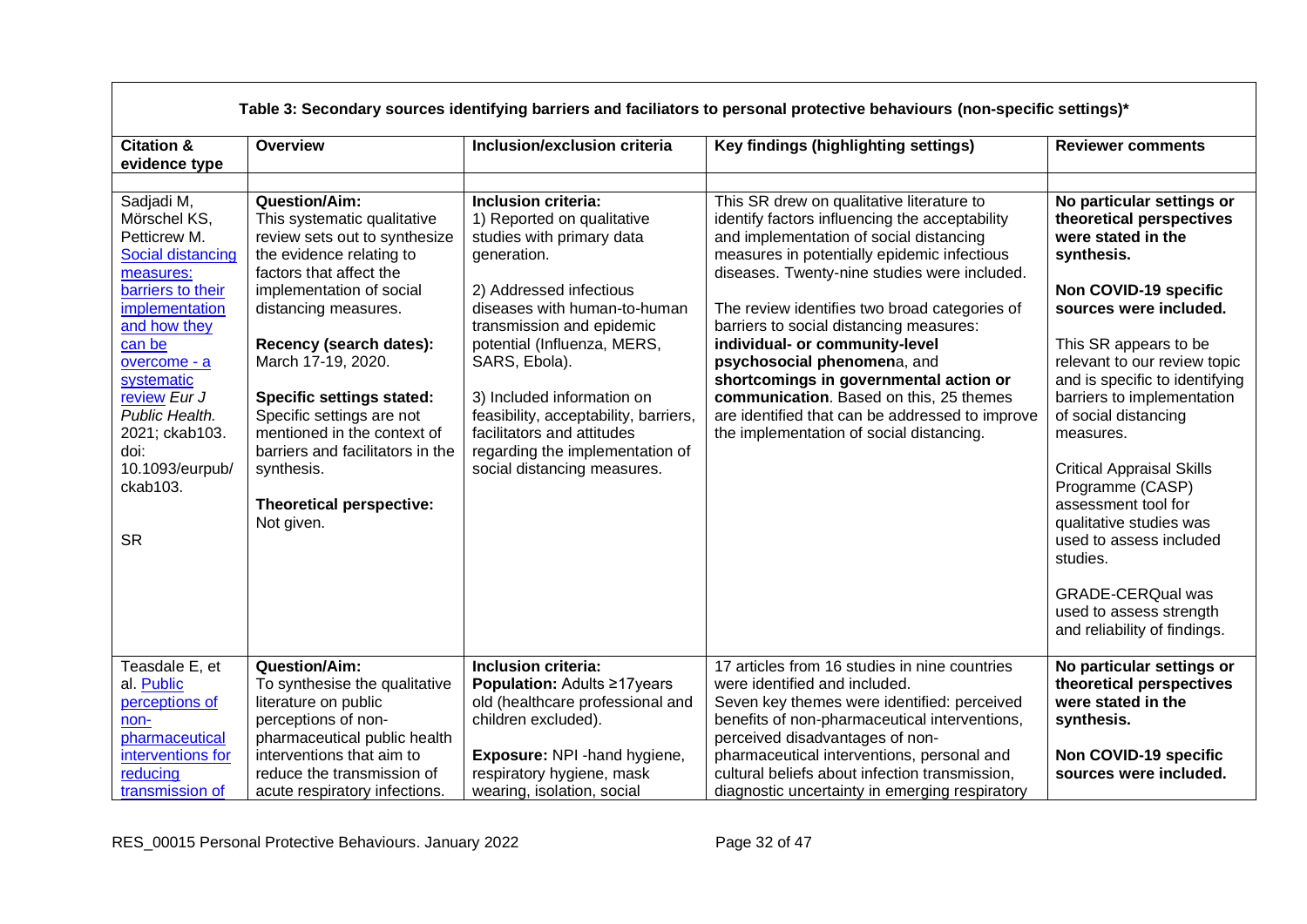|                                                                                                                                                                                                                                                                          |                                                                                                                                                                                                                                                                                                                                                                                                                     |                                                                                                                                                                                                                                                                                                                                                                                                 | Table 3: Secondary sources identifying barriers and faciliators to personal protective behaviours (non-specific settings)*                                                                                                                                                                                                                                                                                                                                                                                                                                                                                                                                                                                                                                                                            |                                                                                                                                                                                                                                                                                                                                                                           |
|--------------------------------------------------------------------------------------------------------------------------------------------------------------------------------------------------------------------------------------------------------------------------|---------------------------------------------------------------------------------------------------------------------------------------------------------------------------------------------------------------------------------------------------------------------------------------------------------------------------------------------------------------------------------------------------------------------|-------------------------------------------------------------------------------------------------------------------------------------------------------------------------------------------------------------------------------------------------------------------------------------------------------------------------------------------------------------------------------------------------|-------------------------------------------------------------------------------------------------------------------------------------------------------------------------------------------------------------------------------------------------------------------------------------------------------------------------------------------------------------------------------------------------------------------------------------------------------------------------------------------------------------------------------------------------------------------------------------------------------------------------------------------------------------------------------------------------------------------------------------------------------------------------------------------------------|---------------------------------------------------------------------------------------------------------------------------------------------------------------------------------------------------------------------------------------------------------------------------------------------------------------------------------------------------------------------------|
| <b>Citation &amp;</b><br>evidence type                                                                                                                                                                                                                                   | <b>Overview</b>                                                                                                                                                                                                                                                                                                                                                                                                     | Inclusion/exclusion criteria                                                                                                                                                                                                                                                                                                                                                                    | Key findings (highlighting settings)                                                                                                                                                                                                                                                                                                                                                                                                                                                                                                                                                                                                                                                                                                                                                                  | <b>Reviewer comments</b>                                                                                                                                                                                                                                                                                                                                                  |
| respiratory<br>infection:<br>systematic<br>review and<br>synthesis of<br>qualitative<br>studies. BMC<br>Public Health.<br>2014; 14:589;<br>doi:<br>10.1186/1471-<br>2458-14-589<br><b>SR</b>                                                                             | Recency (search dates):<br>Up to February 2013.<br><b>Specific settings stated:</b><br>Not given.<br>Theoretical perspective:<br>Not given.                                                                                                                                                                                                                                                                         | distancing, remote health care,<br>precautionary avoidance<br>(pharmaceutical infection control<br>- vaccination and antivirals were<br>excluded).<br><b>Outcome: Public perspectives</b><br>of respiratory infection control<br>(beliefs, views, concerns,<br>understandings, and emotional<br>and sociocultural factors).<br><b>Study design: Qualitative</b><br>(quantitative was excluded). | infections, perceived vulnerability to infection,<br>anxiety about emerging respiratory infections<br>and communications about emerging<br>respiratory infections.<br>The synthesis showed that some aspects of<br>non-pharmaceutical respiratory infection<br>control (particularly hand and respiratory<br>hygiene) were viewed as familiar and socially<br>responsible actions to take. There was<br>ambivalence about adopting isolation and<br>personal distancing behaviours in some<br>contexts due to their perceived adverse impact<br>and potential to attract social stigma.<br>Common perceived barriers included beliefs<br>about infection transmission, personal<br>vulnerability to respiratory infection and<br>concerns about self-diagnosis in emerging<br>respiratory infections. | This SR focuses on non-<br>COVID acute respiratory<br>infections in pandemic and<br>non-pandemic contexts.<br>Authors acknowledge that<br>due to the nature of<br>qualitative research, their<br>synthesis is only one<br>possible interpretation of<br>the data.<br>CASP quality assessment<br>tool for qualitative studies<br>was used to appraise<br>included studies. |
| Yang Chan EY,<br>et al. Narrative<br>review of non-<br>pharmaceutical<br>behavioural<br>measures for the<br>prevention of<br>COVID-19<br>(SARS-CoV-2)<br>based on the<br><b>Health-EDRM</b><br>framework.<br><b>British medical</b><br>bulletin. 2020;<br>136(1): 46-87. | Question/Aim:<br>This paper examines<br>available published evidence<br>on primary prevention<br>measures that might be<br>adopted at the personal,<br>household and community<br>level for droplet-borne<br>transmitted diseases, and<br>enabling and limiting factors<br>for each measure.<br>Additionally, this paper<br>reviews the strength of<br>available scientific evidence<br>for each of the behavioural | Inclusion criteria:<br>English-language based,<br>international peer reviewed<br>articles, online reports,<br>electronic books and press<br>releases published between<br>January 2000 and May 2020.<br>Primary prevention measures as<br>well as risk factors for infectious<br>disease transmission were<br>included.                                                                         | 104 relevant publications were included in this<br>systematic review. Six personal protective<br>practices (engaging in regular handwashing,<br>wearing face masks, avoiding touching the<br>face, covering mouth and nose when coughing<br>and sneezing, bringing personal utensils when<br>dining out, and closing toilet cover when<br>flushing), two household practices (disinfecting<br>household surfaces and avoiding sharing<br>cutlery) and two community practices (avoiding<br>crowds and mass gatherings, avoiding travel)<br>were identified. Tables 1a, 1b and 1c highlight<br>the potential health risk; desired behavioural<br>changes; potential health co-benefits; enabling<br>and limiting factors; and strength of evidence                                                     | No particular settings<br>were stated in the<br>synthesis.<br>It appears only a keyword<br>search was conducted for<br>relevant literature and so<br>may not be comprehensive<br>and robust.<br>It is not clear if a critical<br>appraisal of included<br>studies was conducted.<br>Authors state that the<br>literature was categorised                                  |

 $\mathsf{L}$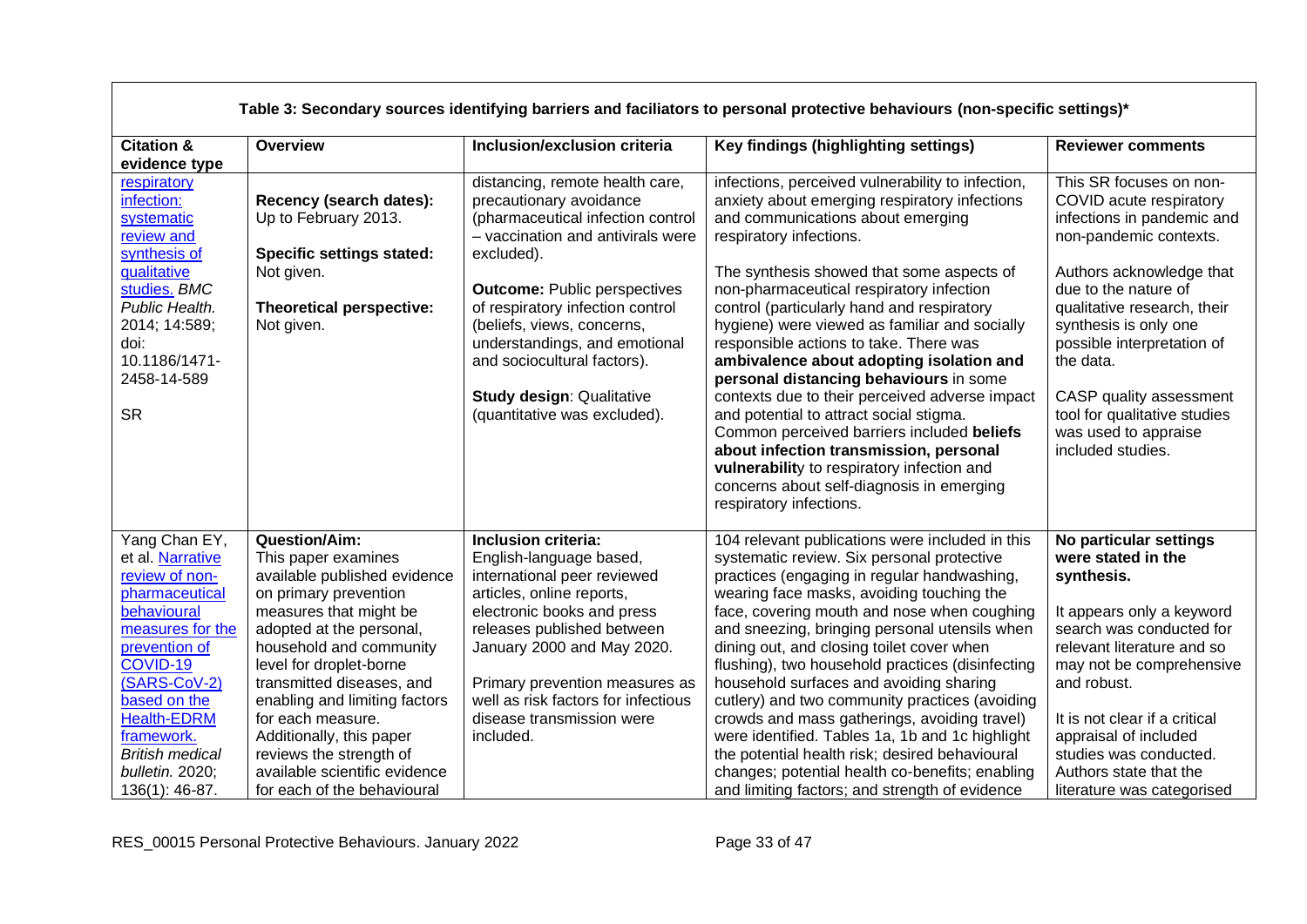|                                        |                                                                                                                                                             |                              | Table 3: Secondary sources identifying barriers and faciliators to personal protective behaviours (non-specific settings)* |                                                                                                 |
|----------------------------------------|-------------------------------------------------------------------------------------------------------------------------------------------------------------|------------------------------|----------------------------------------------------------------------------------------------------------------------------|-------------------------------------------------------------------------------------------------|
| <b>Citation &amp;</b><br>evidence type | Overview                                                                                                                                                    | Inclusion/exclusion criteria | Key findings (highlighting settings)                                                                                       | <b>Reviewer comments</b>                                                                        |
| doi:<br>10.1093/bmb/lda<br>a030        | changes measured which<br>may reduce health risks.<br>Recency (search dates):<br>Searches were conducted in                                                 |                              | available in published literature with regards to<br>these measures.                                                       | according to the Oxford<br>Centre for Evidence-Based<br>Medicine (OCEBM) Levels<br>of Evidence. |
| <b>SR Preprint</b>                     | May 2020.<br><b>Specific settings stated:</b><br>Specific settings are not<br>mentioned in the context of<br>barriers and facilitators in the<br>synthesis. |                              |                                                                                                                            |                                                                                                 |
|                                        | <b>Theoretical perspective:</b><br>Health - EDRM framework.                                                                                                 |                              |                                                                                                                            |                                                                                                 |

\* These reviews mentioned settings in their inclusion criteria (i.e excluding healthcare and work settings), but did not specify settings in their synthesis of the findings.

|                                                                                                    | Table 4. Ongoing studies                                                      |                                                                                                |                                    |                                                                           |                                   |                                                               |  |  |
|----------------------------------------------------------------------------------------------------|-------------------------------------------------------------------------------|------------------------------------------------------------------------------------------------|------------------------------------|---------------------------------------------------------------------------|-----------------------------------|---------------------------------------------------------------|--|--|
| <b>Citation &amp;</b><br>evidence type                                                             | Recency<br>(Search dates)                                                     | Question/Aim                                                                                   | <b>Specific settings</b><br>stated | Inclusion/exclusio<br>n criteria                                          | <b>Theoretical</b><br>perspective | <b>Reviewer</b><br>comments                                   |  |  |
| Das, CK, et al.<br>Understanding<br>existing knowledge<br>and practice related<br>to hand hygiene, | Searches were<br>conducted from<br>22nd August to<br>13th September,<br>2020. | The protocol aims<br>to review three<br>questions:<br>1. What is/are the<br>existing knowledge | Not given.                         | Inclusion criteria<br>Types of study:<br>Cross-sectional,<br>Cohort, Case | <b>Health Belief</b><br>Model.    | No particular<br>settings were<br>stated in this<br>protocol. |  |  |
| face masking.                                                                                      |                                                                               | related to                                                                                     |                                    | control, Control                                                          |                                   |                                                               |  |  |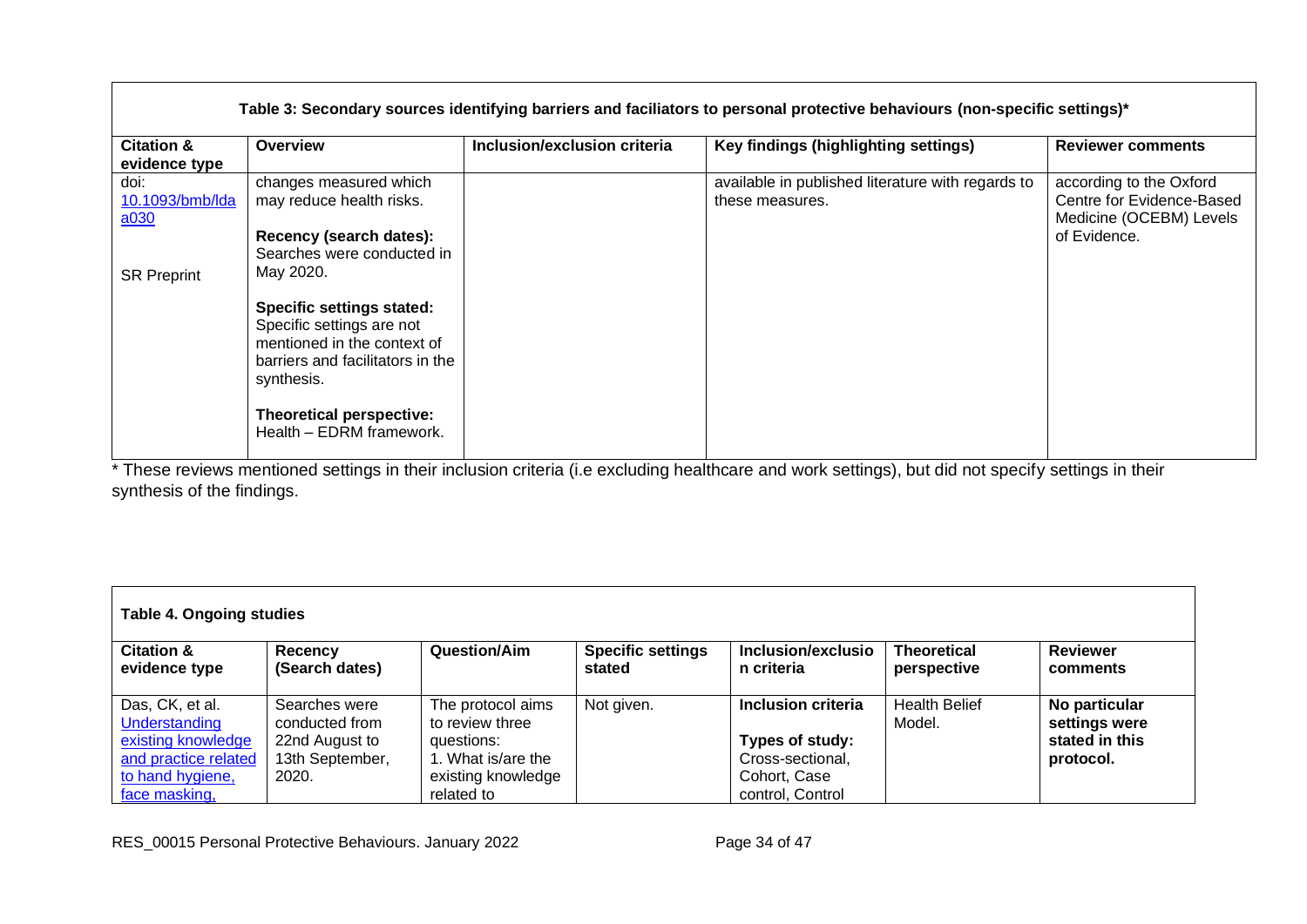| <b>Table 4. Ongoing studies</b>                                                                                                                                                                                             |                           |                                                                                                                                                                                                                                                                                                                                                                                                                          |                                                                                                                                                                                                              |                                                                                                                                                                                                                                                                                                                                                                                          |                                   |                                                                                                                                                                                           |
|-----------------------------------------------------------------------------------------------------------------------------------------------------------------------------------------------------------------------------|---------------------------|--------------------------------------------------------------------------------------------------------------------------------------------------------------------------------------------------------------------------------------------------------------------------------------------------------------------------------------------------------------------------------------------------------------------------|--------------------------------------------------------------------------------------------------------------------------------------------------------------------------------------------------------------|------------------------------------------------------------------------------------------------------------------------------------------------------------------------------------------------------------------------------------------------------------------------------------------------------------------------------------------------------------------------------------------|-----------------------------------|-------------------------------------------------------------------------------------------------------------------------------------------------------------------------------------------|
| <b>Citation &amp;</b><br>evidence type                                                                                                                                                                                      | Recency<br>(Search dates) | <b>Question/Aim</b>                                                                                                                                                                                                                                                                                                                                                                                                      | <b>Specific settings</b><br>stated                                                                                                                                                                           | Inclusion/exclusio<br>n criteria                                                                                                                                                                                                                                                                                                                                                         | <b>Theoretical</b><br>perspective | <b>Reviewer</b><br>comments                                                                                                                                                               |
| social distancing.<br>risk perception and<br>COVID-19. 2021.<br>PROSPERO:<br>CRD42021261860<br><b>SR Ongoing</b>                                                                                                            |                           | handwashing, face<br>masking, social<br>distancing, risk<br>perception and<br>COVID-19?<br>2. What is/are the<br>existing health<br>promotion<br>interventions<br>related to<br>handwashing, face<br>masking, social<br>distancing, risk<br>perception and<br>COVID-19?<br>3. What are the<br>gaps in knowledge<br>related to<br>handwashing, face<br>masking, social<br>distancing, risk<br>perception and<br>COVID-19? |                                                                                                                                                                                                              | trial, Randomized<br>control trial<br><b>Population:</b><br>Human participants<br>Intervention:<br>Any behaviour<br>change<br>interventions<br>related to<br>handwashing, face<br>masking, social<br>distancing<br>behaviour and risk<br>perception.<br><b>Exposure to SARS</b><br>$Cov-2$ .<br><b>Exclusion criteria</b><br>Types of study:<br>Laboratory<br>experiment, Case<br>study. |                                   | Anticipated<br>completion date is<br>31 December 2021.<br><b>Review authors</b><br>were contacted on<br>17 November 2021<br>for an update on<br>progress. Currently<br>awaiting response. |
| <b>COVID Health</b><br><b>Related Behaviour</b><br><b>Review project</b><br>(COHeRe):<br>(COVID Health<br><b>Related Behaviour</b><br>Review project<br>(COHeRe), 2021a).<br><b>Phase 2 Systematic</b><br><b>Reviews of</b> | Not given.                | 1. What<br>psychological /<br>psychosocial<br>factors determine<br>uptake and<br>adherence to<br>recommended<br>behaviours to<br>mitigate the spread<br>of COVID-19?                                                                                                                                                                                                                                                     | Data extraction will<br>include whether<br>participants were<br>asked about<br>preventative<br>behaviours in the<br>following sectors:<br>Work<br>$\bullet$<br>$\bullet$<br>Retail<br>Education<br>$\bullet$ | <b>Inclusion criteria</b><br><b>Population:</b><br>general public,<br>specific groups of<br>people at increased<br>risk of COVID-19<br>(not healthcare<br>workers).                                                                                                                                                                                                                      | Not given.                        | No theoretical<br>perspectives were<br>stated.<br>This ongoing SR<br>will contribute<br>towards phase two<br>of the COHeRe<br>project. Phase 1 is<br>reported above                       |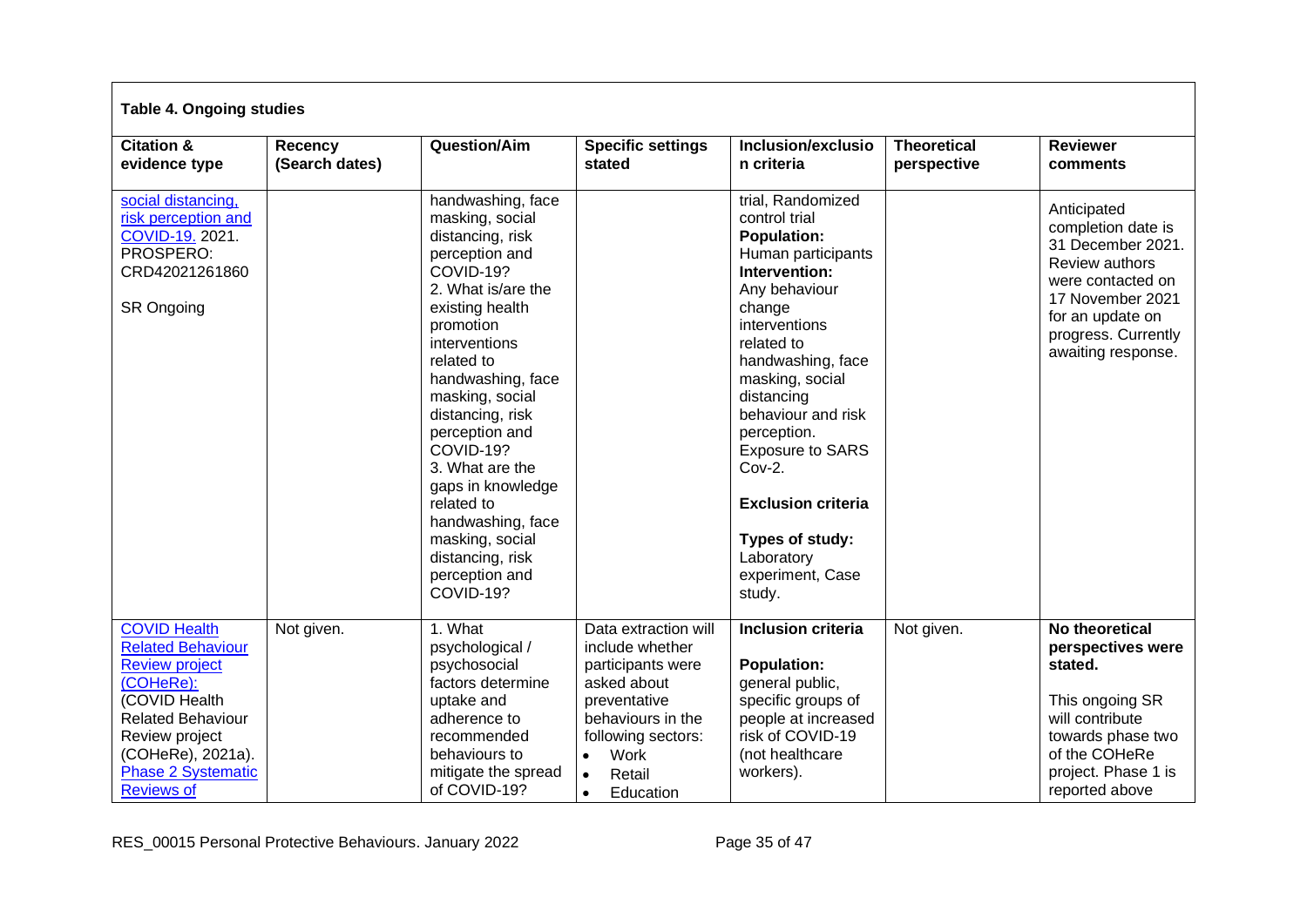| <b>Table 4. Ongoing studies</b>                                                                                                              |                           |                                                                                                                                                                                                                                                                                                                                                                                          |                                                                              |                                                                                                                                                                                                                                                                                                                                                                                                                                                                                                                                                                                                                     |                                   |                                                                                                                                                                                                                                                                                                                                                         |
|----------------------------------------------------------------------------------------------------------------------------------------------|---------------------------|------------------------------------------------------------------------------------------------------------------------------------------------------------------------------------------------------------------------------------------------------------------------------------------------------------------------------------------------------------------------------------------|------------------------------------------------------------------------------|---------------------------------------------------------------------------------------------------------------------------------------------------------------------------------------------------------------------------------------------------------------------------------------------------------------------------------------------------------------------------------------------------------------------------------------------------------------------------------------------------------------------------------------------------------------------------------------------------------------------|-----------------------------------|---------------------------------------------------------------------------------------------------------------------------------------------------------------------------------------------------------------------------------------------------------------------------------------------------------------------------------------------------------|
| <b>Citation &amp;</b><br>evidence type                                                                                                       | Recency<br>(Search dates) | <b>Question/Aim</b>                                                                                                                                                                                                                                                                                                                                                                      | <b>Specific settings</b><br>stated                                           | Inclusion/exclusio<br>n criteria                                                                                                                                                                                                                                                                                                                                                                                                                                                                                                                                                                                    | <b>Theoretical</b><br>perspective | <b>Reviewer</b><br>comments                                                                                                                                                                                                                                                                                                                             |
| determinants of<br><b>COVID health</b><br>related behaviour.<br><b>[Last Accessed</b><br>19/11/2021]<br>COHeRe. (2021).<br><b>SR Ongoing</b> |                           | 2. What<br>psychological /<br>psychosocial<br>factors do not<br>determine uptake<br>and adherence to<br>recommended<br>behaviours to<br>mitigate the spread<br>of COVID-19?<br>3. How strongly do<br>identified factors<br>relate to uptake and<br>adherence to<br>recommended<br>behaviours to<br>mitigate the spread<br>of COVID-19?<br>4. What is the<br>quality of this<br>evidence? | Travel<br>$\bullet$<br>Family and<br>community<br>Sport, culture,<br>leisure | <b>Context: studies</b><br>which were<br>conducted during<br>the ongoing<br>COVID-19<br>pandemic. Studies<br>from Jan 2020 until<br>the date of the final<br>search.<br>Exposure: any<br>potential<br>psychosocial<br>determinant of one<br>or more of the<br>behaviours of<br>interest.<br><b>Comparator:</b><br>absence of the<br>determinant<br>(compared to its<br>presence), or as a<br>continuous<br>measure.<br><b>Behaviours of</b><br>interest:<br>handwashing, face<br>covering, physical<br>distancing, social<br>distancing,<br>isolation/<br>quarantine,<br>respiratory hygiene,<br>cleaning surfaces, |                                   | (Hanratty 2021;<br>Table 2).<br>Phase two will be<br>focused solely on<br>existing and<br>emerging COVID-<br>19 research and<br>will involve a series<br>of systematic<br>reviews, which will<br>be living until<br>October 2022.<br>Authors were<br>contacted and<br>advised publication<br>of the series of SRs<br>should commence<br>in Spring 2022. |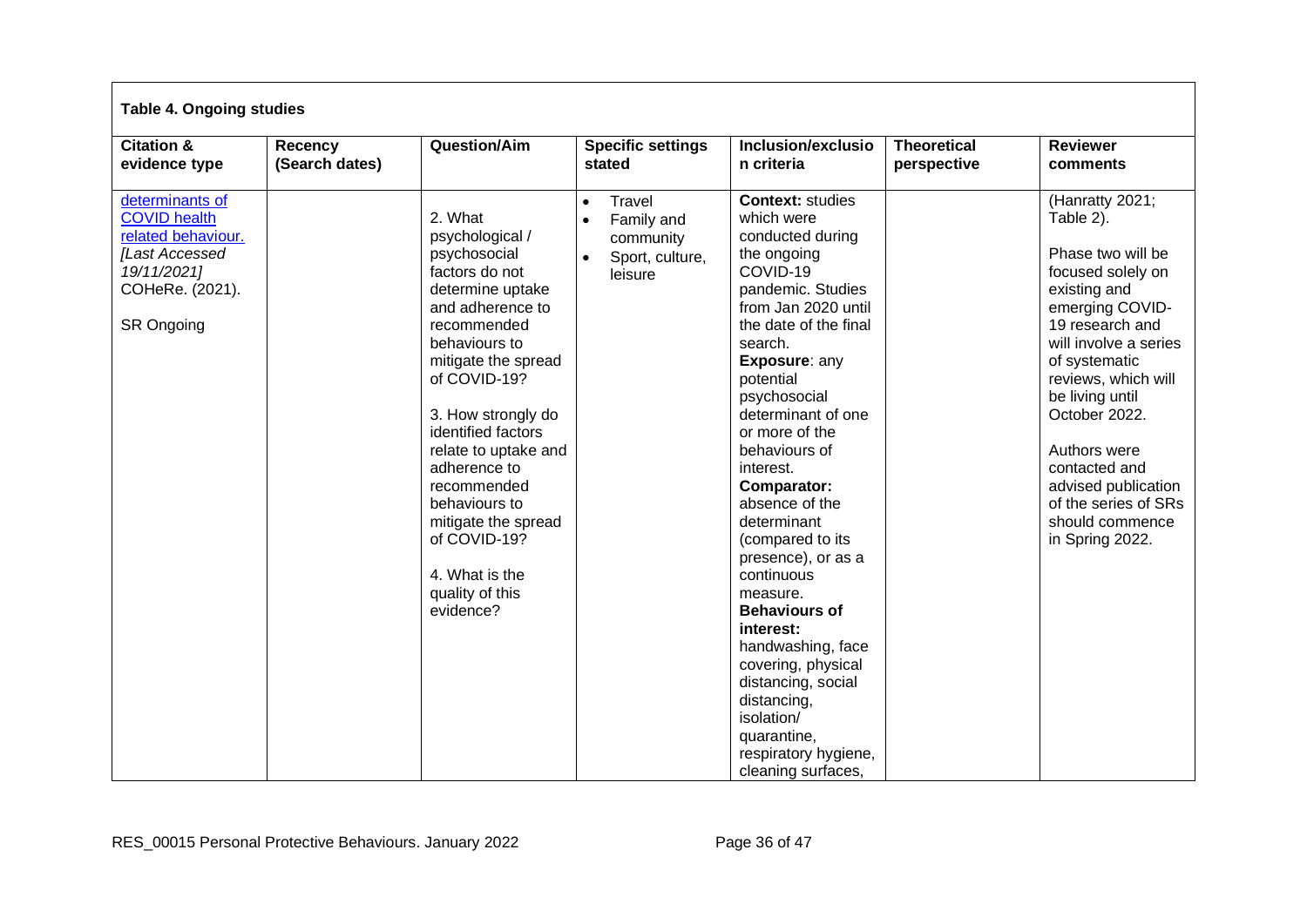| <b>Table 4. Ongoing studies</b>                                                                                                                                                                                                                      |                                                                     |                                                                                                                                                                                                                                                                                                                                                                                                                         |                                    |                                                                                                                                                                                                                                                                                                                                                                                                                                                                                                                                                                                                                         |                                   |                                                                                                                                                                                                                                                 |
|------------------------------------------------------------------------------------------------------------------------------------------------------------------------------------------------------------------------------------------------------|---------------------------------------------------------------------|-------------------------------------------------------------------------------------------------------------------------------------------------------------------------------------------------------------------------------------------------------------------------------------------------------------------------------------------------------------------------------------------------------------------------|------------------------------------|-------------------------------------------------------------------------------------------------------------------------------------------------------------------------------------------------------------------------------------------------------------------------------------------------------------------------------------------------------------------------------------------------------------------------------------------------------------------------------------------------------------------------------------------------------------------------------------------------------------------------|-----------------------------------|-------------------------------------------------------------------------------------------------------------------------------------------------------------------------------------------------------------------------------------------------|
| <b>Citation &amp;</b><br>evidence type                                                                                                                                                                                                               | Recency<br>(Search dates)                                           | <b>Question/Aim</b>                                                                                                                                                                                                                                                                                                                                                                                                     | <b>Specific settings</b><br>stated | Inclusion/exclusio<br>n criteria                                                                                                                                                                                                                                                                                                                                                                                                                                                                                                                                                                                        | <b>Theoretical</b><br>perspective | <b>Reviewer</b><br>comments                                                                                                                                                                                                                     |
|                                                                                                                                                                                                                                                      |                                                                     |                                                                                                                                                                                                                                                                                                                                                                                                                         |                                    | avoiding T-zone,<br>others.                                                                                                                                                                                                                                                                                                                                                                                                                                                                                                                                                                                             |                                   |                                                                                                                                                                                                                                                 |
| Greenfield, S. et al.<br>Health beliefs in the<br>covid-19 pandemic<br>and the impact on<br>adherence to public<br>health policy; a<br>systematic review<br>of cross-sectional<br>studies. 2021.<br>PROSPERO:<br>CRD42021239134<br><b>SR Ongoing</b> | Searches were<br>conducted from 1st<br>Feb 2021 - 28th<br>Feb 2021. | 1. What are the<br>different health<br>beliefs surrounding<br>the public health<br>response to the<br>COVID-19<br>pandemic?<br>2. What is the<br>impact of these<br>health beliefs on<br>adherence to public<br>health policies<br>surrounding the<br>COVID-19<br>pandemic?<br>3. Are there any<br>discernible<br>sociodemographic<br>factors associated<br>with likelihood of<br>holding certain<br>health<br>beliefs? | Not given.                         | Inclusion criteria:<br>Cross-sectional<br>studies based on<br>survey data, no<br>geographical limit<br>for inclusion,<br>however only<br>studies published in<br>the English<br>language will be<br>eligible for<br>inclusion. Studies<br>published in peer-<br>reviewed journals,<br>include data on<br>adults, aged 18 or<br>over. Eligible<br>studies must<br>investigate health<br>beliefs related to<br>the COVID-19<br>pandemic. These<br>health beliefs may<br>include views about<br>mask wearing,<br>health-protective<br>behaviours,<br>cooperation with<br>public health<br>policies, vaccine<br>intentions, | <b>Health Belief</b><br>Model.    | No particular<br>settings were<br>stated in this<br>protocol.<br>Anticipated<br>completion date<br>was in May 2021.<br>Review authors<br>were contacted on<br>17 November 2021<br>for an update on<br>progress. Currently<br>awaiting response. |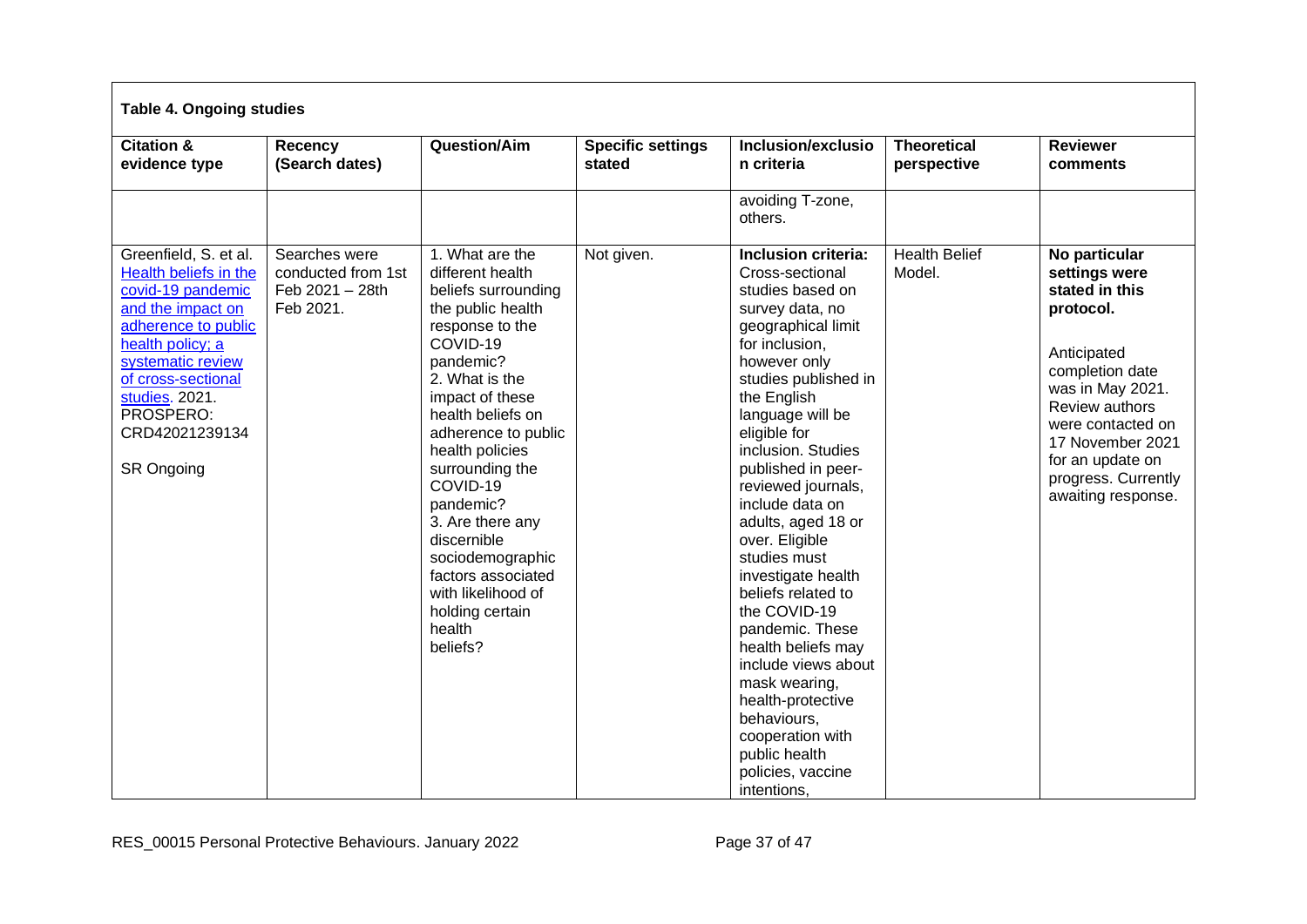| <b>Table 4. Ongoing studies</b>                                                                                                                                                                                                                                                                             |                           |                                                                                                                                                                                            |                                    |                                                                                                                                                                                                                                                                                                                                                                                                                                                                                                   |                                                                                                                                                                               |                                                                                                                                                                                                                                                        |  |
|-------------------------------------------------------------------------------------------------------------------------------------------------------------------------------------------------------------------------------------------------------------------------------------------------------------|---------------------------|--------------------------------------------------------------------------------------------------------------------------------------------------------------------------------------------|------------------------------------|---------------------------------------------------------------------------------------------------------------------------------------------------------------------------------------------------------------------------------------------------------------------------------------------------------------------------------------------------------------------------------------------------------------------------------------------------------------------------------------------------|-------------------------------------------------------------------------------------------------------------------------------------------------------------------------------|--------------------------------------------------------------------------------------------------------------------------------------------------------------------------------------------------------------------------------------------------------|--|
| <b>Citation &amp;</b><br>evidence type                                                                                                                                                                                                                                                                      | Recency<br>(Search dates) | Question/Aim                                                                                                                                                                               | <b>Specific settings</b><br>stated | Inclusion/exclusio<br>n criteria                                                                                                                                                                                                                                                                                                                                                                                                                                                                  | <b>Theoretical</b><br>perspective                                                                                                                                             | <b>Reviewer</b><br>comments                                                                                                                                                                                                                            |  |
|                                                                                                                                                                                                                                                                                                             |                           |                                                                                                                                                                                            |                                    | knowledge of<br>COVID-19 and<br>belief in COVID-19<br>conspiracies.                                                                                                                                                                                                                                                                                                                                                                                                                               |                                                                                                                                                                               |                                                                                                                                                                                                                                                        |  |
| Mendonca, K. et al.<br><b>Barriers and</b><br>facilitators to<br>populational<br>adherence to<br>prevention and<br>control measures of<br>COVID-19 and<br>other respiratory<br>infectious diseases:<br>a rapid qualitative<br>evidence synthesis.<br>2020. PROSPERO:<br>CRD42020205750<br><b>RR Ongoing</b> | N/A                       | What are the<br>barriers and<br>facilitators to<br>populational<br>adherence to<br>prevention and<br>control measures<br>for COVID-19, and<br>other respiratory<br>infectious<br>diseases? | Not given.                         | Inclusion criteria:<br>Studies that use<br>qualitative methods<br>in their data<br>collection and<br>analysis; Studies<br>that use mixed-<br>methods if they<br>include any<br>qualitative methods<br>of analysis;<br>Studies published<br>in English,<br>Portuguese and<br>Spanish, and<br>published at any<br>time.<br><b>Exclusion criteria:</b><br>Studies that<br>collected data using<br>qualitative methods<br>but did not analyse<br>these data using<br>qualitative analysis<br>methods: | Review authors<br>stated that adapted<br>dimensions derived<br>from the Health<br><b>Belief Model and</b><br>the Behaviour<br>Change Wheel will<br>be used in this<br>review. | No particular<br>settings were<br>stated in this<br>protocol.<br>Anticipated<br>completion date<br>was in January<br>2021. Review<br>authors were<br>contacted on 17<br>November 2021 for<br>an update on<br>progress. Currently<br>awaiting response. |  |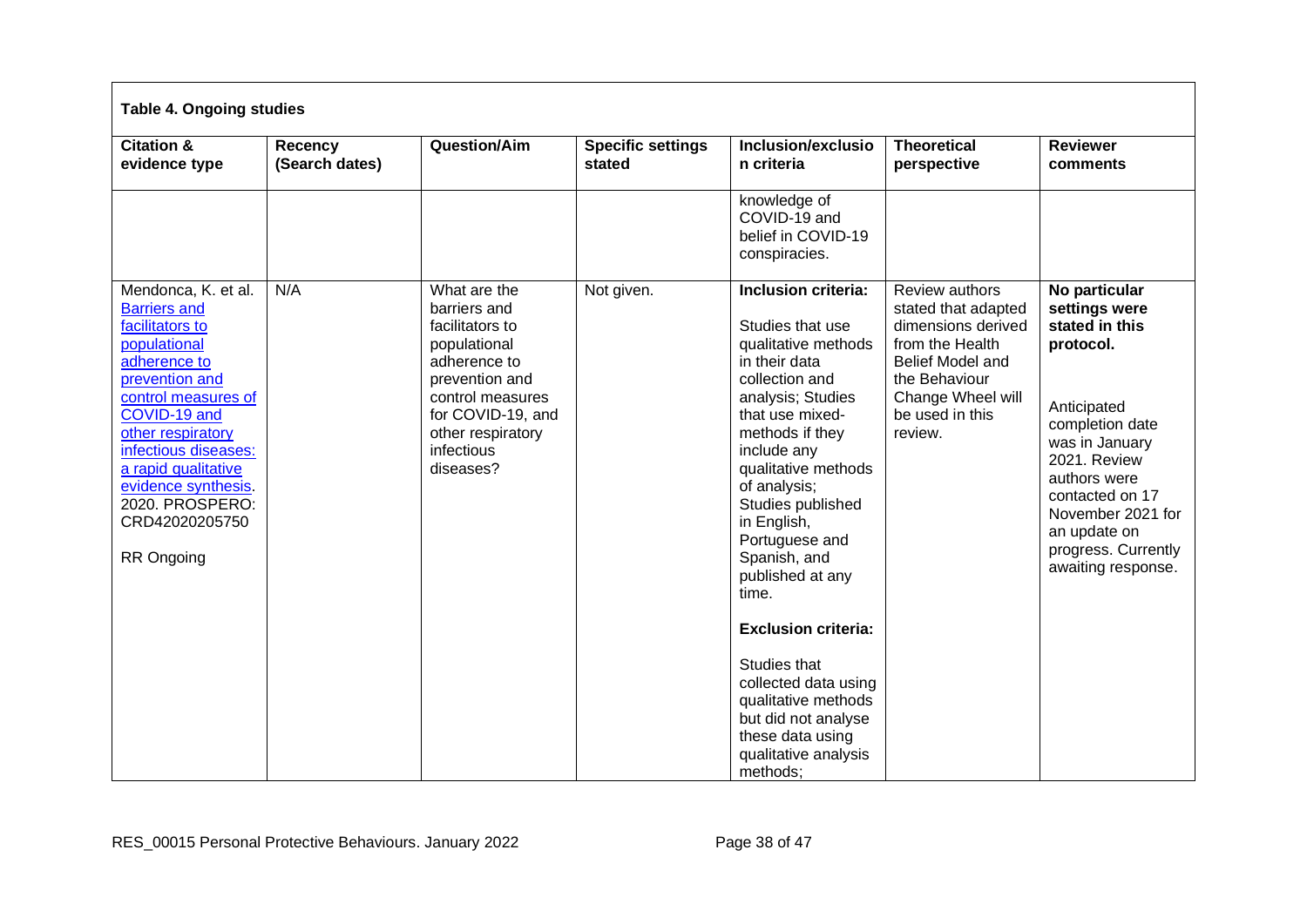| <b>Table 4. Ongoing studies</b>                                                                                                                                                                                                                |                           |                                                                                                                                                                                                                         |                                    |                                                                                                                                                                                                                                                                                                                                                                                                                                                                         |                                   |                                                                                                                                                                                                                    |
|------------------------------------------------------------------------------------------------------------------------------------------------------------------------------------------------------------------------------------------------|---------------------------|-------------------------------------------------------------------------------------------------------------------------------------------------------------------------------------------------------------------------|------------------------------------|-------------------------------------------------------------------------------------------------------------------------------------------------------------------------------------------------------------------------------------------------------------------------------------------------------------------------------------------------------------------------------------------------------------------------------------------------------------------------|-----------------------------------|--------------------------------------------------------------------------------------------------------------------------------------------------------------------------------------------------------------------|
| <b>Citation &amp;</b><br>evidence type                                                                                                                                                                                                         | Recency<br>(Search dates) | Question/Aim                                                                                                                                                                                                            | <b>Specific settings</b><br>stated | Inclusion/exclusio<br>n criteria                                                                                                                                                                                                                                                                                                                                                                                                                                        | <b>Theoretical</b><br>perspective | <b>Reviewer</b><br>comments                                                                                                                                                                                        |
| Ryan, R. et al.<br><b>Communication to</b><br>promote and<br>support physical<br>distancing for<br>COVID-19<br>prevention and<br>control: a rapid<br>review (update,<br>protocol). Cochrane<br>Consumers and<br>Communication<br>Group, 12 Aug | N/A                       | What are relevant,<br>feasible and<br>effective<br>communication<br>approaches to<br>promote<br>acceptance, uptake<br>and adherence to<br>physical distancing<br>measures for<br>COVID-19<br>prevention and<br>control? | Not given.                         | Systematic reviews,<br>books, policy<br>reports, editorials,<br>letter to the editor,<br>conference papers,<br>abstracts or expert<br>reviews,<br>unpublished<br>studies, as well as<br>non-peer reviewed<br>studies.<br><b>Inclusion criteria</b><br><b>Population and</b><br>context:<br>Papers with a focus<br>on physical<br>distancing<br>measures for<br>prevention and/or<br>control of COVID-<br>19 or other similar<br>infectious diseases<br>(including SARS, | Not given.                        | No particular<br>settings or<br>theoretical<br>perspectives were<br>stated in this<br>protocol.<br>Authors were<br>contacted for a<br>completion date<br>and have advised<br>that screening has<br>just commenced. |
| 2021a.<br>RR Ongoing                                                                                                                                                                                                                           |                           |                                                                                                                                                                                                                         |                                    | MERS, influenza,<br>Ebola and TB).<br>Approaches:<br>Papers with<br>evidence on<br>communication with<br>individuals,<br>organisations,<br>communities and/or<br>systems.                                                                                                                                                                                                                                                                                               |                                   |                                                                                                                                                                                                                    |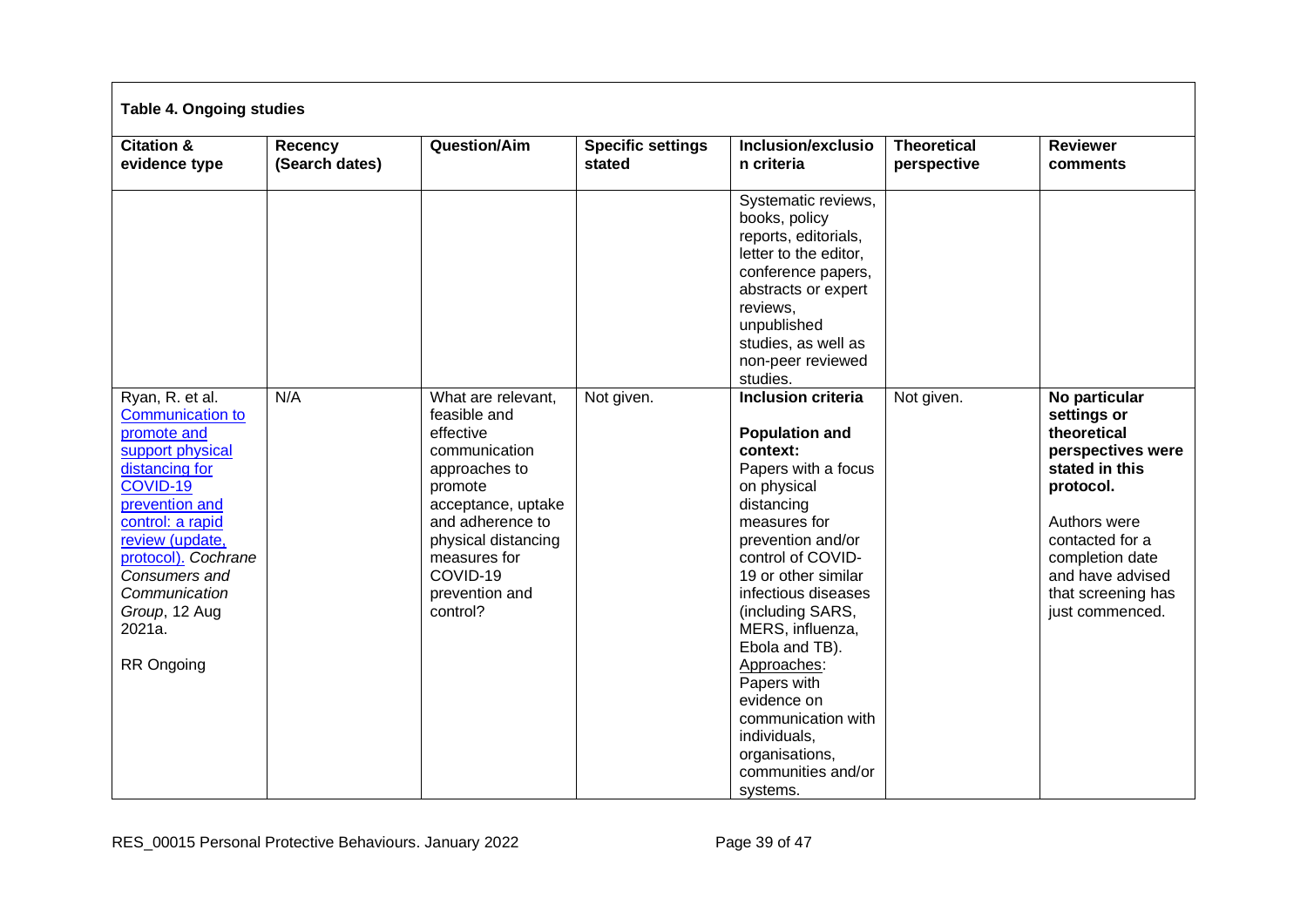| <b>Citation &amp;</b> | Recency        | <b>Question/Aim</b> | <b>Specific settings</b> | Inclusion/exclusio                                                                                                                                                       | <b>Theoretical</b> | <b>Reviewer</b> |
|-----------------------|----------------|---------------------|--------------------------|--------------------------------------------------------------------------------------------------------------------------------------------------------------------------|--------------------|-----------------|
| evidence type         | (Search dates) |                     | stated                   | n criteria                                                                                                                                                               | perspective        | comments        |
|                       |                |                     |                          | Study design:<br>Guidelines,<br>systematic reviews,<br>Single studies from<br>the COVID-19 era if<br>there are gaps in<br>the evidence from<br>guidelines or<br>reviews. |                    |                 |

\* RR Rapid review; CG Clinical guideline; EE Economic Evaluation; HTA health technology assessment; SR systematic review [delete / add as appropriate]

\* Caution: Preprints are preliminary reports of work that have not been certified by peer review. They should not be relied on to guide clinical practice or health-related behaviour.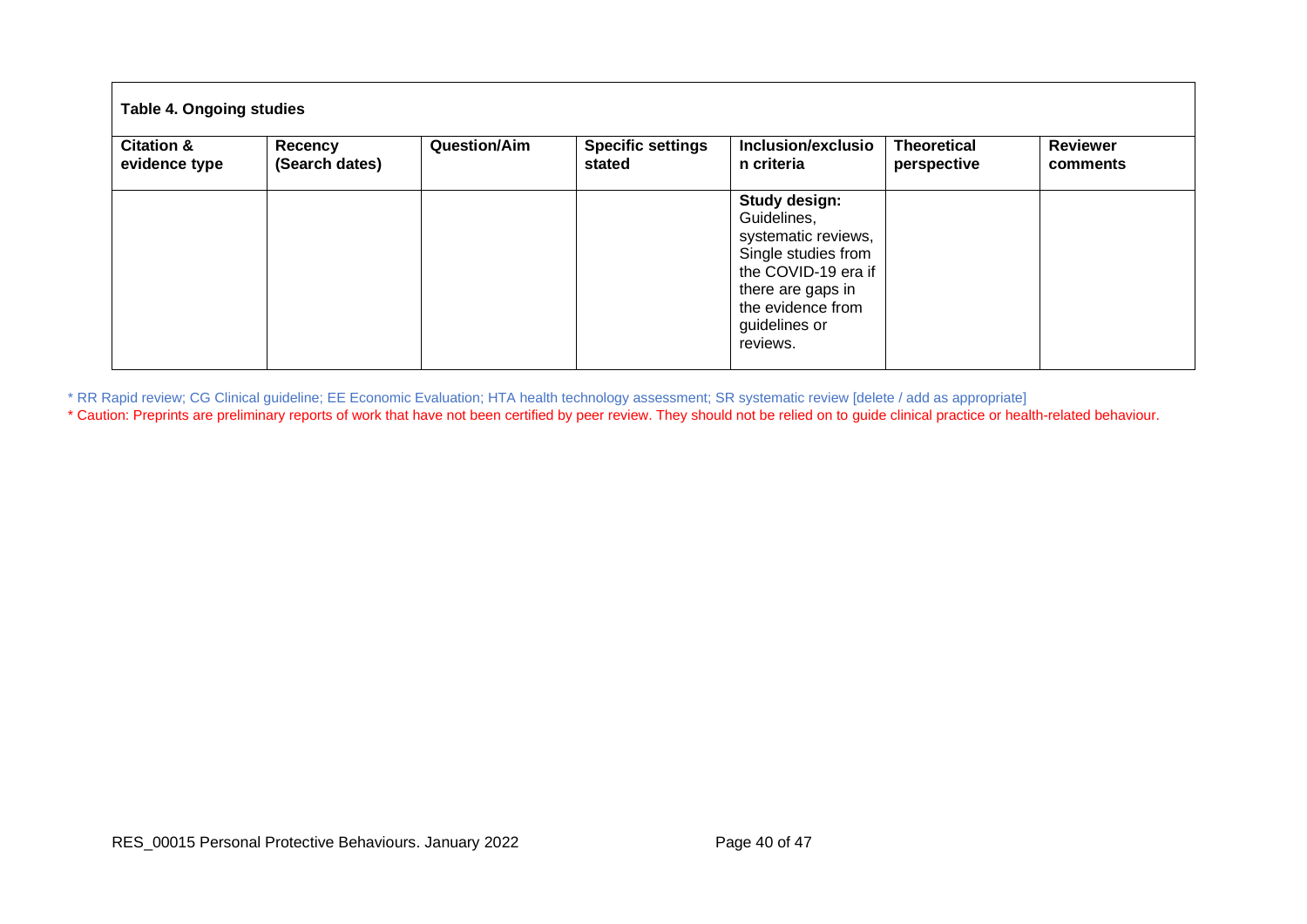## <span id="page-40-0"></span>**10. References**

Bish A, Michie S. Demographic and attitudinal determinants of protective behaviours during a pandemic: a review. British journal of health psychology. 2010; 15(4):797-824; doi: 10.1348/135910710X485826

COVID-19 Scientific Advisory Group. Attitudes and Adherence to COVID-19 Guidelines. Alberta: Alberta Health Services. 2021 [Last accessed 19/11/2021]. Available at: [https://www.albertahealthservices.ca/assets/info/ppih/if-ppih-covid-19-sag-rapid-evidence](https://www.albertahealthservices.ca/assets/info/ppih/if-ppih-covid-19-sag-rapid-evidence-report-attitudes-and-adherence-to-covid-19-guidelines.pdf)[report-attitudes-and-adherence-to-covid-19-guidelines.pdf](https://www.albertahealthservices.ca/assets/info/ppih/if-ppih-covid-19-sag-rapid-evidence-report-attitudes-and-adherence-to-covid-19-guidelines.pdf)

COVID Health Related Behaviour Review project (COHeRe):(COVID Health Related Behaviour Review project (COHeRe), 2021a). Phase 2 Systematic Reviews of determinants of COVID health related behaviour. 2021. [Last Accessed 19/11/2021] Available at: [https://www.qub.ac.uk/schools/psy/Research/OurResearchThemes/HealthWelfareClinicalPsy](https://www.qub.ac.uk/schools/psy/Research/OurResearchThemes/HealthWelfareClinicalPsychology/COHeRe/) [chology/COHeRe/](https://www.qub.ac.uk/schools/psy/Research/OurResearchThemes/HealthWelfareClinicalPsychology/COHeRe/)

(COVID Health Related Behaviour Review Project (COHeRe), 2021b) Determinants of COVID-19 Health Related Behaviours: An evidence and gap map developed and maintained as part of the COHeRe project. 2021. [Last Accessed 19/11/2021] Available at: <https://www.qub.ac.uk/schools/psy/files/Filetoupload,1231095,en.html>

Das CK et al. Understanding existing knowledge and practice related to hand hygiene, face masking, social distancing, risk perception and COVID-19. 2021. PROSPERO: CRD42021261860 Available at: [https://www.crd.york.ac.uk/prospero/display\\_record.php?RecordID=261860](https://www.crd.york.ac.uk/prospero/display_record.php?RecordID=261860)

Desveaux L, Mosher R, Buchan J. Behavioural science principles for enhancing adherence to public health measures. Science Briefs of the Ontario COVID-19 Science Advisory Table. 2021; 2**(**24); doi: 10.47326/ocsat.2021.02.24.1.0

Ernawati K et al. Community knowledge, attitudes and behaviors in prevention of COVID-19 transmission: A systematic review. International Journal of Public Health Science. 2021; 10(1):16-26. Doi: 10.11591/ijphs.v10i1.20664

Greenfield S et al. Health beliefs in the covid-19 pandemic and the impact on adherence to public health policy; a systematic review of cross-sectional studies. 2021. PROSPERO 2021 CRD42021239134 Available at:

[https://www.crd.york.ac.uk/prospero/display\\_record.php?ID=CRD42021239134](https://www.crd.york.ac.uk/prospero/display_record.php?ID=CRD42021239134)

Hanratty J et al. Determinants of health behaviours intended to prevent spread of respiratory pathogens that have pandemic potential: A rapid review. Acta psychologica. 2021; 220**:**103423; doi: 10.1016/j.actpsy.2021.103423

Hertfordshire County Council Behaviour Change Unit. Public Health Adherence to social distancing on Public Transport. 2020. [last accessed 19/11/2021]. Available at: [https://www.bsphn.org.uk/\\_data/site/54/pg/675/Social-Distancing-on-Public-Transport.pdf](https://www.bsphn.org.uk/_data/site/54/pg/675/Social-Distancing-on-Public-Transport.pdf)

Kooistra EB, Van Rooij B. Pandemic Adherence: A Systematic Review of Influences on Social Distancing Behaviour during the First Wave of the COVID-19 Outbreak. SSRN. NOV 25 2020. Available at: [http://dx.doi.org/10.2139/ssrn.3738047](https://dx.doi.org/10.2139/ssrn.3738047)

Majid U et al. Knowledge, (mis-) conceptions, risk perception, and behavior change during pandemics: A scoping review of 149 studies. Public understanding of science (Bristol, England), 2020; 29(8):777-799; Doi: 10.1177/0963662520963365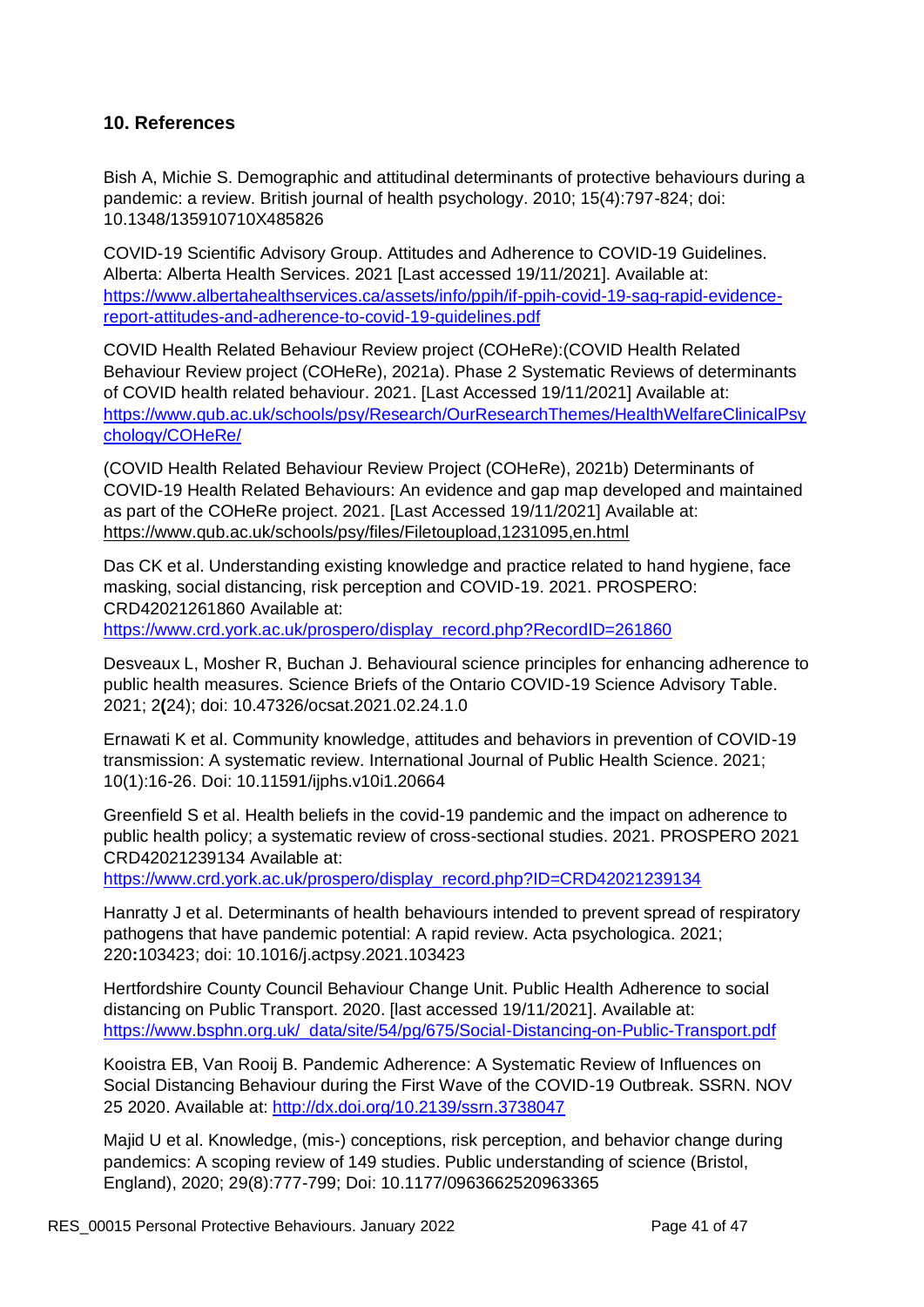Mendonca K et al. Barriers and facilitators to populational adherence to prevention and control measures of COVID-19 and other respiratory infectious diseases: a rapid qualitative evidence synthesis. 2020. PROSPERO: CRD42020205750. Available at: [https://www.crd.york.ac.uk/prospero/display\\_record.php?ID=CRD42020205750](https://www.crd.york.ac.uk/prospero/display_record.php?ID=CRD42020205750)

Mills M, Rahal C, Akimova E. Face masks and coverings for the general public: Behavioural knowledge, effectiveness of cloth coverings and public messaging. The Royal Society. 2020; 26. Available at:<https://royalsociety.org/-/media/policy/projects/set-c/set-c-facemasks.pdf>

Moran C et al. Predictors of attitudes and adherence to COVID-19 public health guidelines in Western countries: a rapid review of the emerging literature. Journal of public health (Oxford, England). 2021; doi:10.1093/pubmed/fdab070

Noone C et al. A scoping review of research on the determinants of adherence to social distancing measures during the COVID-19 pandemic. Health psychology review. 2021; 1-21; doi: 10.1080/17437199.2021.1934062. Available at: <https://pubmed.ncbi.nlm.nih.gov/34027798/>

Prabarini LP, Kumboyono K, Yuliatun L. The influence of sociodemographic factors on community knowledge, perceptions, attitudes, and practices towards covid-19 prevention protocols: A scoping review. Indian Journal of Forensic Medicine and Toxicology. 2021; 15(4)**:**1636-1644.

Regmi K, Lwin C. Factors impacting social distancing measures for preventing coronavirus disease 2019 [COVID-19]: A systematic review. ResearchSquare. 2020. doi: 10.21203/rs.3.rs-37498/v1. Available at: <https://www.researchsquare.com/article/rs-37498/v1>

Regmi K, Lwin CM. Factors Associated with the Implementation of Non-Pharmaceutical Interventions for Reducing Coronavirus Disease 2019 (COVID-19): A Systematic Review. International journal of environmental research and public health. 2021;18(8):4274; doi: 10.3390/ijerph18084274.

Ryan R et al. Communication to promote and support physical distancing for COVID-19 prevention and control: a rapid review (update, protocol). Cochrane Database of Systematic Reviews. 2021a. Cochrane Consumers and Communication Group, 12 Aug 2021. Available at:

<https://doi.org/10.26181/6139c0d9a366b>

Ryan RE et al. What are relevant, feasible and effective approaches to promote acceptance, uptake and adherence to physical distancing measures for COVID-19 prevention and control? Health Evidence Network Synthesis Report, No. 72. Copenhagen: WHO Regional Office for Europe. 2021b. Available at: <https://www.ncbi.nlm.nih.gov/books/NBK571247/>

Sadjadi M, Mörschel KS, Petticrew M. Social distancing measures: barriers to their implementation and how they can be overcome - a systematic review. European journal of public health. 2021; ckab103. doi: 10.1093/eurpub/ckab103.

Seale H et al. Improving the impact of non-pharmaceutical interventions during COVID-19: examining the factors that influence engagement and the impact on individuals. BMC Infectious Diseases. 2020;20(1):1-13; doi: 10.1186/s12879-020-05340-9

Sim SW, Moey KSP, Tan NC. The use of facemasks to prevent respiratory infection: a literature review in the context of the Health Belief Model. Singapore medical journal. 2014;55(3):160-7; doi: 10.11622/smedj.2014037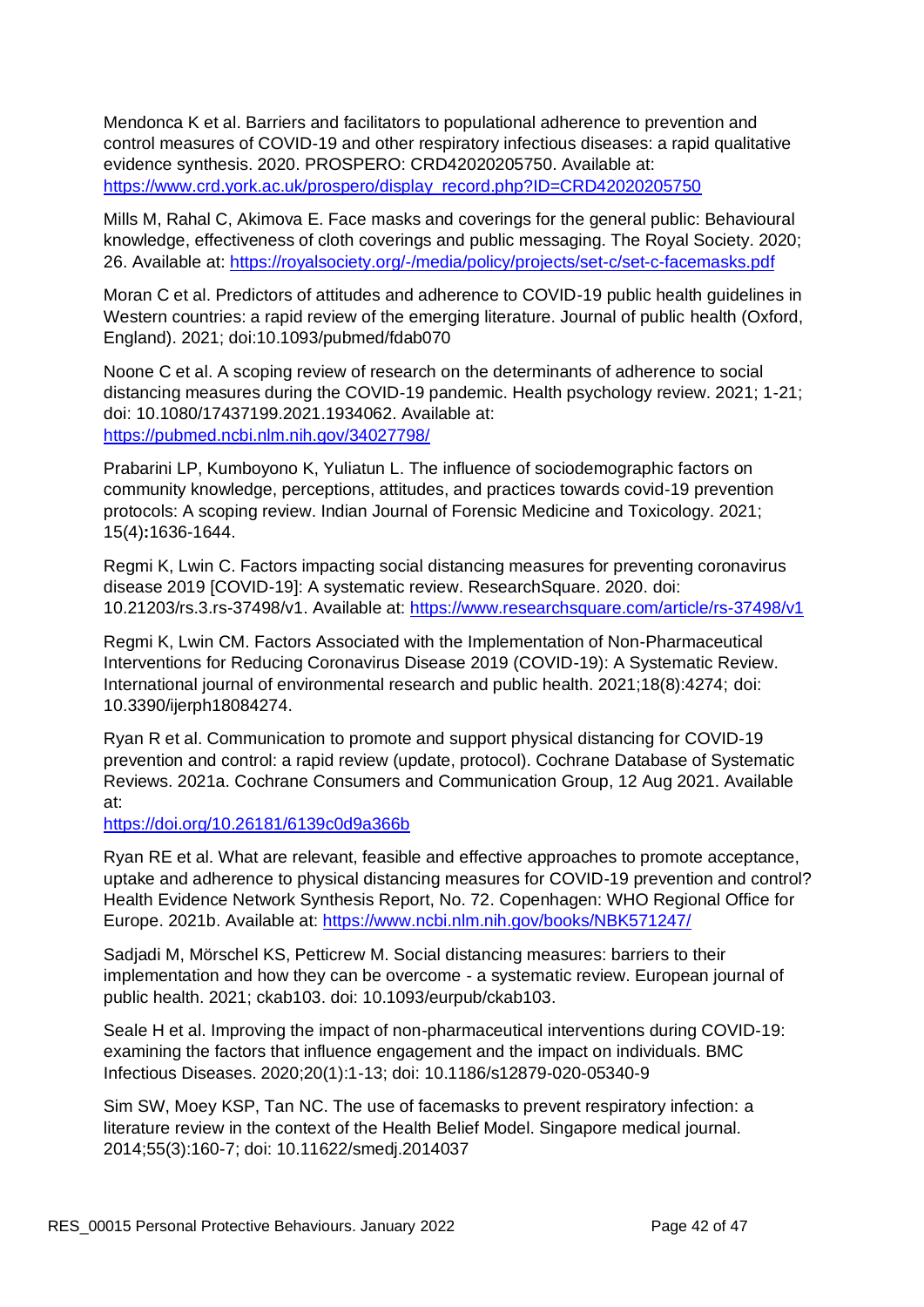Teasdale E et al. Public perceptions of non-pharmaceutical interventions for reducing transmission of respiratory infection: systematic review and synthesis of qualitative studies. BMC public health. 2014;14(1):589. doi: 10.1186/1471-2458-14-589

Yang Chan EY et al. Narrative review of non-pharmaceutical behavioural measures for the prevention of COVID-19 (SARS-CoV-2) based on the Health-EDRM framework. British medical bulletin. 2020;136(1):46-87. doi: [10.1093/bmb/ldaa030](https://doi.org/10.1093/bmb/ldaa030)

## <span id="page-42-0"></span> **11. Acknowledgements**

We would like to thank Arwyn Edwards, Ashley Gould, Davey Jones, Robin Jones, Miranda Morton, Chrisb Roberts and Andrew Weightman for their contribiutions to the stakeholder meetings, guiding the focus of this evidence summary and interpreting findings.

We would like to thank as well Adrian Edwards, Ruth Lewis, Alison Cooper, Micaela Gal, Rebecca-Jane Law and Jane Greenwell (WCEC Core group) were involved in drafting Topline Summary, reviewing and editing.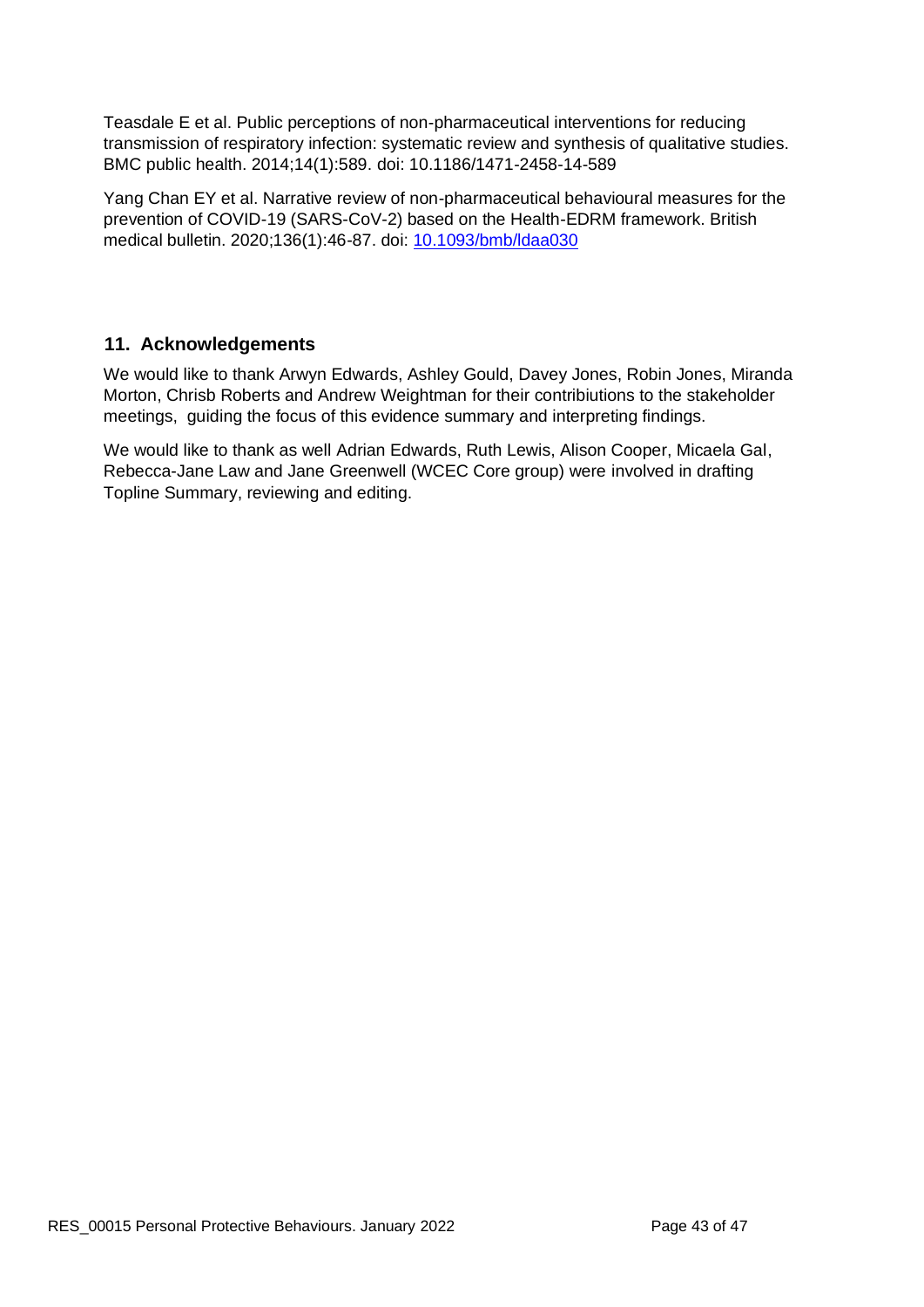# <span id="page-43-0"></span>**12. About the Wales COVID-19 Evidence Centre (WCEC)**

The WCEC integrates with worldwide efforts to synthesise and mobilise knowledge from research.

We operate with a core team as part of [Health and Care Research Wales,](https://healthandcareresearchwales.org/about-research-community/wales-covid-19-evidence-centre) are hosted in the [Wales Centre for Primary and Emergency Care Research \(PRIME\),](http://www.primecentre.wales/) and are led by [Professor](https://www.cardiff.ac.uk/people/view/123022-edwards-adrian)  [Adrian Edwards of Cardiff University.](https://www.cardiff.ac.uk/people/view/123022-edwards-adrian)

The core team of the centre works closely with collaborating partners in [Health Technology](https://www.healthtechnology.wales/)  [Wales,](https://www.healthtechnology.wales/) [Wales Centre for Evidence-Based Care,](https://www.cardiff.ac.uk/research/explore/research-units/wales-centre-for-evidence-based-care) [Specialist Unit for Review](https://www.cardiff.ac.uk/specialist-unit-for-review-evidence)  [Evidence](https://www.cardiff.ac.uk/specialist-unit-for-review-evidence) [centre,](https://www.cardiff.ac.uk/specialist-unit-for-review-evidence) [SAIL Databank,](https://healthandcareresearchwales.org/about-research-community/secure-anonymised-information-linkage-sail-databank) [Bangor Institute for Health](https://www.bangor.ac.uk/health-sciences/research/index.php.en) & Medical Research/ Health and Care Economics Cymru, and the [Public Health Wales Observatory.](https://phw.nhs.wales/services-and-teams/observatory/)

Together we aim to provide around 50 reviews per year, answering the priority questions for policy and practice in Wales as we meet the demands of the pandemic and its impacts.

**Director:**  Professor Adrian Edwards

**Contact Email:**  [WC19EC@cardiff.ac.uk](mailto:WC19EC@cardiff.ac.uk)

**Website:** [https://healthandcareresearchwales.org/about-research-community/wales-covid-19](https://healthandcareresearchwales.org/about-research-community/wales-covid-19-evidence-centre) [evidence-centre](https://healthandcareresearchwales.org/about-research-community/wales-covid-19-evidence-centre)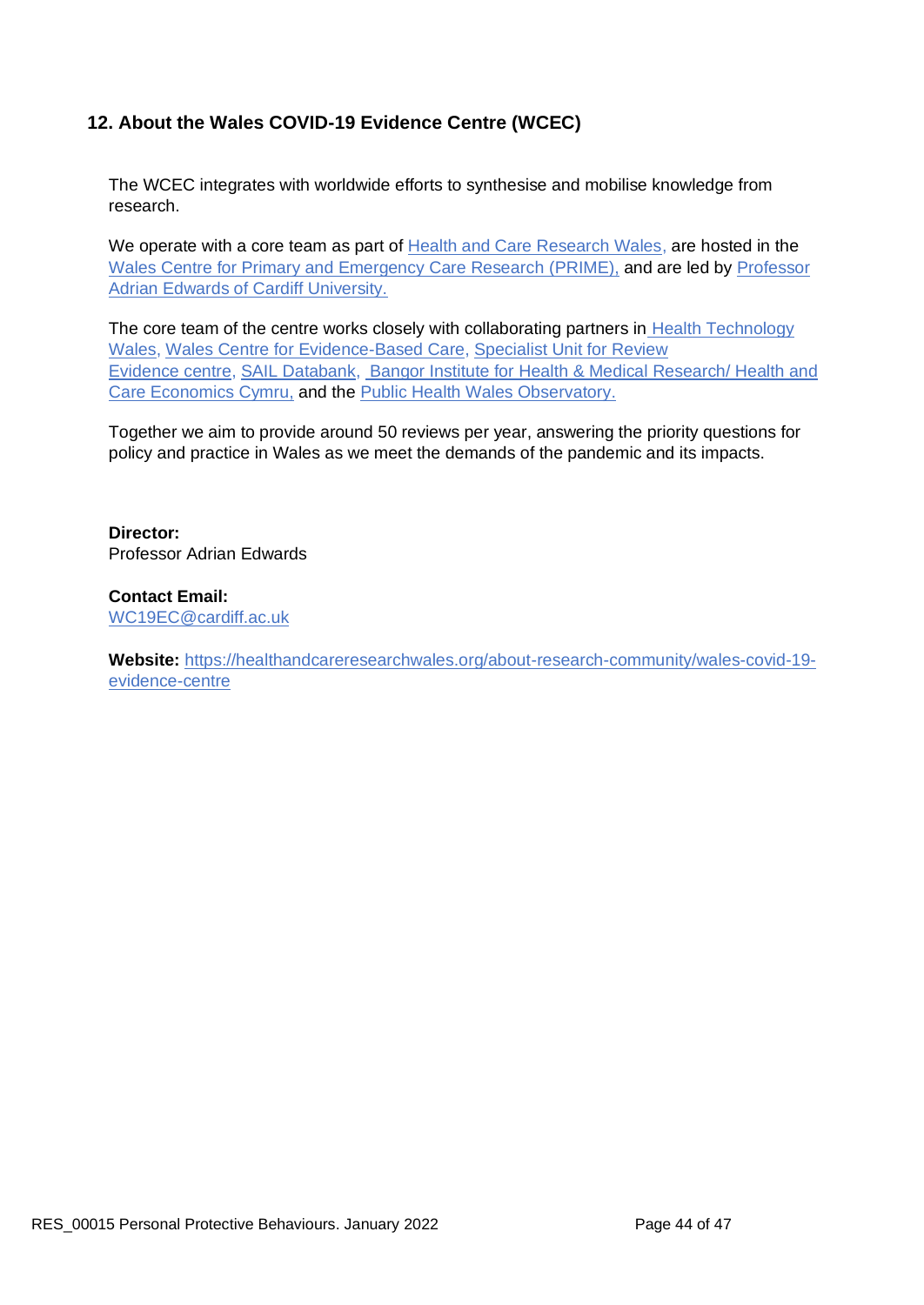## <span id="page-44-0"></span>**13. APPENDIX – Resources searched during Rapid Evidence Summary**

A single list of resources has been developed for guiding and documenting the sources searched as part of Rapid Evidence Summary. Where relevant, all 'priority resources' will be searched, but not all resources will be searched. Some sources will be searched as part of the subsequent Rapid Review (or Rapid Evidence Map).

Each resource will be recorded as being:

- *• searched; nothing found*
- *• searched; results found*
- *• not searched; not relevant*
- *• not searched, maybe relevant*

| <b>Resource</b>                                                                                                                                                                                                                                                          | Success or relevancy of<br>the retrieval |
|--------------------------------------------------------------------------------------------------------------------------------------------------------------------------------------------------------------------------------------------------------------------------|------------------------------------------|
| <b>Priority COVID resources for reviews</b>                                                                                                                                                                                                                              |                                          |
| <b>Cochrane COVID Review Bank</b><br>https://covidreviews.cochrane.org/search/site                                                                                                                                                                                       | Searched, results found                  |
| <b>VA-ESP</b><br>https://www.covid19reviews.org/index.cfm                                                                                                                                                                                                                | Searched, results found                  |
| $L^*$ OVE - COVID-19<br>https://app.iloveevidence.com/loves/5e6fdb9669c00e4ac072701d?population=5e7fce7e3d<br>05156b5f5e032a&classification=systematic-review                                                                                                            | Searched, results found                  |
| Collabovid<br>https://www.collabovid.org/                                                                                                                                                                                                                                | Not searched, maybe<br>relevant          |
| <b>Additional COVID resources for reviews</b><br>(Tailor the list according to the topic and potential evidence base. In some cases it may be<br>preferable to scan the main (generic) source rather than COVID-19 specific product; listed<br>under secondary research) |                                          |
| LitCovid<br>https://www.ncbi.nlm.nih.gov/research/coronavirus/                                                                                                                                                                                                           | Not searched, maybe<br>relevant          |
| Rolling collaborative review of Covid-19 treatments - Eunethta<br>(not a searchable database but a list of living reviews)<br>https://eunethta.eu/covid-19-treatment/                                                                                                    | Not searched, maybe<br>relevant          |
| EPPI-Centre - Living map of the evidence of studies on COVID-19 identified in MEDLINE<br>and EMBASE, that groups the evidence into broad themes<br>https://eppi.ioe.ac.uk/eppi-vis/Review/Index                                                                          | Searched, results found                  |
| For technology / treatment questions                                                                                                                                                                                                                                     |                                          |
| International HTA database (ITS-HTA)<br>(for technology questions only)<br>https://database.inahta.org/                                                                                                                                                                  | Not searched, not<br>relevant            |
| EUnetHTA - COVID 19 response<br>(not a searchable database but a lists of evidence covering diagnostics and treatments)<br>https://eunethta.eu/services/covid-19/                                                                                                        | Not searched, not<br>relevant            |
| <b>Additional COVID resources for primary studies</b>                                                                                                                                                                                                                    |                                          |
| L*OVE primary studies<br>https://app.iloveevidence.com/loves/5e6fdb9669c00e4ac072701d?population=5e7fce7e3d<br>05156b5f5e032a&classification=primary-study                                                                                                               | Not searched, not<br>relevant            |
| Cochrane COVID-19 Study Register<br>https://covid-19.cochrane.org/                                                                                                                                                                                                       | Not searched, not<br>relevant            |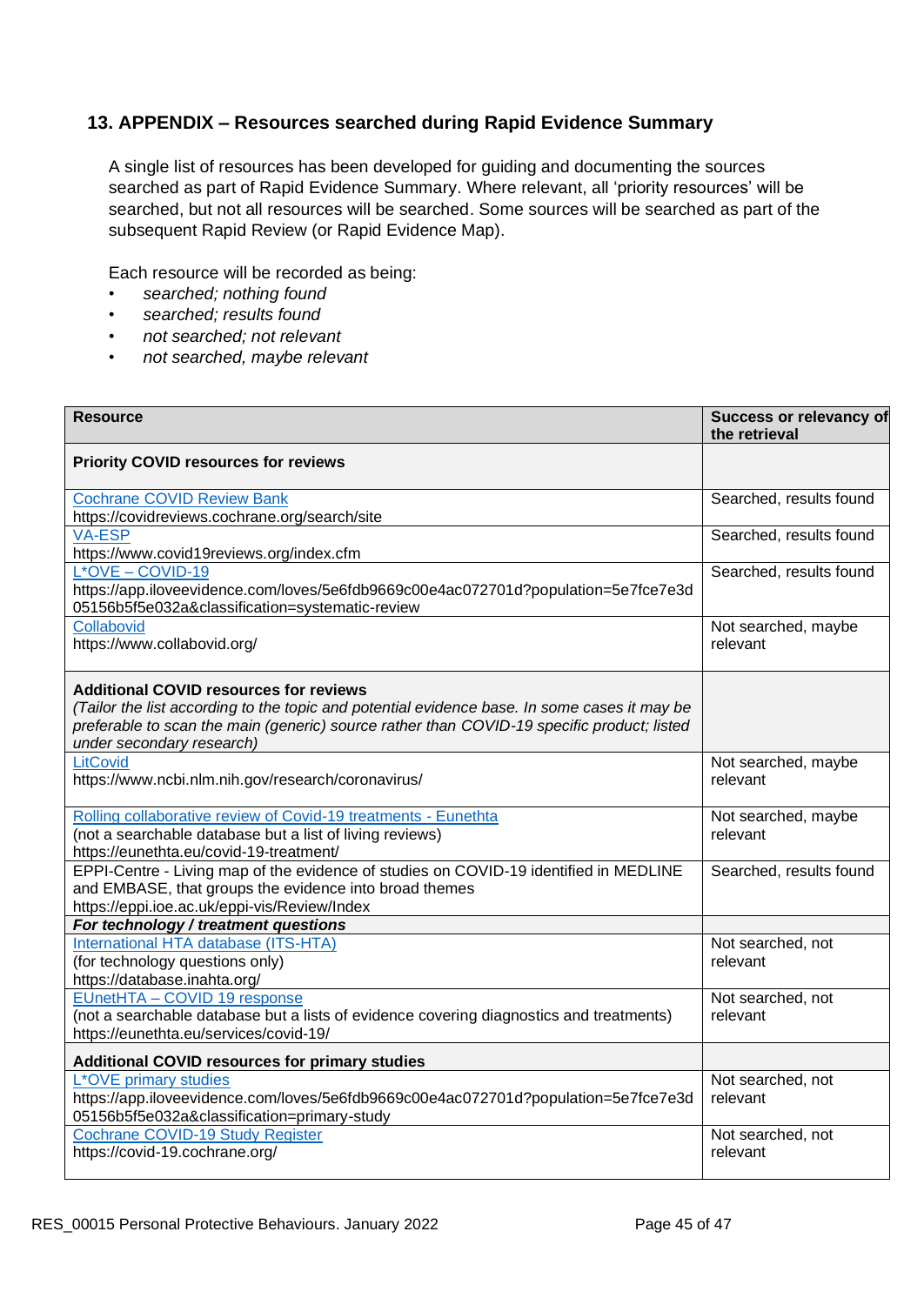| LitCovid<br>https://covid-19.cochrane.org/                                                                                                                                                                                                                                                                                                                                                                                                                                                  | Not searched, not<br>relevant   |
|---------------------------------------------------------------------------------------------------------------------------------------------------------------------------------------------------------------------------------------------------------------------------------------------------------------------------------------------------------------------------------------------------------------------------------------------------------------------------------------------|---------------------------------|
| Secondary research resources for reviews (non-COVID-19)<br>(Tailor the list according to the topic and potential evidence base, talk to stakeholder<br>before proceeding with this type of search)                                                                                                                                                                                                                                                                                          |                                 |
| <b>Trip</b><br>(Trip Pro can be accessed by an institutional based subscription based via institution,<br>otherwise use Trip)<br>https://labs2020.tripdatabase.com/<br>Link to search for COVID-19 related research:<br>https://www.tripdatabase.com/search?criteria=%22covid+19%22+OR+%22novel+coronavi<br>rus%22<br>(As a covid resource for guidelines - add an additional COVID search term and filter by<br>UK guidelines, covers NICE, and SIGN. Can also filter for non-UK guidance) | Searched, results found         |
| <b>Cochrane Database of Systematic Reviews (CDSR)</b><br>https://www.cochranelibrary.com/cdsr/reviews                                                                                                                                                                                                                                                                                                                                                                                       | Searched, nothing found         |
| <b>Campbell Collaboration</b><br>https://www.campbellcollaboration.org/better-evidence.html                                                                                                                                                                                                                                                                                                                                                                                                 | Searched, nothing found         |
| JBI (via OVID)<br>(Subscription based service - WCEBC has a subscription)                                                                                                                                                                                                                                                                                                                                                                                                                   | Searched, nothing found         |
| Epistemonikos<br>https://www.epistemonikos.org/en/advanced_search                                                                                                                                                                                                                                                                                                                                                                                                                           | Searched, results found         |
| <b>PROSPERO</b><br>https://www.crd.york.ac.uk/prospero/                                                                                                                                                                                                                                                                                                                                                                                                                                     | Searched, results found         |
| <b>Pubmed Clinical Queries</b><br>https://pubmed.ncbi.nlm.nih.gov/clinical/                                                                                                                                                                                                                                                                                                                                                                                                                 | Not searched, not<br>relevant   |
| <b>PubMed</b><br>Filter by systematic reviews, reviews or meta-analysis once search undertaken<br>https://pubmed.ncbi.nlm.nih.gov/                                                                                                                                                                                                                                                                                                                                                          | Searched, results found         |
| Secondary resources for reviews relevant to local/UK context                                                                                                                                                                                                                                                                                                                                                                                                                                |                                 |
| Public Health England (PHE) COVID-19 Rapid Reviews<br>https://phelibrary.koha-ptfs.co.uk/covid19rapidreviews/#Table                                                                                                                                                                                                                                                                                                                                                                         | Searched, results found         |
| NICE resources for COVID reviews<br>Kimberley Cann (Kimberley.Cann@nice.org.uk), NICE Implementation Facilitator for<br>Wales, can assist with searching this resource and identifying additional ongoing or<br>planned reviews                                                                                                                                                                                                                                                             | Searched, results found         |
| Healthcare Improvement Scotland - COVID-19: Evidence for Scotland<br>(not a searchable database but a lists Once for Scotland guidance, rapid evidence<br>reviews, NICE rapid guidelines evidence covering diagnostics and treatments)<br>http://www.healthcareimprovementscotland.org/our_work/coronavirus_covid-<br>19/evidence_for_scotland.aspx                                                                                                                                         | Not searched, maybe<br>relevant |
| Ireland, HSE Library, Covid-19 Summaries of Evidence<br>not a searchable database but a list of all summaries of evidence that HIQA have been<br>asked to address)<br>https://hselibrary.ie/covid19-evidence-summaries/                                                                                                                                                                                                                                                                     | Not searched, maybe<br>relevant |
| HIQA Health Information and Quality Authority (Ireland) - Rapid reviews<br>https://www.hiqa.ie/reports-and-publications/health-technology-assessment/rapid-review-<br>public-health-guidance                                                                                                                                                                                                                                                                                                | Not searched, not<br>relevant   |
| SAGE https://www.gov.uk/government/organisations/scientific-advisory-group-for-<br>emergencies                                                                                                                                                                                                                                                                                                                                                                                              | Searched, results found         |
| Secondary resources for reviews produced by key international organisations                                                                                                                                                                                                                                                                                                                                                                                                                 |                                 |
| ECDC European Centre for Disease Prevention and Control (COVID-19 outputs)                                                                                                                                                                                                                                                                                                                                                                                                                  | Searched, results found         |
| CDC centre for Disease Control and Prevention - Guidance for COVID-19 (US)<br>https://www.cdc.gov/coronavirus/2019-ncov/communication/guidance.html                                                                                                                                                                                                                                                                                                                                         | Searched, nothing found         |
| AHRQ Agency for Healthcare Research and Quality (US)                                                                                                                                                                                                                                                                                                                                                                                                                                        | Searched, nothing found         |